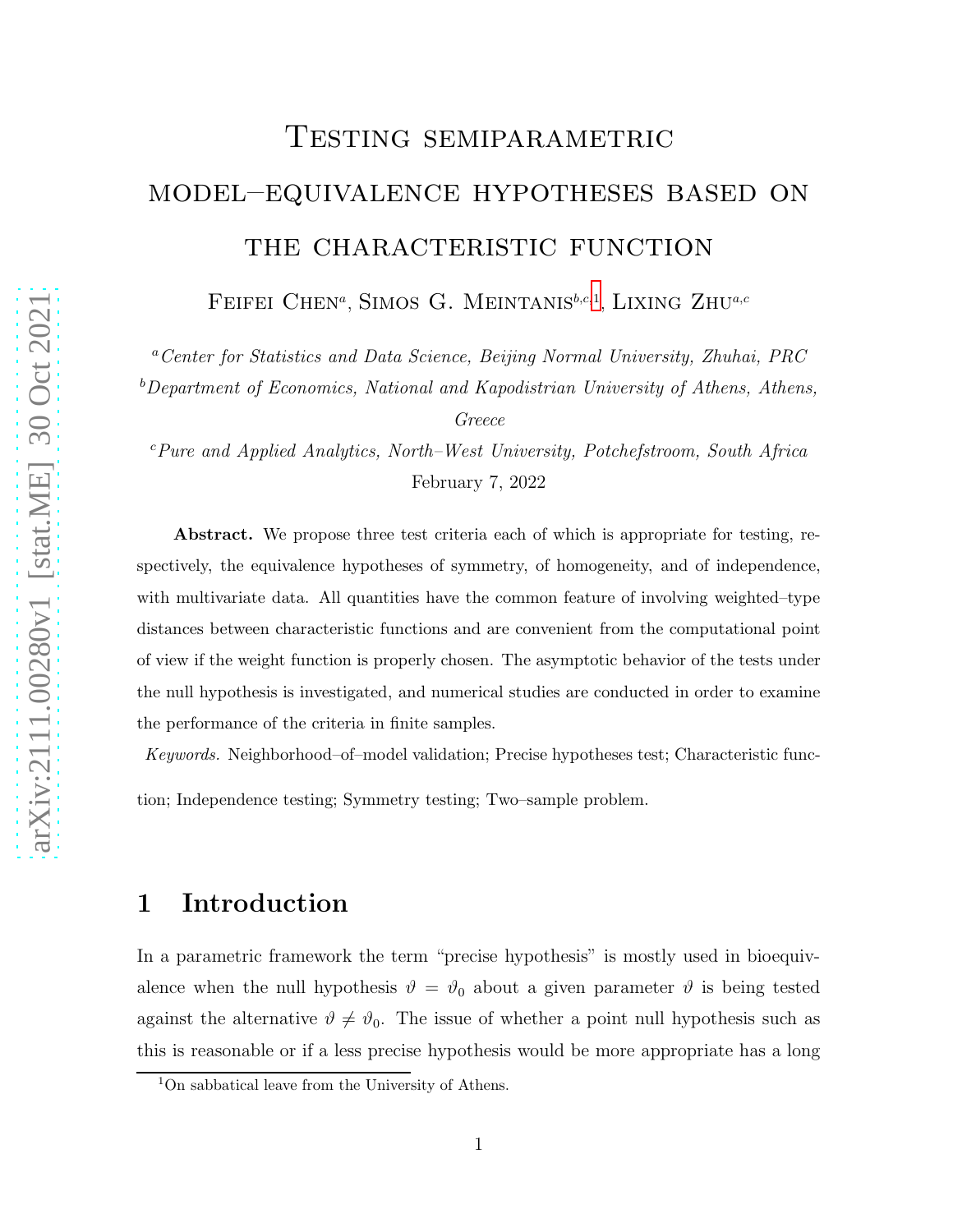history and is being strongly debated often in connection to the so–called "Lindley's Paradox". This paradox stated in rough terms says that as the sample size increases any frequentist approach tends to lean towards the alternative while from the Bayesian perspective the data will become even more inclined towards the null hypothesis; see for instance Sprenger (2013), and Berger and Delampady (1987). In view of this debate some researchers have opted towards reformulation of the problem as one of testing the (im)precise null hypothesis  $|\vartheta - \vartheta_0| \leq \Delta$  against the alternative  $|\vartheta - \vartheta_0| > \Delta$ , for some fixed  $\Delta > 0$ . (Note that  $\Delta$  can be chosen as a shrinking neighborhood of the sample size, analogously to the common practice of power analysis by means of contiguous alternatives; Borovkov, 1998, §49 and §55).

Recently there is even a tendency for interchange of the null and the alternative hypothesis so that rejection of the former indicates that the parameter  $\vartheta$  is " $\Delta$ –close" to  $\vartheta_0$ . This formulation, which has become standard by now, also has its roots in the area of bioequivalence problems which are distinguished from conventional testing problems by the form of the hypotheses to be established. For example, in the specific case of testing for bioequivalence of a new treatment against an established treatment, an obvious choice is a parameter measuring the margin of improvement. Then a threshold is set on this parameter so that rejection of the null hypothesis, that is when the margin of improvement lies in a neighborhood within the threshold, this implies bioequivalence of the two treatments, while rejection implies that either the new is better than the old or the opposite, with the margin of improvement left unspecified. In this restricted context of inference about a parameter there is considerable literature for which the monograph of Wellek (2010) is a good starting point. On the other hand the problem of testing "model equivalence" has only recently been considered in a more general context, beyond that of testing about a single parameter. We refer to Dette and Munk (1998), Janssen (2000), Freitag et al. (2007), Baringhaus et al. (2017), Dette et al.  $(2018)$ , Möllenhoff et al.  $(2019)$ , and Henze and Mayer  $(2020)$ , for testing model equivalence (or "neighborhood–of–model validation") in various settings.

In this paper we will restate the three major semiparametric problems of distributional homogeneity (or the two–sample problem), symmetry and independence in the form of model equivalence hypotheses testing, and suggest population and sample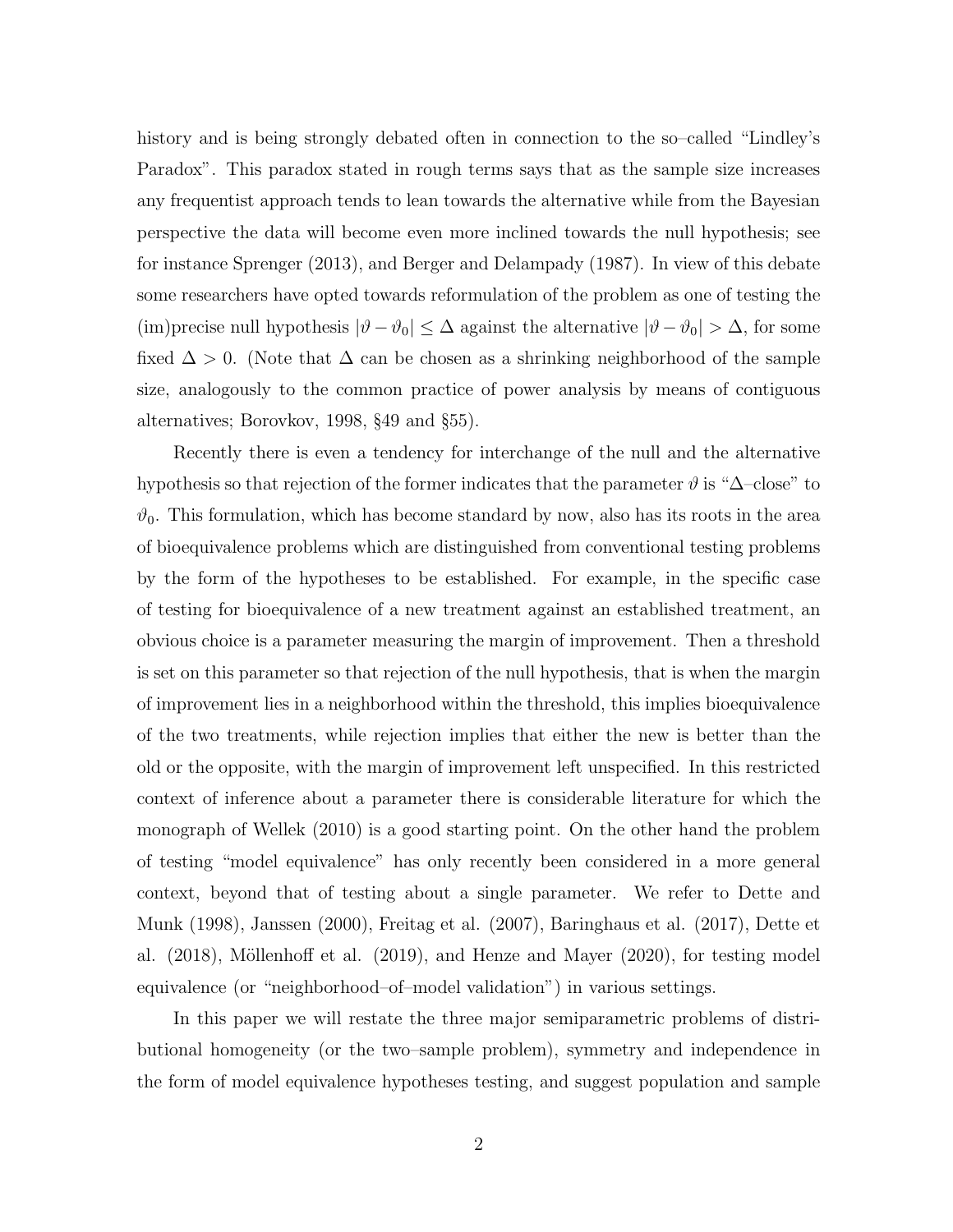measures by means of which these tests can be performed. Specifically for a given model, say  $\mathcal{M}$ , and an arbitrary random vector Z we propose the (model–specific) population measure

<span id="page-2-2"></span>
$$
(1.1)\quad \Delta_{w,Z}^{(\mathcal{M})} = \int |D_Z^{(\mathcal{M})}(t)|^2 w(t) \mathrm{d}t,
$$

which satisfies  $\Delta_{w,Z}^{(\mathcal{M})}=0$ , if and only if the law of random vector Z lies within model  $\mathcal{M}$ , where  $D_Z^{(\mathcal{M})}$  $Z(Z^{(Vt)}(\cdot))$  is a pointwise distance from the null hypothesis, and  $w > 0$  denotes a weight function to be further discussed along the paper. The composition of the vector Z will vary depending on the context, consisting of a single vector for the case of testing for symmetry, or of two independent random vectors of equal dimensions in the case of homogeneity, or consisting of a pair of random vectors of potentially different dimensions in the case of independence testing. Also note that herewith we are using the word "model" as being synonymous to symmetry of a given random variable, while for two random variables or pairs of variables signifies distributional homogeneity or independence of these variables, respectively. In this framework we consider the model–equivalence problem of testing the null hypothesis

<span id="page-2-0"></span>
$$
(1.2) \quad \mathcal{H}_0^{(\mathcal{M})} : \Delta_{w,Z}^{(\mathcal{M})} \geq \Delta,
$$

against the alternative

<span id="page-2-1"></span>
$$
(1.3) \quad \mathcal{H}_1^{(\mathcal{M})} : \Delta_{w,Z}^{(\mathcal{M})} < \Delta,
$$

so that if  $\mathcal{H}_0^{(\mathcal{M})}$  $\binom{[V]}{0}$  is false this will imply that the law of Z lies within a neighborhood of "model" M of fixed length  $\Delta > 0$ . (Formally, the null hypothesis  $\mathcal{H}_0^{(\mathcal{M})}$  $\int_0^{(\mathcal{M})}$  as well as the alternative should be indexed by  $\Delta$ , but we will suppress this dependence for simplicity).

The rest of the paper unfolds as follows. In Section [2](#page-3-0) we introduce the null and alternative hypotheses, propose an appropriate population measure  $\Delta_{w,Z}^{(\mathcal{M})}$  in each case, and formulate our testing approach in general terms. In Section [3,](#page-8-0) the three test criteria are specified along with the weight function  $w(\cdot)$  and asymptotic results are presented. The finite–sample properties of the test criteria are studied in Section [4](#page-13-0) by means of Monte Carlo experiments. The paper concludes in Section [5](#page-18-0) with discussion and outlook. Technical proofs are postponed to the Appendix.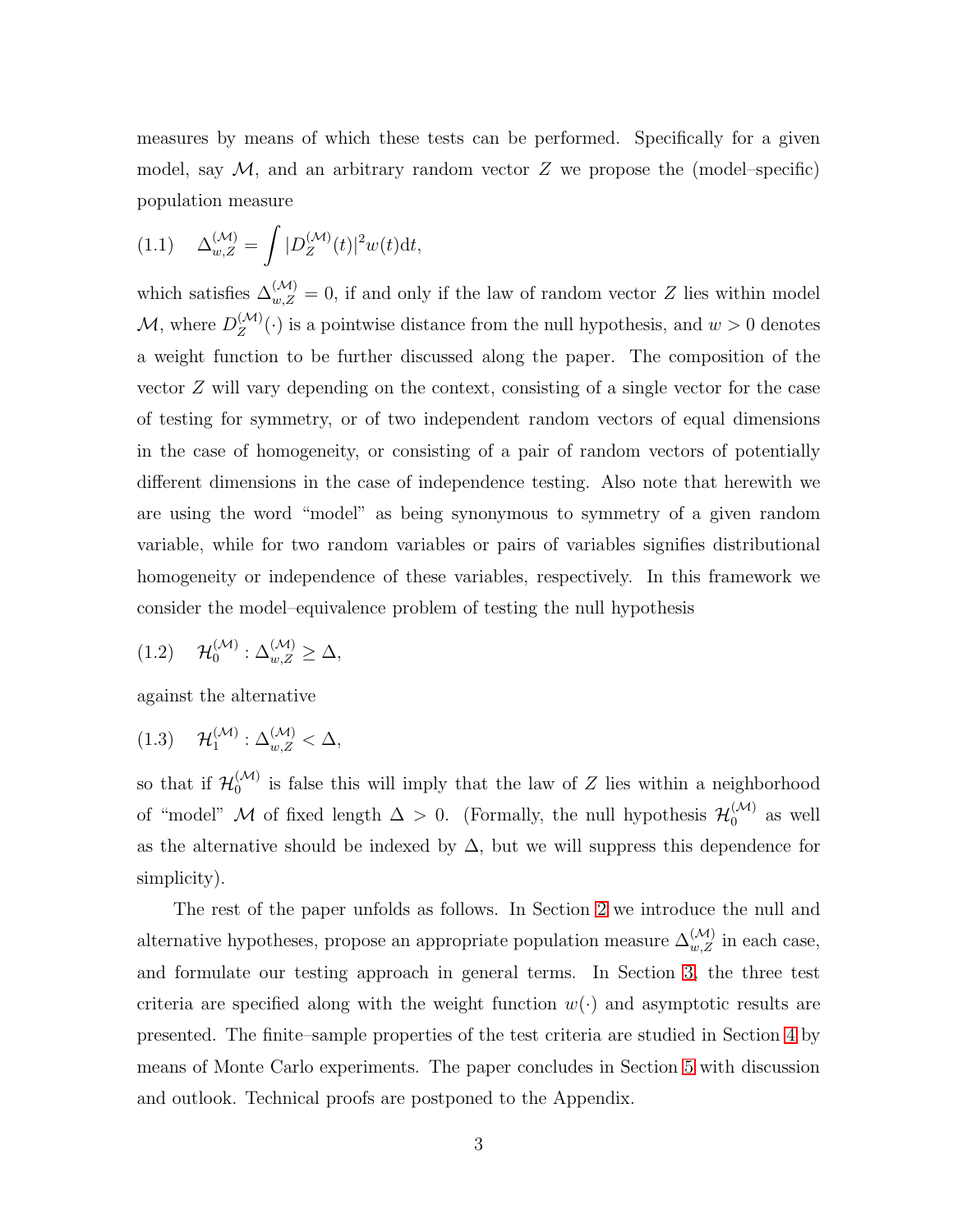## <span id="page-3-0"></span>2 Population measures, computations and test criteria

#### 2.1 Population measures

We will consider population measures that are formulated as  $L_2$ -type distances, and measure discrepancy between symmetry and asymmetry of a given law, while for pairs of distributions they express distance between these distributions, or distance between independence and arbitrary modes of dependence of corresponding random variables. These population measures are formulated in terms of characteristic functions (CFs). Specifically suppose that  $Z := \{X, Y\}$  where  $X \in \mathbb{R}^p$  and  $Y \in \mathbb{R}^p$  are two independent random vectors, and write  $\varphi_X(\cdot)$  and  $\varphi_Y(\cdot)$  for the corresponding CFs. Then we define the CF–distance between  $X$  and  $Y$  as

<span id="page-3-1"></span>
$$
(2.1) \quad \Delta_{w,Z}^{(\mathcal{H})} = \int_{\mathbb{R}^p} |\varphi_X(t) - \varphi_Y(t)|^2 w(t) \mathrm{d}t.
$$

We wish to test the null hypothesis figuring in  $(1.2)$  against the alternative hypothesis [\(1.3\)](#page-2-1) by means of an empirical counterpart of  $\Delta_{w,Z}^{(\mathcal{H})}$ . In this setting rejection of  $\mathcal{H}_0^{(\mathcal{M})}$ 0 would imply that the laws of the two random variables are equivalent, or  $\Delta$ –close, in terms of CFs.

Note that the law of a random vector  $X \in \mathbb{R}^p$ ,  $p \geq 1$ , is symmetric around the origin if and only if  $\text{Im}(\varphi_X(t)) = 0, \forall t \in \mathbb{R}^p$ , where  $\text{Im}(z)$  denotes the imaginary part of a complex number  $z$ . Then the next population measure corresponds to testing symmetry is defined by setting  $Z := X$  in [\(1.1\)](#page-2-2), as

<span id="page-3-3"></span>
$$
(2.2) \quad \Delta_{w,Z}^{(\mathcal{S})} \quad = \quad \int_{\mathbb{R}^p} \left\{ \operatorname{Im}(\varphi_X(t)) \right\}^2 w(t) \mathrm{d}t.
$$

Again rejection of the null hypothesis would imply that the law of X belongs to the equivalence class of all centrally symmetric distributions, in the sense of being within a (CF–based) neighborhood of symmetry of size  $\Delta$ .

Our last population measure will be used to measure the significance of dependence between a pair of random vectors  $X \in \mathbb{R}^p$  and  $Y \in \mathbb{R}^q$ . To this end set  $Z := (X^\top, Y^\top)^\top$ , write  $\varphi_{X,Y}(\cdot,\cdot)$  for the CF of Z and define

<span id="page-3-2"></span>
$$
(2.3) \quad \Delta_{w,Z}^{(\mathcal{I})} = \int_{\mathbb{R}^{p+q}} |\varphi_{X,Y}(t_1,t_2) - \varphi_X(t_1)\varphi_Y(t_2)|^2 w(t_1,t_2) dt_1 dt_2,
$$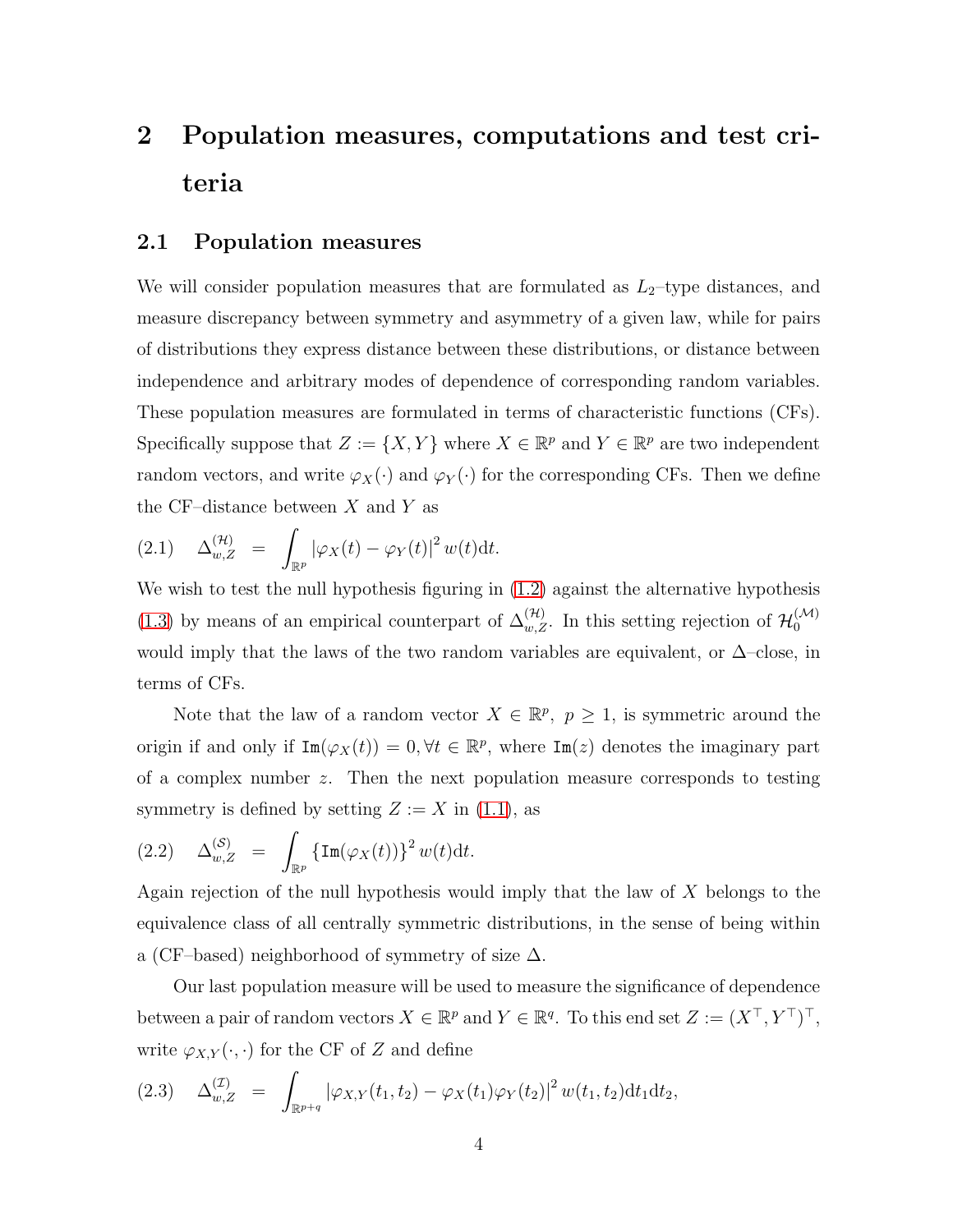where  $w(t_1, t_2) = w_p(t_1)w_q(t_2)$ , with each  $w_p(\cdot)$  and  $w_q(\cdot)$  being a weight function in the indicated dimension.

#### 2.2 Specific computations

We note that CF–based population measures such as these figuring in  $(2.1)$ – $(2.3)$  may be further manipulated to express distance in terms of more conventional quantities. The readers are referred to Chen et al. (2019), §3 for such interpretations. For analogous interpretations based on moments see Székely et al. (2007) and Székely and Rizzo (2013). By way of example we consider here the homogeneity distance. In this connection further below we will assume that the weight function is a density of a spherical distribution but for our present purposes also assume that this density may be written as  $w(t) = c\varphi_V^2(t)$ , where  $c > 0$  is a global constant and  $\varphi_V(t)$  denotes the CF of a random vector V having a symmetric around zero distribution. A representation like this is possible for a few distributions such as the p–dimensional Kotz-type distribution with density  $f(x) = c \exp(-2||x||^{\gamma})$ ,  $0 < \gamma \le 2$ , and the generalized spherical Laplace distribution with density  $f(x) = c(1 + ||x||^2)^{-(p+1)/2}$ . Here  $|| \cdot ||$  denotes the Euclidean norm. In the Kotz-case, V corresponds to a spherical stable distribution with CF  $\exp(-\Vert t \Vert^{\gamma})$ , while in the latter case to a generalized spherical Laplace distribution with CF  $(1 + ||t||^2)^{-(p+1)/4}$ . We refer to Nadarajah (2003) and Kozubowski et al. (2013) for the Kotz-type distribution and the Laplace distribution, respectively.

With such a weight function and by using Parseval's identity we have from  $(2.1)$ ,

$$
\Delta_{w,Z}^{(\mathcal{H})} = \int_{\mathbb{R}^p} |\varphi_X(t) - \varphi_Y(t)|^2 c \varphi_V^2(t) dt
$$
  
\n
$$
= c \int_{\mathbb{R}^p} |\varphi_{X*V}(t) - \varphi_{Y*V}(t)|^2 dt
$$
  
\n
$$
= c (2\pi)^p \int_{\mathbb{R}^p} (f_{X*V}(x) - f_{Y*V}(x))^2 dx,
$$

where ∗ denotes convolution. Thus apart from a constant, the CF-based homogeneity distance between a pair of distributions is equal to a distance associated with the densities of these distributions, whereby the weight function  $w(t)$  acts on these densities as convolution with the density corresponding to the CF  $\varphi_V(t)$  involved in  $w(t)$ .

We nevertheless note that, for example, measures of independence such as those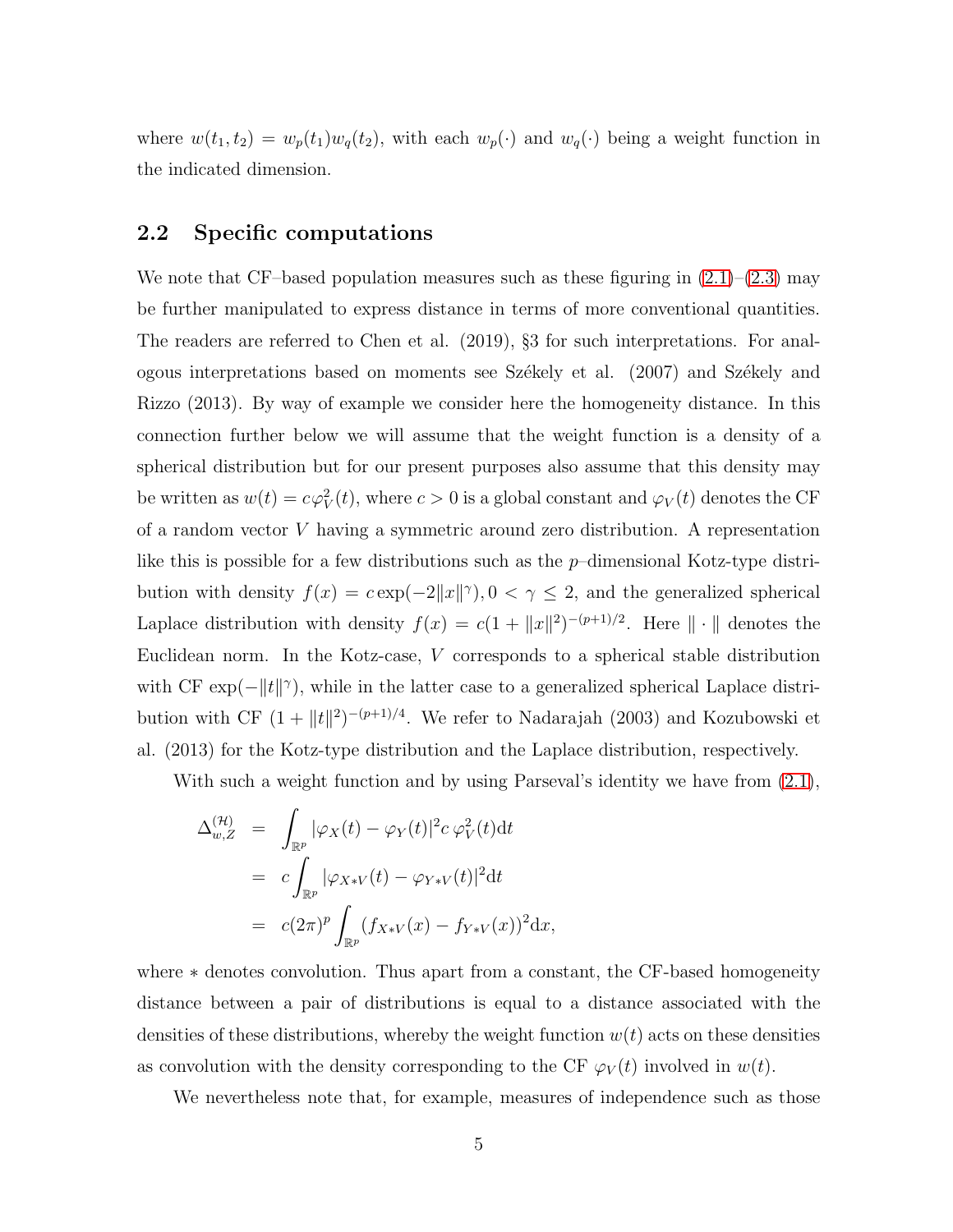based on distribution functions or densities are not always easy to interpret, almost to the same extend that CF-based measures are. On the other hand, correlation, which is arguably the most straightforward measure of independence, has been shown by Székely et al. (2007) to be directly related to distance covariance. We will not repeat the arguments here but simply compute the independence measure for a bivariate zeromean Gaussian distribution with unit component variances and correlation equal to  $\varrho$ , say  $\Delta_{\varrho,G}^{(\mathcal{I})}$ . Specifically with weight function  $w(t) = \exp(-t_1^2 - t_2^2)$  we obtain from  $(2.3)$ ,

$$
\Delta_{\varrho,G}^{(\mathcal{I})} = \int_{\mathbb{R}^2} \left| \exp\left(-\frac{t_1^2 + t_2^2 + 2\varrho t_1 t_2}{2}\right) - \exp\left(-\frac{t_1^2 + t_2^2}{2}\right) \right|^2 \exp\left(-t_1^2 - t_2^2\right) dt_1 dt_2
$$
  
=  $\pi \left(\frac{1}{2} + \frac{1}{\sqrt{4 - \varrho^2}} - \frac{4}{\sqrt{16 - \varrho^2}}\right),$ 

which is increasing with  $|\varrho|$  and vanishes at  $\varrho = 0$ . It is also immediate from [\(2.1\)](#page-3-1) that  $\Delta_{\varrho,G}^{(\mathcal{I})}$  coincides with the population homogeneity distance  $\Delta_{\varrho,G}^{(\mathcal{H})}$  between the aforementioned bivariate Gaussian distribution and a corresponding bivariate zero-mean Gaussian distribution with independent components, i.e. with  $\rho = 0$ . In both cases the parameter of interest is equal to  $\varrho$ , with smaller (larger)  $|\varrho|$  implying smaller (larger) deviation from the corresponding exact property of independence or homogeneity, and thus values of  $\Delta_{\varrho,G}^{(\mathcal{I})}$  and  $\Delta_{\varrho,G}^{(\mathcal{H})}$  admit a simple interpretation in terms of the corresponding parameter of interest.

As a further example in arbitrary dimension  $p \geq 1$ , we consider a two-component equal mixture of a standard Gaussian distribution with the same Gaussian distribution shifted by  $\delta \in \mathbb{R}^p$ . For weight function  $\exp(-||t||^2)$  we compute from [\(2.2\)](#page-3-3) the resulting symmetry distance for this mixture distribution as

$$
\Delta_{\delta,G}^{(\mathcal{S})} = \int_{\mathbb{R}^p} \frac{1 - \cos(2\delta^\top t)}{8} \exp\left(-2\|t\|^2\right) \mathrm{d}t = \frac{\pi^{\frac{p}{2}}}{2^{\frac{p}{2}+3}} \left(1 - \exp\left(-\frac{\|\delta\|^2}{2}\right)\right),
$$

which is again an easily interpretable function of the parameter of interest  $\delta$ . The corresponding homogeneity distance between this mixture and a standard Gaussian distribution may also be computed as

$$
\Delta_{\delta,G}^{(\mathcal{H})} = \frac{\pi^{\frac{p}{2}}}{2^{\frac{p}{2}+1}} \left( 1 - \exp\left(-\frac{\|\delta\|^2}{8}\right) \right),
$$

and the same observations apply. Thus, and although these examples are clearly only indicative, it appears that when a certain property (symmetry, homogeneity or inde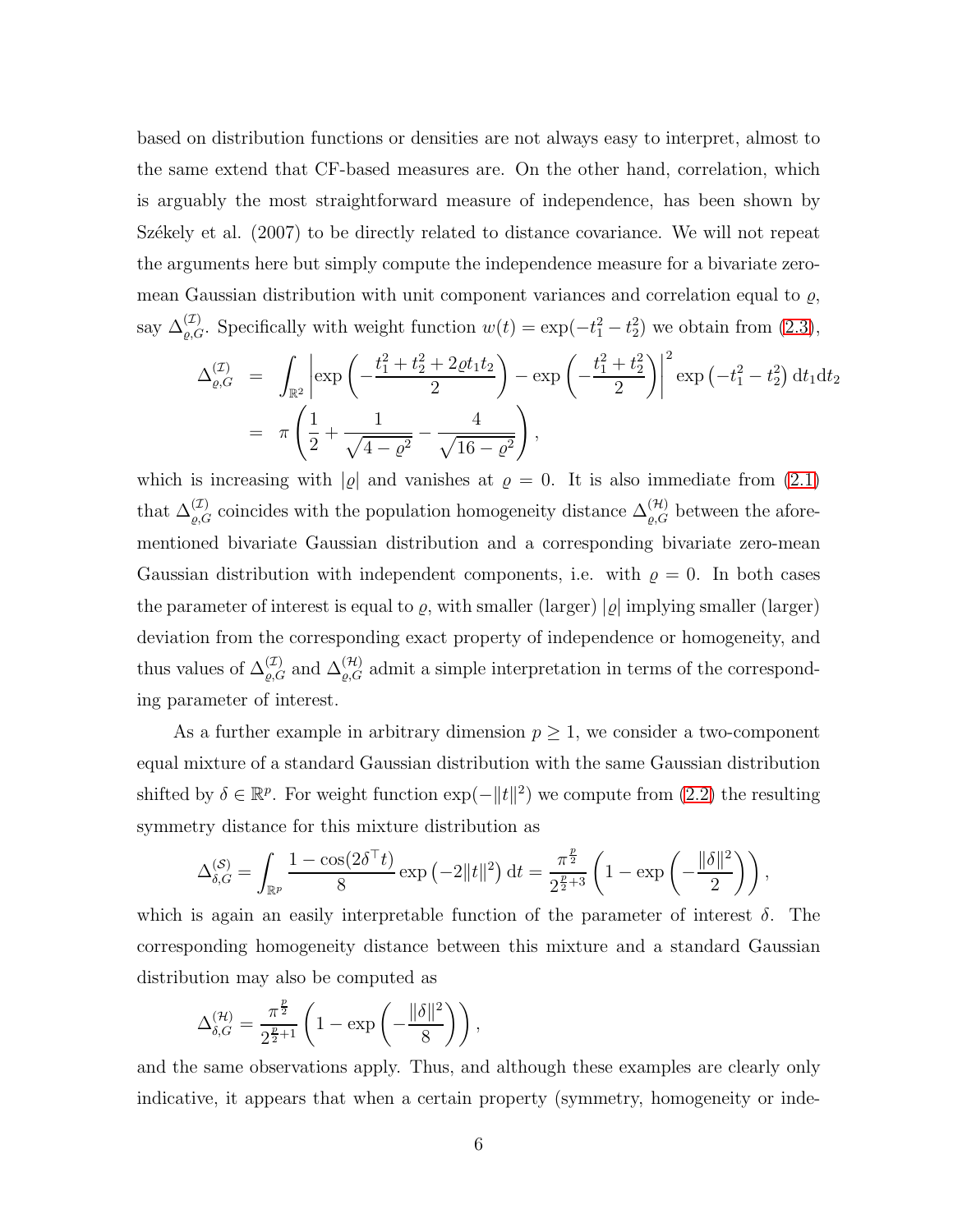pendence) is expressed via a given parameter, the corresponding distance measure is a function (perhaps complicated) having properties that are in line with intuition regarding the role of this parameter. We close this paragraph by stressing that the range of possible values of  $\Delta_{w,Z}^{(\mathcal{M})}$ , when placed in the appropriate context, is important in order to acquire a feeling about meaningful values of the threshold parameter  $\Delta$ , which is again heavily context-dependent; see for instance Wellek (2010, §1.7). Yet this range is not always as straightforward to compute as in the previous examples, and in fact may require high-dimensional numerical integration.

#### 2.3 Test criteria

Now assume that  $\Delta_{n,w}^{(\mathcal{M})}$  is an empirical counterpart of  $\Delta_{w,Z}^{(\mathcal{M})}$  resulting from a sample of size  $n$  on  $Z$ , such that

<span id="page-6-1"></span>
$$
(2.4) \quad \sqrt{n}\left(\Delta_{n,w}^{(\mathcal{M})}-\Delta_{w,Z}^{(\mathcal{M})}\right) \stackrel{\mathcal{D}}{\longrightarrow} \mathcal{N}\left(0, \sigma_w^{2(\mathcal{M})}\right)
$$

when  $\Delta_{w,Z}^{(\mathcal{M})}>0$ , and

<span id="page-6-3"></span>
$$
(2.5) \quad \sqrt{n} \Delta_{n,w}^{(\mathcal{M})} \stackrel{\mathbb{P}}{\longrightarrow} 0
$$

when  $\Delta_{w,Z}^{(\mathcal{M})}=0$ . Here  $\stackrel{\mathcal{D}}{\longrightarrow}$  and  $\stackrel{\mathbb{P}}{\longrightarrow}$  signify convergence in distribution and in probability, respectively. Suppose further that the limit variance  $\sigma_w^{2(\mathcal{M})}$  (again we economize on notation by suppressing dependence of  $\sigma_w^{2(\mathcal{M})}$  on Z) can be estimated by, say,  $\sigma_{n,w}^{2(\mathcal{M})}$ , such that

<span id="page-6-2"></span>
$$
(2.6) \quad \sigma_{n,w}^{2(\mathcal{M})} \stackrel{\mathbb{P}}{\longrightarrow} \sigma_w^{2(\mathcal{M})}.
$$

This limit variance  $\sigma_w^{2(\mathcal{M})}$  as well as its consistent estimator  $\sigma_{n,w}^{2(\mathcal{M})}$  will be discussed in detail in Section [3.](#page-8-0)

On the basis of the preceding discussion and for some fixed threshold  $\Delta > 0$ , we suggest the test defined by the critical region

<span id="page-6-0"></span>
$$
(2.7) \quad \Delta_{n,w}^{(\mathcal{M})} \leq \Delta + \frac{\sigma_{n,w}^{(\mathcal{M})}}{\sqrt{n}} z_{\alpha},
$$

where  $\sigma_{n,w}^{(\mathcal{M})}$  is the positive square root of  $\sigma_{n,w}^{2(\mathcal{M})}$ , and  $z_\alpha$  is the  $\alpha$  quantile of the standard normal distribution. Clearly rejection of  $\mathcal{H}_0^{(\mathcal{M})}$  $\int_0^{\sqrt{V(t)}}$  implies model equivalence, or more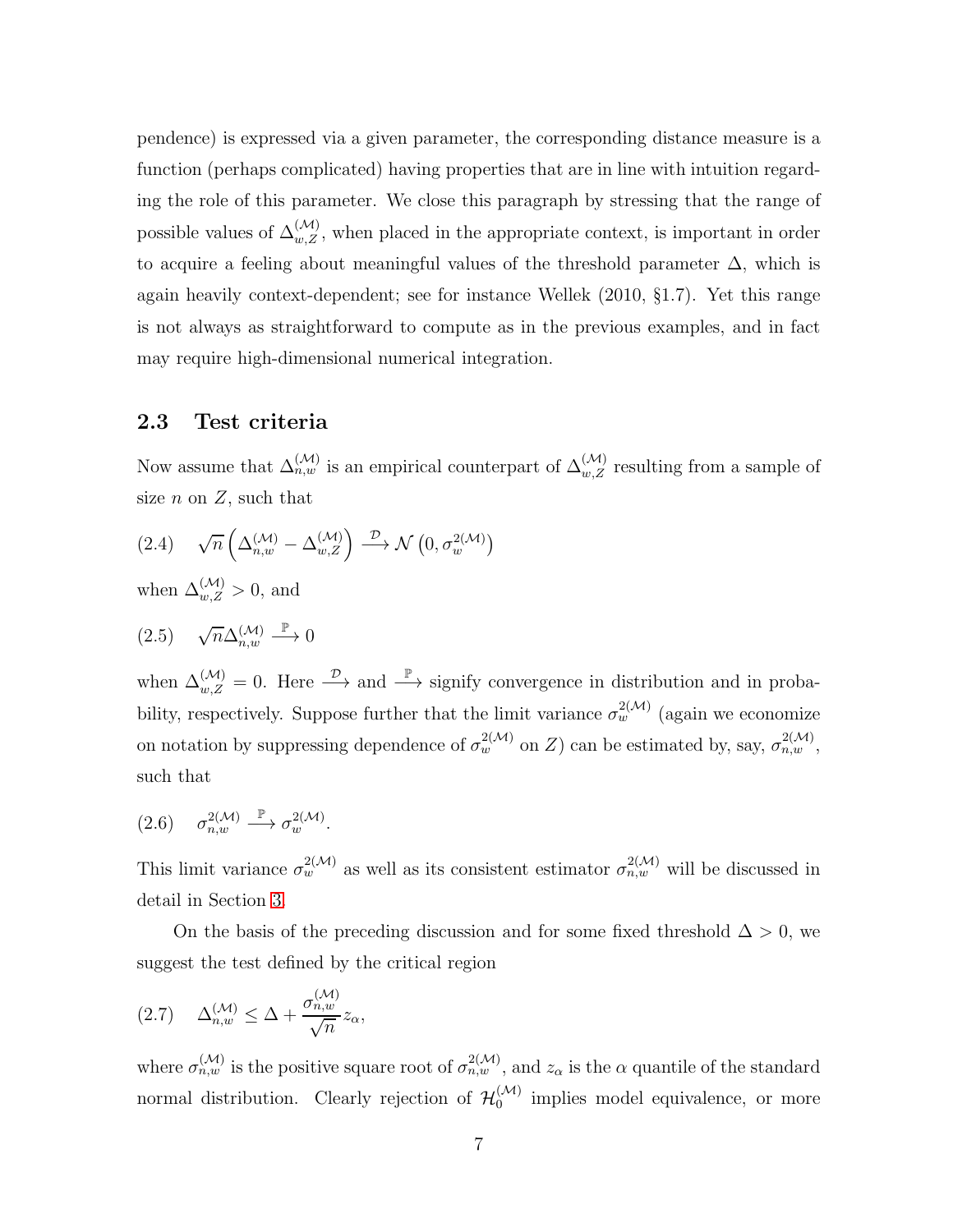precisely that the law of our data is  $\Delta$ –close to model M under the corresponding distance measure  $\Delta_{w,Z}^{(\mathcal{M})}$ . In fact it readily follows that the criterion with critical region defined by  $(2.7)$  leads to an asymptotic size– $\alpha$  test, which is consistent against fixed alternatives. Specifically for each law of  $Z$  with corresponding population measure  $\Delta_{w,Z}^{(\mathcal{M})} > 0$ , if [\(2.4\)](#page-6-1) and [\(2.6\)](#page-6-2) hold true, we have for the probability of rejection of the null hypothesis in [\(1.2\)](#page-2-0) that

<span id="page-7-0"></span>
$$
\lim_{n \to \infty} \mathbb{P}\left(\text{Reject } \mathcal{H}_0^{(\mathcal{M})} \mid \Delta_{w,Z}^{(\mathcal{M})} > 0\right)
$$
\n
$$
= \lim_{n \to \infty} \mathbb{P}\left(\Delta_{n,w}^{(\mathcal{M})} \leq \Delta + \frac{\sigma_{n,w}^{(\mathcal{M})}}{\sqrt{n}} z_{\alpha} \mid \Delta_{w,Z}^{(\mathcal{M})} > 0\right)
$$
\n
$$
= \lim_{n \to \infty} \mathbb{P}\left(\frac{\sqrt{n}}{\sigma_{n,w}^{(\mathcal{M})}} \left(\Delta_{n,w}^{(\mathcal{M})} - \Delta_{w,Z}^{(\mathcal{M})}\right) \leq \frac{\sqrt{n}}{\sigma_{n,w}^{(\mathcal{M})}} \left(\Delta - \Delta_{w,Z}^{(\mathcal{M})}\right) + z_{\alpha} \mid \Delta_{w,Z}^{(\mathcal{M})} > 0\right)
$$
\n
$$
(2.8) = \begin{cases} 0, & \text{if } \Delta_{w,Z}^{(\mathcal{M})} > \Delta, \\ \alpha, & \text{if } \Delta_{w,Z}^{(\mathcal{M})} = \Delta, \\ 1, & \text{if } \Delta_{w,Z}^{(\mathcal{M})} < \Delta. \end{cases}
$$

In addition, for each law of Z with  $\Delta_{w,Z}^{(\mathcal{M})}=0$ , and by [\(2.5\)](#page-6-3) and [\(2.6\)](#page-6-2), we have

<span id="page-7-1"></span>
$$
\lim_{n \to \infty} \mathbb{P}\left(\text{Reject } \mathcal{H}_0^{(\mathcal{M})} \mid \Delta_{w,Z}^{(\mathcal{M})} = 0\right)
$$
\n
$$
= \lim_{n \to \infty} \mathbb{P}\left(\sqrt{n}\Delta_{n,w}^{(\mathcal{M})} \le \sqrt{n}\Delta + \sigma_{n,w}^{(\mathcal{M})} z_\alpha \mid \Delta_{w,Z}^{(\mathcal{M})} = 0\right)
$$
\n
$$
(2.9) = 1.
$$

Remark 2.1 Note that the first two cases in [\(2.8\)](#page-7-0) correspond to null hypotheses, while the last case in  $(2.8)$  and the case in  $(2.9)$  correspond to alternatives. Therefore, if  $(2.4)$ – $(2.6)$  hold true, we have

$$
\lim_{n\to\infty} \mathbb{P}\big(\text{Reject } \mathcal{H}_0^{(\mathcal{M})} \mid \mathcal{H}_0^{(\mathcal{M})}\big) \leq \alpha, \quad \lim_{n\to\infty} \mathbb{P}\big(\text{Reject } \mathcal{H}_0^{(\mathcal{M})} \mid \mathcal{H}_1^{(\mathcal{M})}\big) = 1,
$$

meaning that under the standing conditions, the proposed test defined by the critical region [\(2.7\)](#page-6-0) is an asymptotic size– $\alpha$  test which is consistent against all fixed alternatives.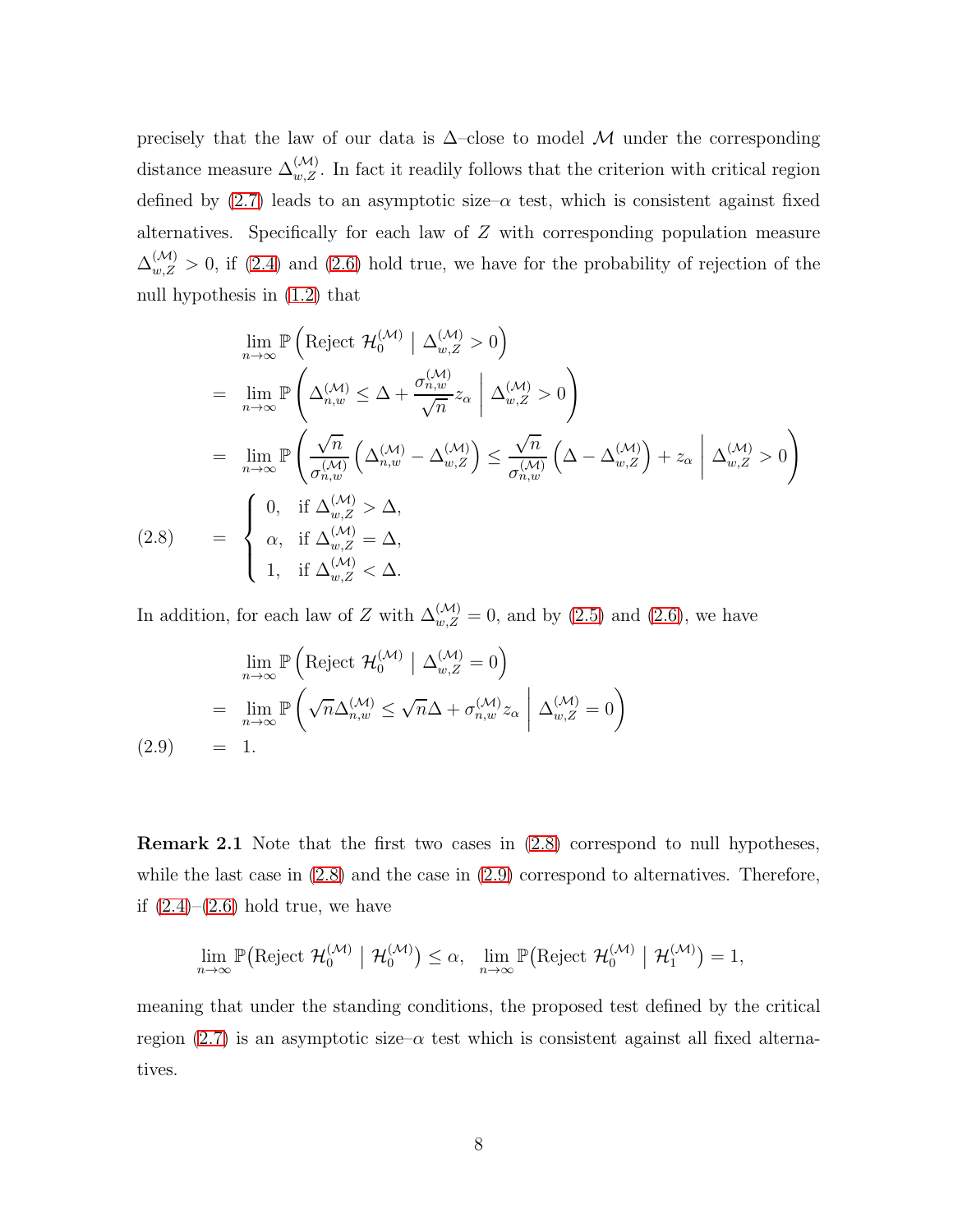The general theory and specific conditions under which  $(2.4)$ – $(2.6)$  hold true have been presented by using a Hilbert space approach, in Baringhaus et al. (2017) and Henze and Mayer (2020), for distributional homogeneity and symmetry–equivalence testing, respectively.

Our contribution herein is to introduce a calculus by means of which the test defined in [\(2.7\)](#page-6-0) is made feasible. More precisely by utilizing the results in Chen et al. (2019) and the asymptotic behavior of  $\Delta_{n,w}^{(\mathcal{M})}$  obtained within a U–statistic framework, we determine specific instances of the test which may be carried out in a computationally friendly way, which also facilitates Monte Carlo approximation and the study of small–sample properties of the resulting tests.

## <span id="page-8-0"></span>3 Specification of test statistics

For computational convenience as well as for asymptotics we will impose the following assumption on the weight functions. The generic notation  $d$  for dimension is used below, with d varying depending on context.

(A) The weight function  $w(t)$  is the density function of a symmetric around zero distribution on  $\mathbb{R}^d$ , i.e.  $w(t) = w(-t)$ ,  $t \in \mathbb{R}^d$ , and  $\int_{\mathbb{R}^d} w(t) dt = 1$ .

More specifically as weight function we fix the density of a spherically symmetric distribution. The CF of this density will be denoted by  $C_w(\cdot)$ , and will be specified further down the paper.

By taking into account the characterization in Chen et al. (2019) we have that, under assumption  $(A)$ , the population measures in  $(2.1)$ – $(2.3)$  can be rendered as

<span id="page-8-1"></span>
$$
(3.1) \quad \Delta_{w,Z}^{(\mathcal{H})} = \mathbb{E}\left[C_w(X - X_1) + C_w(Y - Y_1) - 2C_w(X - Y)\right],
$$

<span id="page-8-2"></span>
$$
(3.2) \quad \Delta_{w,Z}^{(\mathcal{S})} = \frac{1}{2} \mathbb{E} \left[ C_w (X - X_1) - C_w (X + X_1) \right],
$$

<span id="page-8-3"></span>
$$
(3.3) \quad \Delta_{w,Z}^{(\mathcal{I})} = \mathbb{E}\left[C_{w_p}(X - X_1)C_{w_q}(Y - Y_1)\right] + \mathbb{E}\left[C_{w_p}(X - X_1)\right]\mathbb{E}\left[C_{w_q}(Y - Y_1)\right] - 2\mathbb{E}\left[C_{w_p}(X - X_1)C_{w_q}(Y - Y_2)\right],
$$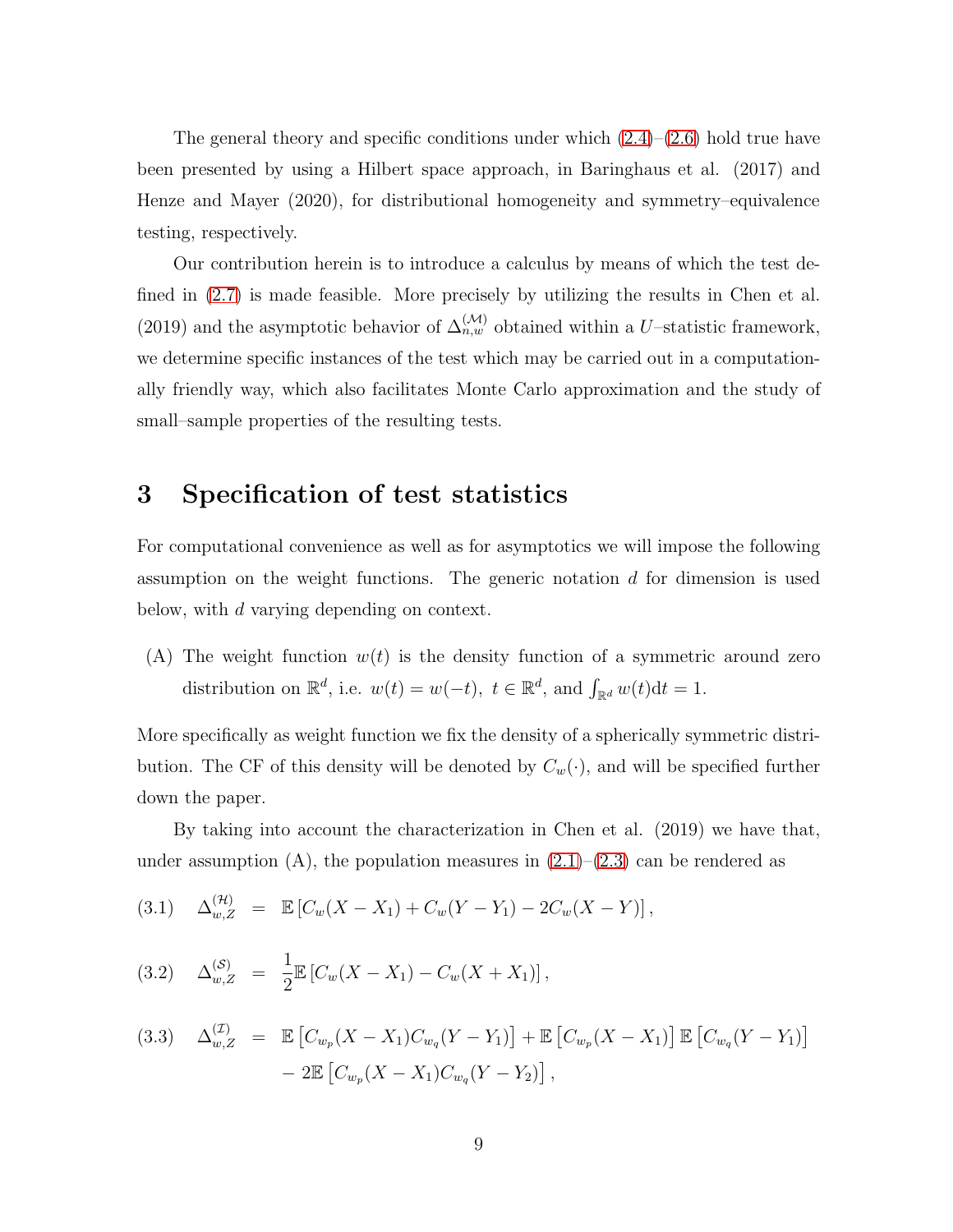where  $Z_1$  and  $Z_2$  denote independent copies of the random vector  $Z$ . Thus, it is natural to estimate the population measure  $\Delta_{w,Z}^{(\mathcal{M})}$  by means of suitable U–statistics, whose corresponding kernels are determined by  $C_w(\cdot)$ ; see, e.g., Hoeffding (1948) and Serfling (1980).

To begin with the symmetry statistic, suppose that  $\{X_1, \ldots, X_n\}$  are independent copies of X, the empirical counterpart of  $\Delta_{w,Z}^{(\mathcal{S})}$  may be obtained as

<span id="page-9-0"></span>
$$
(3.4) \quad \Delta_{n,w}^{(\mathcal{S})} = \frac{1}{2n(n-1)} \sum_{1 \le i \ne j \le n} \left\{ C_w(X_i - X_j) - C_w(X_i + X_j) \right\},
$$

i.e. as a U–statistic with symmetric kernel  $\psi^S(x, x_1) = \{C_w(x - x_1) - C_w(x + x_1)\}/2$ .

Likewise suppose that in addition to  $\{X_1, \ldots, X_n\}$ , and independently, we have  $\{Y_1, \ldots, Y_n\}$  as independent copies of Y. Then the empirical counterpart of  $\Delta_{w,Z}^{(\mathcal{H})}$  may be formulated as

<span id="page-9-2"></span>
$$
(3.5) \quad \Delta_{n,w}^{(\mathcal{H})} = \frac{1}{n(n-1)} \sum_{1 \le i \ne j \le n} \left\{ C_w(X_i - X_j) + C_w(Y_i - Y_j) - 2C_w(X_i - Y_j) \right\},
$$

which is a U–statistic with symmetric kernel  $\psi^{\mathcal{H}}(z, z_1) = C_w(x - x_1) + C_w(y - y_1)$  –  $C_w(x - y_1) - C_w(x_1 - y)$ . Here,  $z = (x^\top, y^\top)^\top$ .

In turn if  $\{(X_1, Y_1), \ldots, (X_n, Y_n)\}\$  are independent copies of  $(X, Y)$ , the empirical counterpart of  $\Delta_{w,Z}^{(\mathcal{I})}$  is given by

<span id="page-9-1"></span>
$$
(3.6\Delta_{n,w}^{(1)}) = \frac{1}{n(n-1)} \sum_{1 \le i \ne j \le n} C_{w_p}(X_i - X_j) C_{w_q}(Y_i - Y_j)
$$
  
+ 
$$
\left\{ \frac{1}{n(n-1)} \sum_{1 \le i \ne j \le n} C_{w_p}(X_i - X_j) \right\} \left\{ \frac{1}{n(n-1)} \sum_{1 \le i \ne j \le n} C_{w_q}(Y_i - Y_j) \right\}
$$
  
- 
$$
\frac{2}{n(n-1)(n-2)} \sum_{1 \le i \ne j \ne k \le n} C_{w_p}(X_i - X_j) C_{w_q}(Y_i - Y_k)
$$
  
:=  $U_{n,1} + U_{n,2}U_{n,3} - 2U_{n,4}.$ 

Denote  $S_1 = \mathbb{E}\left[C_{w_p}(X - X_1)C_{w_q}(Y - Y_1)\right], S_2 = \mathbb{E}\left[C_{w_p}(X - X_1)\right], S_3 = \mathbb{E}\left[C_{w_q}(Y - Y_1)\right],$ and  $S_4 = \mathbb{E}\left[C_{w_p}(X - X_1)C_{w_q}(Y - Y_2)\right]$ . Thus each  $U_{n,i}$   $(i = 1, \ldots, 4)$  is a U-statistic of degree  $m_i$  for estimation of  $S_i$  based on the symmetric kernel  $\psi^{\mathcal{I},i}$ , where  $m_1 =$  $m_2 = m_3 = 2, m_4 = 3, \psi^{\mathcal{I},1}(z, z_1) = C_{w_p}(x - x_1)C_{w_q}(y - y_1), \psi^{\mathcal{I},2}(z, z_1) = C_{w_p}(x - x_1),$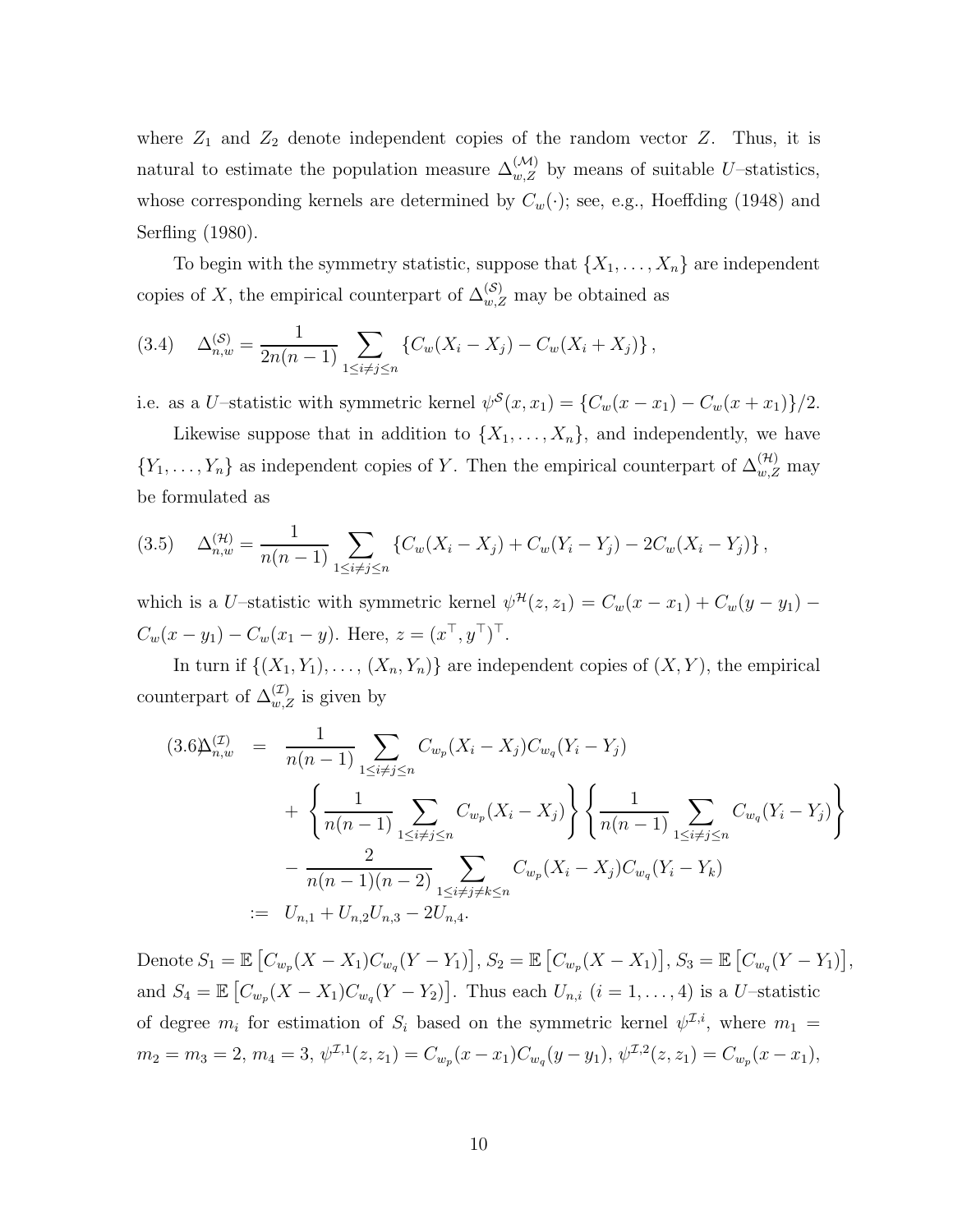$$
\psi^{\mathcal{I},3}(z, z_1) = C_{w_q}(y - y_1), \text{ and}
$$
  
\n
$$
\psi^{\mathcal{I},4}(z, z_1, z_2) = \frac{1}{6} \Big\{ C_{w_p}(x - x_1) C_{w_q}(y - y_2) + C_{w_p}(x - x_2) C_{w_q}(y - y_1) + C_{w_p}(x - x_1) C_{w_q}(y_1 - y_2) + C_{w_p}(x_1 - x_2) C_{w_q}(y - y_1) + C_{w_p}(x - x_2) C_{w_q}(y_1 - y_2) + C_{w_p}(x_1 - x_2) C_{w_q}(y - y_2) \Big\}.
$$

Here  $\psi^{Z,4}$  is a symmetrized version of the asymmetric kernel  $C_{w_p}(x-x_1)C_{w_q}(y-y_2)$  of  $S_4$ . Consequently,  $\Delta_{n,w}^{(\mathcal{I})}$  is a function of the U–statistics  $U_{n,1},\ldots,U_{n,4}$ . Specifically if we let  $h(u) = u_1 + u_2u_3 - 2u_4$  be a known real–valued function of a four–dimensional vector u, then  $\Delta_{w,Z}^{(\mathcal{I})} = h(S)$  and  $\Delta_{n,w}^{(\mathcal{I})} = h(U_n)$ , where  $S = (S_1, \ldots, S_4)$  and  $U_n = (U_{n,1}, \ldots, U_{n,4})$ .

According to the above discussion, the asymptotic behavior of  $\Delta_{n,w}^{(S)}$  and  $\Delta_{n,w}^{(\mathcal{H})}$  can be deduced from the general theory of U–statistics (see, e.g., Hoeffding, 1948, and Serfling, 1980). Likewise, the asymptotic behavior of  $\Delta_{n,w}^{(\mathcal{I})}$  can be obtained from the asymptotic properties of functions of several U–statistics (see e.g., Hoeffding, 1948, and Lee, 1990). We now formulate the asymptotic properties of  $\Delta_{n,w}^{(\mathcal{M})}$  in  $(3.4)-(3.6)$  $(3.4)-(3.6)$ in the following theorem uniformly. Again the composition of the random vector Z below varies depending on the context. Also recall that in the context of homogeneity– equivalence test,  $Z = \{X, Y\}$ , with X and Y assumed independent, but we will reconsider this assumption in Remark [3.2.](#page-12-0)

**Theorem 3.1** Let  $\{Z_1, \ldots, Z_n\}$  be independent copies of Z. Then under assumption *(A), and as*  $n \to \infty$ *, we have the following results:* 

(*i*) If  $\Delta_{w,Z}^{(\mathcal{M})} > 0$ , then

<span id="page-10-0"></span>
$$
\sqrt{n}\left(\Delta_{n,w}^{(\mathcal{M})}-\Delta_{w,Z}^{(\mathcal{M})}\right)\stackrel{\mathcal{D}}{\longrightarrow}\mathcal{N}\left(0,\sigma_w^{2(\mathcal{M})}\right),
$$

with the limit variance  $\sigma_w^{2(\mathcal{M})}$ , respectively given by,

$$
\sigma_w^{2(S)} = 4 \left\{ \mathbb{E} \left[ \psi^S(X, X_1) \psi^S(X, X_2) \right] - \mathbb{E}^2 \left[ \psi^S(X, X_1) \right] \right\},
$$
  
\n
$$
\sigma_w^{2(H)} = 4 \left\{ \mathbb{E} \left[ \psi^H(Z, Z_1) \psi^H(Z, Z_2) \right] - \mathbb{E}^2 \left[ \psi^H(Z, Z_1) \right] \right\},
$$
  
\n
$$
\sigma_w^{2(L)} = \sum_{i,j=1}^4 m_i m_j h_i'(S) h_j'(S) \zeta_1(i, j),
$$

where  $h'_i(S) := \frac{\partial h}{\partial u_i}|_{u=S}$  denote the first-order partial derivative of h, and  $\zeta_1(i,j) =$  $\zeta_1(j,i)$  *are defined in the Appendix.*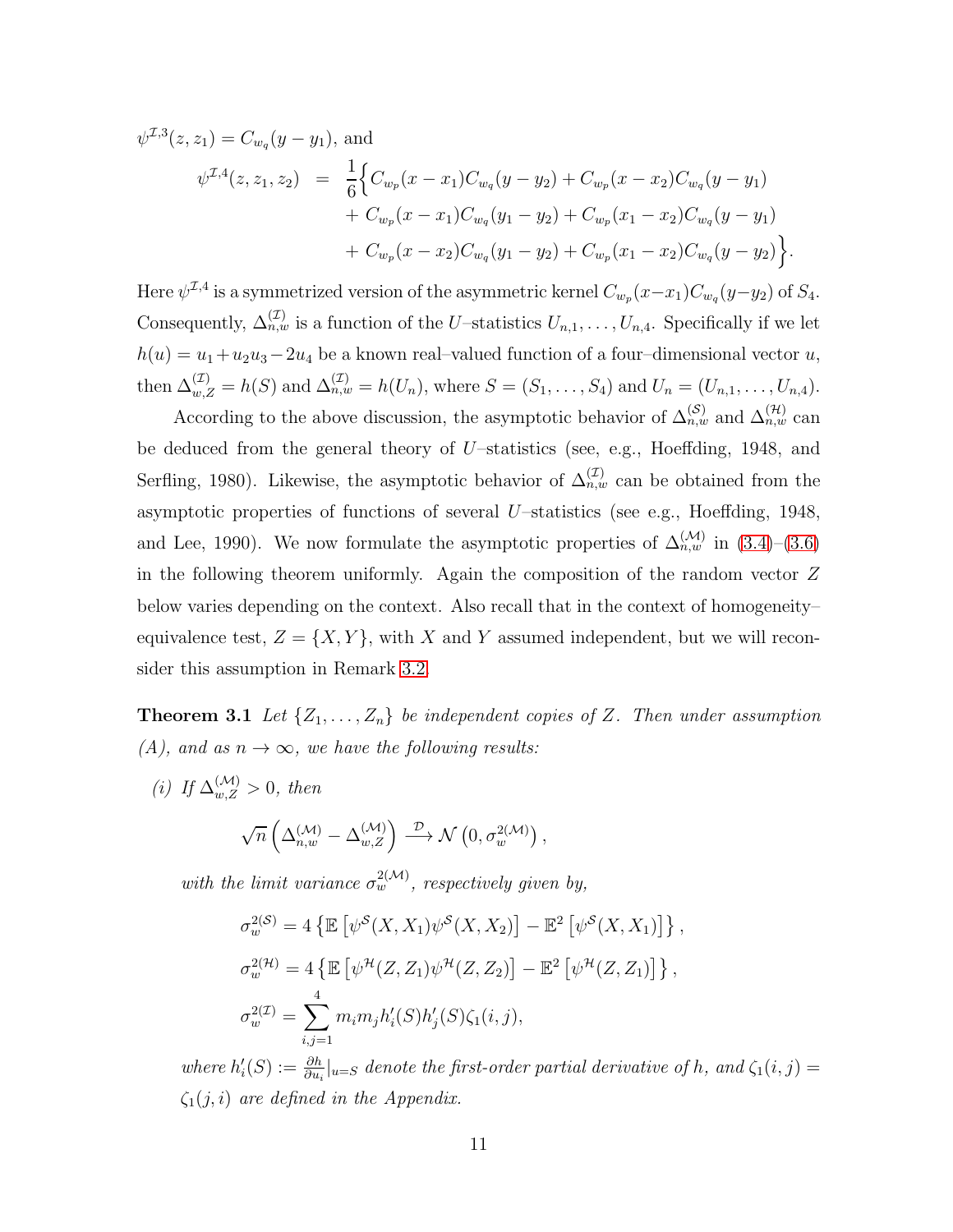(ii) If 
$$
\Delta_{w,Z}^{(\mathcal{M})} = 0
$$
, then  

$$
\sqrt{n} \Delta_{n,w}^{(\mathcal{M})} \stackrel{\mathbb{P}}{\longrightarrow} 0
$$

Theorem [3.1](#page-10-0) presents the specific conditions under which [\(2.4\)](#page-6-1) and [\(2.5\)](#page-6-3) hold true. Now we turn to study the consistent estimation of the limit variance  $\sigma_w^{2(M)}$ . Based on the strong law of large numbers (SLLN) for  $U$ -statistics (Theorem 5.4A in Serfling, 1980) and Slutsky's theorem, natural consistent estimators of  $\sigma_w^{2(S)}$  and  $\sigma_w^{2(H)}$  can be defined as

<span id="page-11-0"></span>
$$
(3.7) \quad \sigma_{n,w}^{2(S)} = \frac{4}{n(n-1)(n-2)} \sum_{1 \le i \ne j \ne k \le n} \psi^{\mathcal{S}}(X_i, X_j) \psi^{\mathcal{S}}(X_i, X_k)
$$

$$
-4 \left\{ \frac{1}{n(n-1)} \sum_{1 \le i \ne j \le n} \psi^{\mathcal{S}}(X_i, X_j) \right\}^2,
$$

and

<span id="page-11-1"></span>
$$
(3.8) \quad \sigma_{n,w}^{2(\mathcal{H})} = \frac{4}{n(n-1)(n-2)} \sum_{1 \le i \ne j \ne k \le n} \psi^{\mathcal{H}}(Z_i, Z_j) \psi^{\mathcal{H}}(Z_i, Z_k) - 4 \left\{ \frac{1}{n(n-1)} \sum_{1 \le i \ne j \le n} \psi^{\mathcal{H}}(Z_i, Z_j) \right\}^2.
$$

respectively. Note that the SLLN for U–statistics applies under the condition that the corresponding kernel has a bounded expectation. In this connection, kernels associated with  $\sigma_{n,w}^{2(S)}$  and  $\sigma_{n,w}^{2(H)}$  only depend on  $C_w(\cdot)$ , and thus in our context this condition translates into the condition that  $\mathbb{E}|C_w(\cdot)|^2 < \infty$ , which is trivially true for any realvalued CF and any underlying law of observations.

However, in order to obtain an estimator of  $\sigma_w^{2(1)}$  analogous to [\(3.7\)](#page-11-0) and [\(3.8\)](#page-11-1), the number of terms to be estimated in  $\sigma_w^{2(\mathcal{I})}$  is equal to  $4(4+1)/2 = 10$ . Therefore, an analogous estimator of  $\sigma_w^{2(\mathcal{I})}$  is very complicated to simulate. Instead, we will estimate the variance of  $\Delta_{n,w}^{(\mathcal{I})} = h(U_n)$  by jackknife, which is a widely applicable statistical tool used for estimating variance; see Efron (1982) for a full account of the jackknife. The jackknife estimate of variance, denoted by  $\sigma_{n,J}^2$ , can be calculated without resampling, and its definition is given based on the leave–one–out statistics  $h(U_{n-1}(-i))$ ,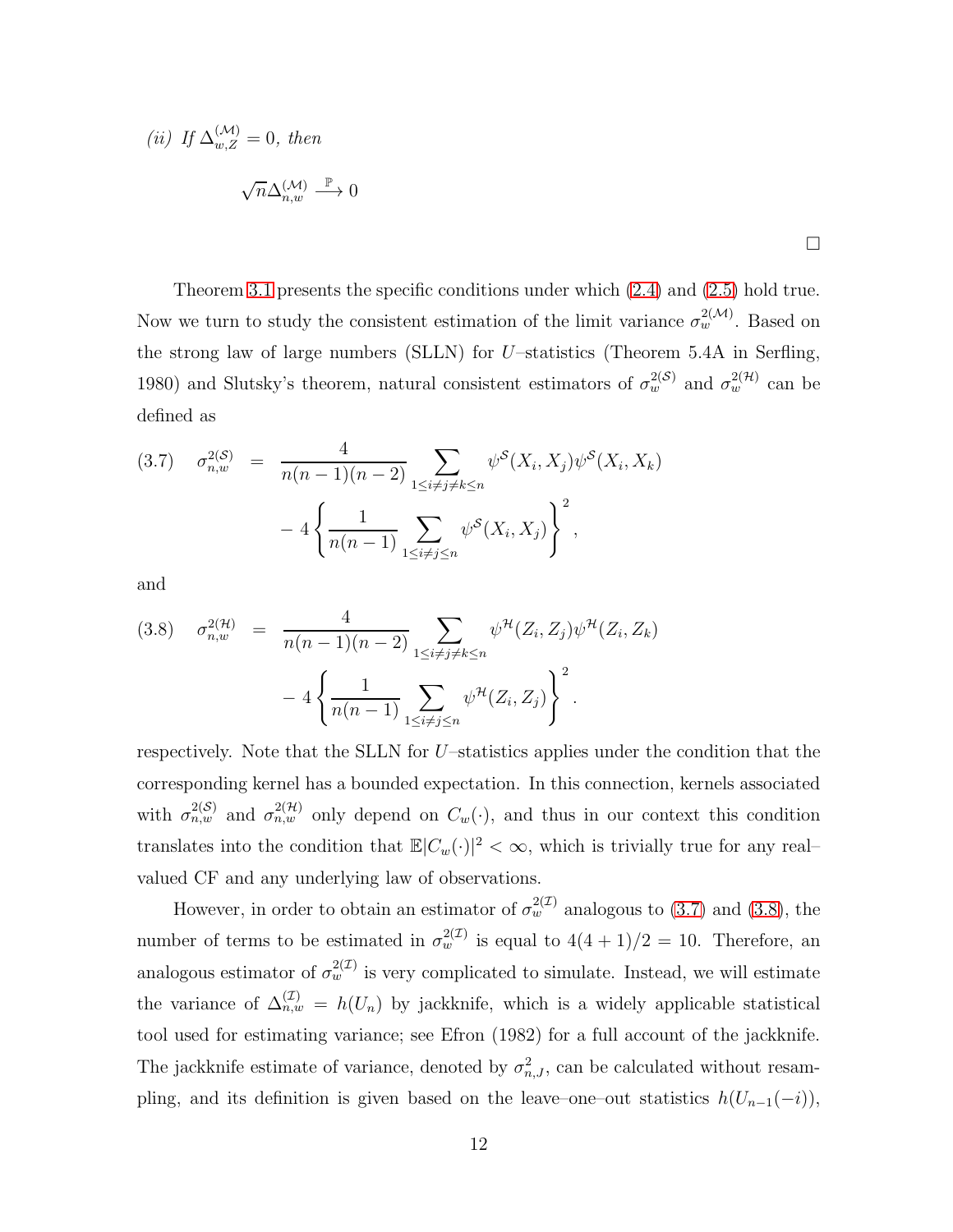$i = 1, \ldots, n$ , which are computed from the sample of  $n - 1$  observations formed by deleting the  $i<sup>th</sup>$  observation. Specifically,

$$
\sigma_{n,J}^2 = \frac{n-1}{n} \sum_{i=1}^n \left( h(U_{n-1}(-i)) - \bar{h}(U_{n-1}) \right)^2,
$$

where  $\bar{h}(U_{n-1}) = n^{-1} \sum_{i=1}^{n} h(U_{n-1}(-i))$ . In fact,  $n\sigma_{n,J}^2$  is a strongly consistent estimator of the limit variance  $\sigma_w^{2(\mathcal{I})}$ ; see Section 5.1.3 in Lee (1990). Then a consistent estimator of  $\sigma_w^{2(\mathcal{I})}$  is given by

<span id="page-12-1"></span>
$$
(3.9) \quad \sigma_{n,w}^{2(\mathcal{I})} = (n-1) \sum_{i=1}^{n} \left( h(U_{n-1}(-i)) - \bar{h}(U_{n-1}) \right)^2.
$$

<span id="page-12-0"></span>Remark 3.2 As a referee kindly pointed out, even without the assumption of independence of  $X$  and  $Y$ , it holds

$$
\Delta_{w,Z}^{(\mathcal{H})} = \mathbb{E}[C_w(X - X_1) + C_w(Y - Y_1) - C_w(X - Y_1) - C_w(Y - X_1)],
$$

in the case of homogeneity testing. This has the same symmetric kernel  $\psi^{\mathcal{H}}(z, z_1)$  with that in [\(3.5\)](#page-9-2), and opens up the possibility of extending the method to a more general two–sample problem with dependent observations. Here however we remain strictly within the classical two–sample problem under which  $X$  and  $Y$  are independent. For more information on the case of dependent observations we refer to Hlávka et al. (2020).

We close this section by specifying the spherical densities which will be employed in our simulation study. In this connection note that in principle any spherical density (or in fact any centrally symmetric density) may be used as weight function. However there exist some choices that are convenient from the computational point of view. Specifically we will employ as weight function the density of the spherical stable distribution and the density of the generalized spherical Laplace distribution. The CFs of these densities will be denoted by  $C_{\gamma}(\cdot)$ , where  $C_{\gamma}(t) = \exp(-||t||^{\gamma}), \gamma \in (0,2],$ corresponds to the stable density, while  $C_{\gamma}(t) = (1 + ||t||^2)^{-\gamma}$ ,  $\gamma > 0$ , corresponds to the Laplace density; see Nolan (2013) and Kozubowski et al. (2013), respectively. Here  $\gamma$  may be termed "characteristic exponent". With these densities as weight functions, formulae for the sample measures  $\Delta_{n,Z}^{(\mathcal{M})}$  in [\(3.4\)](#page-9-0)–[\(3.6\)](#page-9-1) as well as the estimated limit variance  $\sigma_{n,w}^{2(\mathcal{M})}$  in [\(3.7\)](#page-11-0)–[\(3.9\)](#page-12-1), readily result by simply replacing  $C_w(\cdot)$  by  $C_\gamma(\cdot)$  in the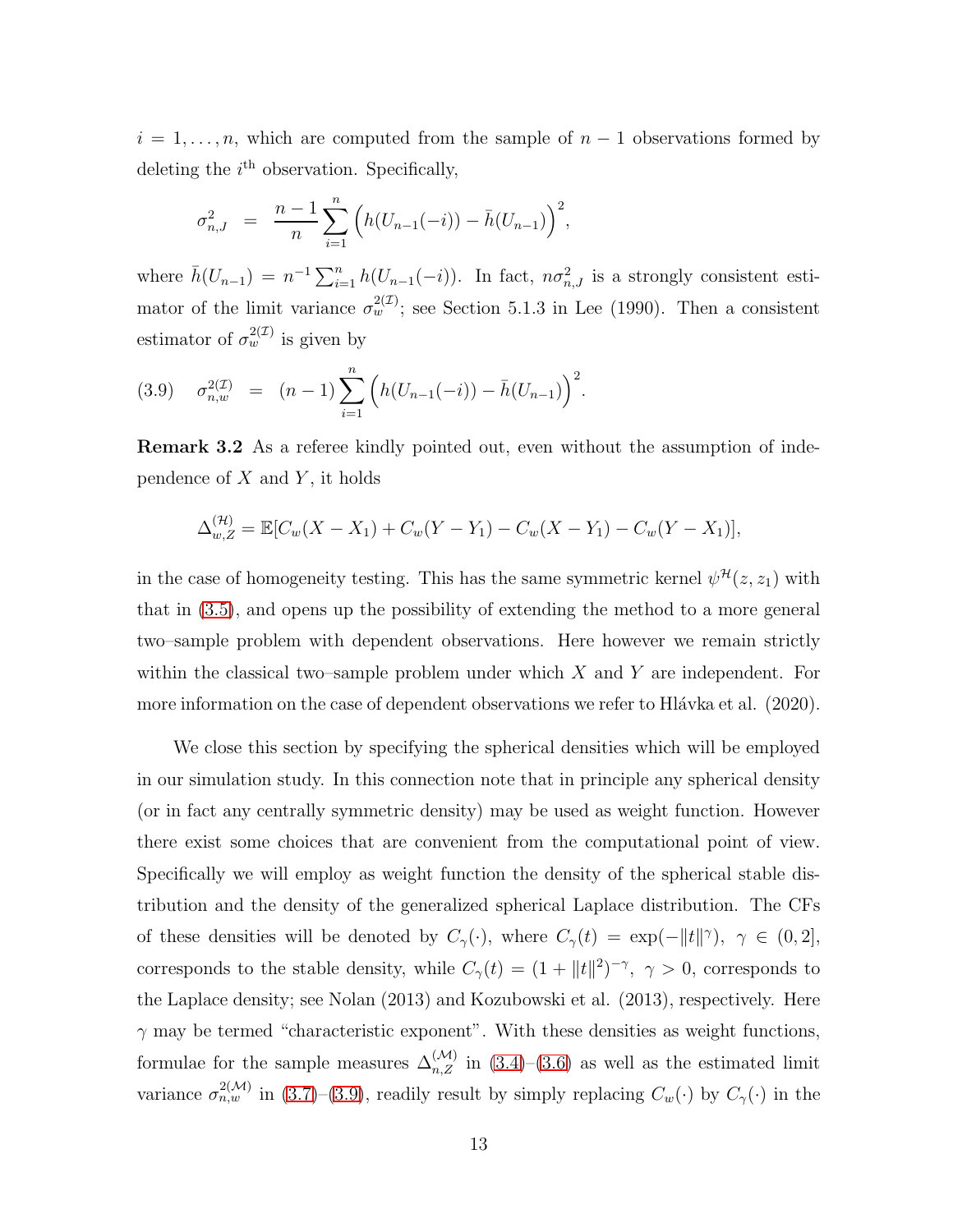corresponding equations. (Recall though that in the case of independence testing and due to the complexity of the resulting formulae, we employ the jackknife in order to estimate the limit variance).

### <span id="page-13-0"></span>4 Numerical studies

In this section, a series of simulation experiments are carried out in order to investigate the finite–sample performance of the proposed tests. As mentioned at the end of Section [3,](#page-8-0) we employ the stable density and the Laplace density as the weight function, and the corresponding tests are denoted as  $T_{n,S}^{(\mathcal{M})}$  and  $T_{n,L}^{(\mathcal{M})}$  respectively. As for the values of the characteristic exponent, we choose  $\gamma \in \{0.5, 1.0, 1.5, 2.0\}$  for the stable density and  $\gamma \in \{0.1, 0.25, 1.0, 4.0\}$  for the Laplace density. In the following, empirical rejection rates according to the critical regions [\(2.7\)](#page-6-0) are calculated respectively at 5% significance level using Monte Carlo 2000 trials. Further, the dimensions of  $X$  (and  $Y$ ) considered are  $p (= q) \in \{2, 4, 6\}$ , and the sample sizes are  $n \in \{100, 200, 300\}$ .

We also wish to compare the new procedures with competitors. In the standard scenario of testing symmetry, homogeneity or independence there are many procedures, even with multivariate data and the reader is referred to Meintanis and Ngatchou– Wandji (2012), to Ghosh and Biswas (2016), and to Zhang et al. (2018) and Peters et al. (2017, Chapt. 7 and A.2), respectively, for reviews of such testing procedures. In the existing literature however we did not find corresponding methods for testing in the context of multivariate equivalence hypotheses. Nevertheless the energy statistics of Székely and Rizzo (2013) have been adapted herein to the context of model–equivalence testing for comparison purposes. For these tests we write  $T_{n,E}^{(\mathcal{M})}$ . By way of example, Székely and Rizzo (2013) characterized the distance between two independent random vectors  $X$  and  $Y$  by

$$
\mathcal{E}_{\gamma}(X,Y) \;\; = \;\; \mathbb{E}\left[ 2\|X-Y\|^{\gamma} - \|X-X_1\|^{\gamma} - \|Y-Y_1\|^{\gamma} \right],
$$

where  $\gamma \in (0, 2)$ ,  $\mathbb{E}[\|X\|^{\gamma}] < \infty$ , and  $\mathbb{E}[\|Y\|^{\gamma}] < \infty$ . Consequently the energy-based homogeneity population measure may formally be obtained by replacing  $C_w(\cdot)$  with  $-\Vert \cdot \Vert^{\gamma}$  in [\(3.1\)](#page-8-1), and consequently the test  $T_{n,E}^{(\mathcal{H})}$  can be implemented by simply replacing  $C_w(\cdot)$  with  $-\Vert \cdot \Vert^{\gamma}$  in [\(3.5\)](#page-9-2). With analogous replacements one can obtain from [\(3.2\)](#page-8-2)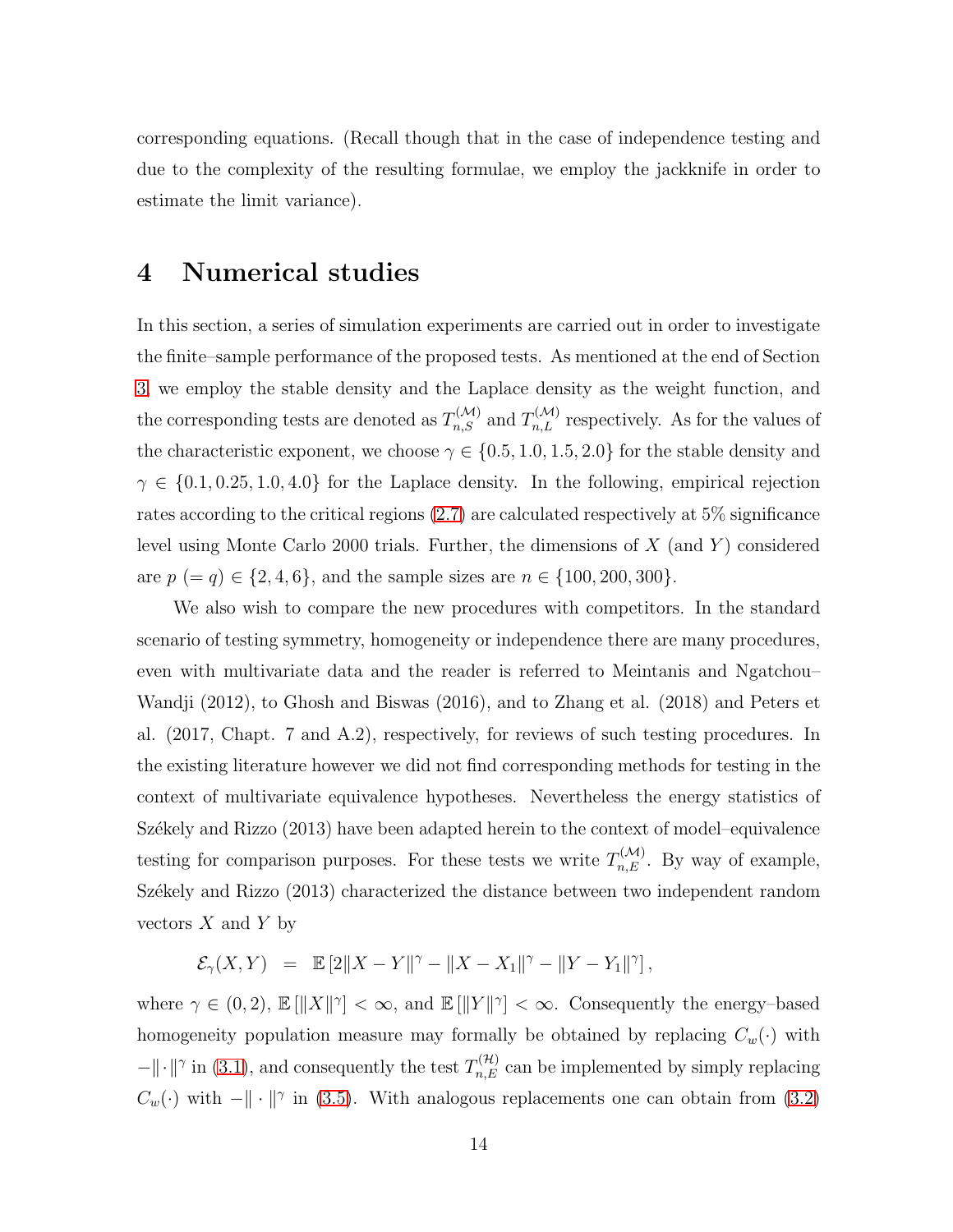and [\(3.3\)](#page-8-3) corresponding energy population measures for symmetry and independence, respectively. Furthermore, within a U–statistic framework, the asymptotic properties of the energy–based test statistics analogous to  $(2.4)$ – $(2.6)$  can be obtained when the moment conditions  $\mathbb{E}[\|X\|^{2\gamma}] < \infty$  and  $\mathbb{E}[\|Y\|^{2\gamma}] < \infty$  hold true. However, it is worth noticing that the proposed test statistics in this paper require no moment conditions. In what follows we compare our procedures with their energy counterparts  $T_{n,E}^{(\mathcal{M})}$ , for  $\gamma \in \{0.5, 1.0, 1.5, 2.0\}$  (note that although the value  $\gamma = 2.0$  is excluded from the energy–based characterizations we nevertheless include it in our simulations).

Example 1. Symmetry–equivalence test: We consider two scenarios in this example, with X generated from the multivariate skew-normal distribution  $\mathcal{SN}_p(\xi,\Omega,\delta)$ in Example 1(a) and from the multivariate skew-Cauchy distribution  $\mathcal{SC}_p(\xi, \Omega, \delta)$  in Example 1(b), respectively. Here,  $\xi$  is a p-dimensional vector representing the location parameter,  $\Omega$  is a symmetric positive definite  $p \times p$  scatter matrix, and  $\delta$  is a  $p$ –dimensional vector which regulates the skewness of the distributions; see the monograph Azzalini (2013) and the R package sn (Azzalini, 2021) for additional information. In Example 1(a), we choose  $X \sim \mathcal{SN}_p(0_p, I_p, \theta 1_p)$ , where  $0_p$  and  $1_p$  are p–dimensional vectors of zeros and ones respectively,  $I_p$  denotes the identity matrix, and  $\theta \geq 0$  is a scalar. With this parametrization, the degree of asymmetry can be measured in terms of  $\theta$ , in the sense that smaller  $\theta$  corresponds to less asymmetry. Particularly,  $\mathcal{SN}_p(0_p, I_p, \theta1_p)$  reduces to the multivariate standard normal distribution when  $\theta = 0$ . We choose some fixed value  $\theta = \theta_0$  as benchmark, and compute the value of  $\Delta_{w,X}^{(\mathcal{S})}$  in [\(3.2\)](#page-8-2) for  $X \sim \mathcal{SN}_p(0_p, I_p, \theta_0 1_p)$  as a general threshold  $\Delta$  in [\(2.7\)](#page-6-0) for significant departure from symmetry. Thus distributions  $\mathcal{SN}_p(0_p, I_p, \theta1_p)$  with  $\theta \geq \theta_0$  correspond to the null hypotheses and we are in the alternatives when  $\theta < \theta_0$ . A random approximation procedure is used to compute  $\Delta_{w,X}^{(S)}$  for  $\mathcal{SN}_p(0_p, I_p, \theta_0 1_p)$ . Specifically, we generate a large number B of i.i.d. copies  $\{X_1, \ldots, X_B\}$  of  $X \sim \mathcal{SN}_p(0_p, I_p, \theta_0 1_p)$ , and calculate  $\Delta_{n,w}^{(S)}$  in [\(3.4\)](#page-9-0) based on this sample as the threshold  $\Delta$ . To ensure the accuracy of the approximation,  $B = 5000$  is used, which is a fairly large value; see the closing paragraph of this section for more information on the accuracy of the random approximation method. As benchmark we choose  $\mathcal{SN}_p(0_p, I_p, \theta_0 1_p)$  with  $\theta_0 = 3$ , and also consider  $\theta \in \{5, 4, 3, 2, 1, 0\}$ . In Example 1(b), we repeat Example 1(a) under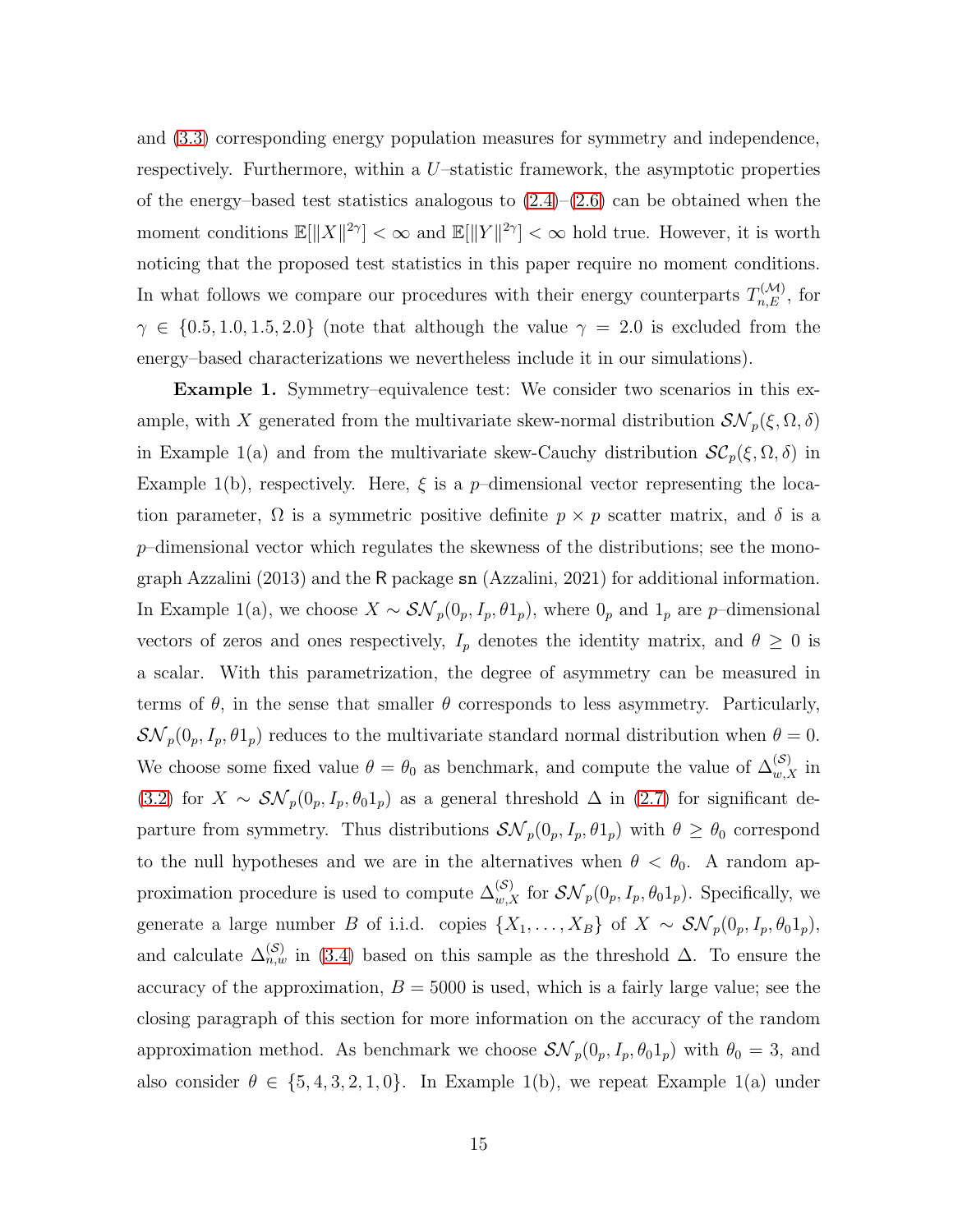identical conditions except that  $X \sim \mathcal{SC}_p(0_p, I_p, \theta 1_p)$ .

The empirical rejection rates of the proposed symmetry–equivalence test with the test  $T_{n,S}^{(S)}$  corresponding to the spherical stable density as weight function are shown in Table [1.](#page-24-0) We also display the comparative results of all three tests  $T_{n,S}^{(S)}$ ,  $T_{n,L}^{(S)}$ , and  $T_{n,E}^{(S)}$  $_{n,E}$ for Examples 1(a) and 1(b) in Figures [1](#page-27-0) and [2,](#page-28-0) respectively.

#### Table [1](#page-24-0) and Figures [1,](#page-27-0) [2](#page-28-0) about here

In general, the performance of the three tests  $T_{n,S}^{(S)}$ ,  $T_{n,L}^{(S)}$ , and  $T_{n,E}^{(S)}$  are comparable in Example 1(a). However, in Example 1(b), where  $X \sim \mathcal{SC}_p(0_p, I_p, \theta 1_p)$  and the expectation of X does not exist, the energy-based test  $T_{n,E}^{(S)}$  with  $\gamma = 1.5$  or  $\gamma = 2.0$ can not control the Type–I error rates, even when  $p = 2, n = 300$ . We may attribute this behavior to the fact that in this case the moment condition corresponding to the energy statistic is not satisfied. On the other hand, it is clear that the Type–I error rates of the proposed tests  $T_{n,S}^{(S)}$  and  $T_{n,L}^{(S)}$  can be controlled well for lower dimensions  $(p = 2, 4)$  with all sample sizes and a higher dimension  $(p = 6)$  with a larger sample size  $(n = 300)$ . Furthermore, it can be seen that, for all cases, the Type–I error rates in the interior of the null hypothesis (i.e.,  $\theta = 5, 4$ ) are lower than those at the boundary of the null hypothesis (i.e.,  $\theta_0 = 3$ ), which is line with the limit result in [\(2.8\)](#page-7-0). As for the empirical powers, it may be observed that with the increase of the sample size and/or distance away from the null hypothesis, the empirical powers increase with a few exceptions, which again is expected in view of our consistency results. Finally, the value of  $\gamma$  is seen to affect the empirical powers of all three tests, but only slightly.

Example 2. Homogeneity–equivalence test: Two scenarios are considered in this example. In Example  $2(a)$ , we consider an independent pair of random vectors such that  $X \sim \mathcal{N}_p(0,1)$  and  $Y \sim \mathcal{N}_p(\mu,1)$ , where  $\mathcal{N}_p(\mu,\sigma^2)$  denotes a p-dimensional Gaussian random vector whose coordinates are independent and identically distributed as univariate normal distributions with mean  $\mu$  and variance equal to  $\sigma^2$ . We also choose some fixed value of  $\mu = \mu_0$  as a benchmark, and set the corresponding value of  $\Delta_{w,Z}^{(\mathcal{H})}$ in [\(3.1\)](#page-8-1) as a general threshold  $\Delta$  in [\(2.7\)](#page-6-0) for significant departure from distributional homogeneity. Thus  $\mu \geq \mu_0$  and  $\mu < \mu_0$  correspond to the null hypotheses and alternatives, respectively. Also, the benchmark threshold  $\Delta$  is computed according to a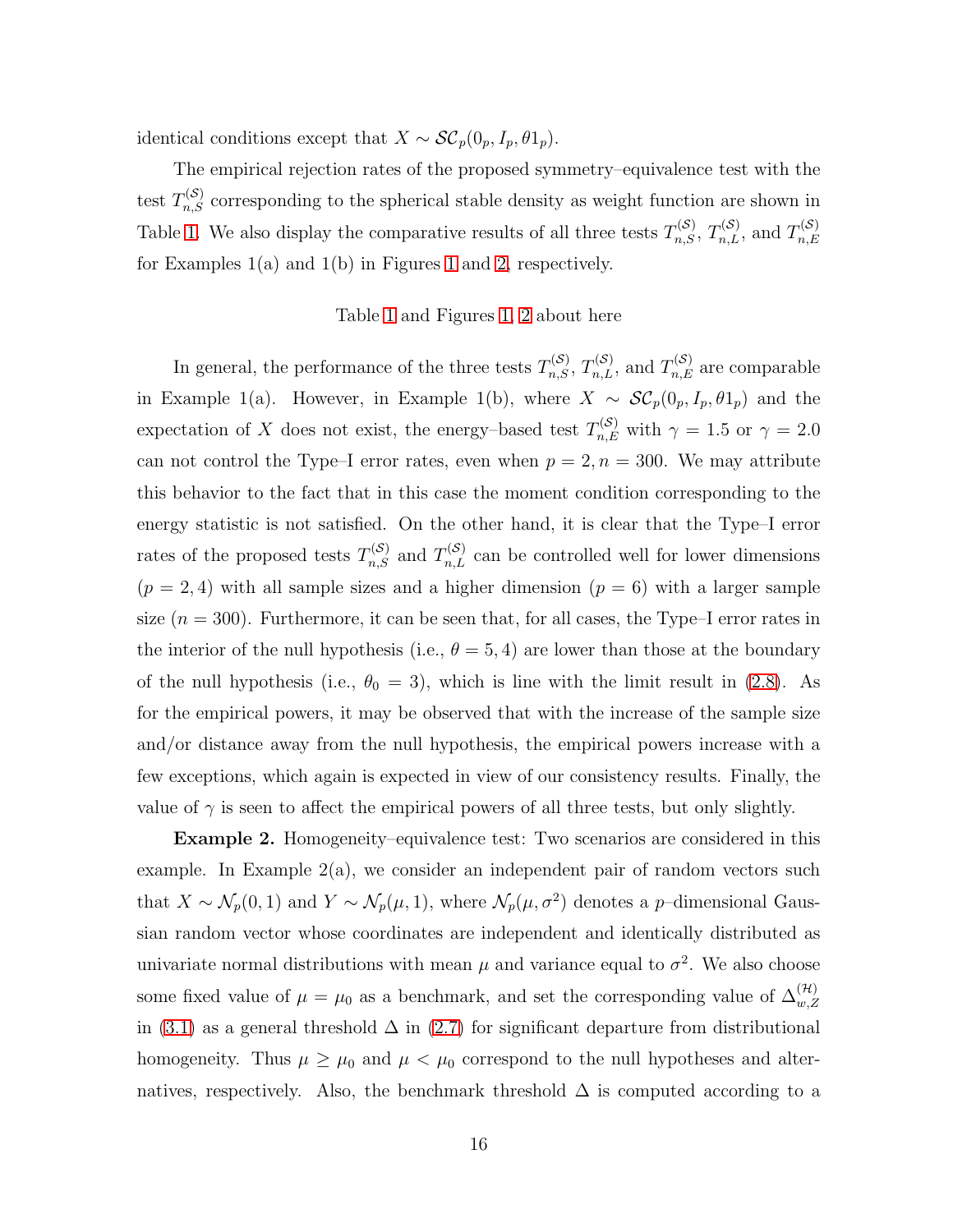random approximation procedure. Furthermore, the benchmark and non–benchmark values considered are  $\mu_0 = 2.0$  and  $\mu \in \{2.2, 2.1, 2.0, 1.9, 1.8, 1.7\}$ . In Example 2(b), we repeat Example  $2(a)$  under identical conditions except that the coordinates of X and Y are independently generated from  $G(5,1)$  and  $G(5,\mu)$ , where  $G(a,s)$  denotes the univariate Gamma distribution with shape parameter a and scale parameter s.

The resulting empirical rejection rates for  $T_{n,S}^{(\mathcal{H})}$  are reported in Table [2](#page-25-0) while corresponding comparative results of all three tests  $T_{n,S}^{(\mathcal{H})}$ ,  $T_{n,L}^{(\mathcal{H})}$ , and  $T_{n,E}^{(\mathcal{H})}$  are displayed in Figures [3](#page-29-0) and [4.](#page-30-0) It may be seen clearly that the Type–I error rates are generally controlled with a few exceptions appearing when  $p$  is higher and  $n$  is smaller, and that empirical rejection rates under alternatives are in line with the fact that the tests are consistent. In addition, the energy-based test  $T_{n,E}^{(\mathcal{H})}$  is more powerful in Example 2(a), whereas in Example  $2(b)$ , the opposite is true. Furthermore in Example  $2(a)$ , and as it may be seen from Figure [3,](#page-29-0) the value of  $\gamma$  has a certain effect on the empirical powers of the proposed tests  $T_{n,S}^{(\mathcal{H})}$  and  $T_{n,L}^{(\mathcal{H})}$ . We postpone further discussion on  $\gamma$  till the end of this section.

#### Table [2](#page-25-0) and Figures [3,](#page-29-0) [4](#page-30-0) about here

Example 3. Independence–equivalence test: We consider two scenarios in this example, with  $Z \sim \mathcal{MN}(0_{p+q}, \Sigma_\rho)$  in Example 3(a) and  $Z \sim \mathcal{MT}(0_{p+q}, \Sigma_\rho, 5)$  in Example 3(b), respectively. Here,  $Z = (X^{\top}, Y^{\top})^{\top}$ ,  $\mathcal{MN}(\mu, \Sigma)$  denotes the multivariate normal distribution with mean vector  $\mu$  and covariance matrix  $\Sigma$ , and  $\mathcal{MT}(\delta, \Sigma, \nu)$ denotes the multivariate t distribution (Kotz and Nadarajah, 2004) with non-centrality parameter  $\delta$ , scale matrix  $\Sigma$  and degrees of freedom  $\nu$ . Furthermore,

$$
\Sigma_{\rho} = \left( \begin{array}{cc} I_p & \Sigma_0 \\ \Sigma_0^{\top} & I_q \end{array} \right)
$$

is a  $(p+q) \times (p+q)$  matrix, and  $\Sigma_0$  is a  $p \times q$  matrix with the  $(i, j)$ <sup>th</sup> element equals to  $\rho \times \delta_{ij}$  for all  $i = 1, \ldots, p$  and  $j = 1, \ldots, q$ , where  $\delta_{ij} = 1$  if  $i = j$  and  $\delta_{ij} = 0$ , otherwise. Thus  $\rho$  quantifies the dependence between X and Y. We again choose some fixed value of  $\rho = \rho_0$  as a benchmark, and set the corresponding value of  $\Delta_{w,Z}^{(\mathcal{I})}$  in [\(3.3\)](#page-8-3) as  $\Delta$ , with  $\Delta$  being approximated by means of the random approximation procedure.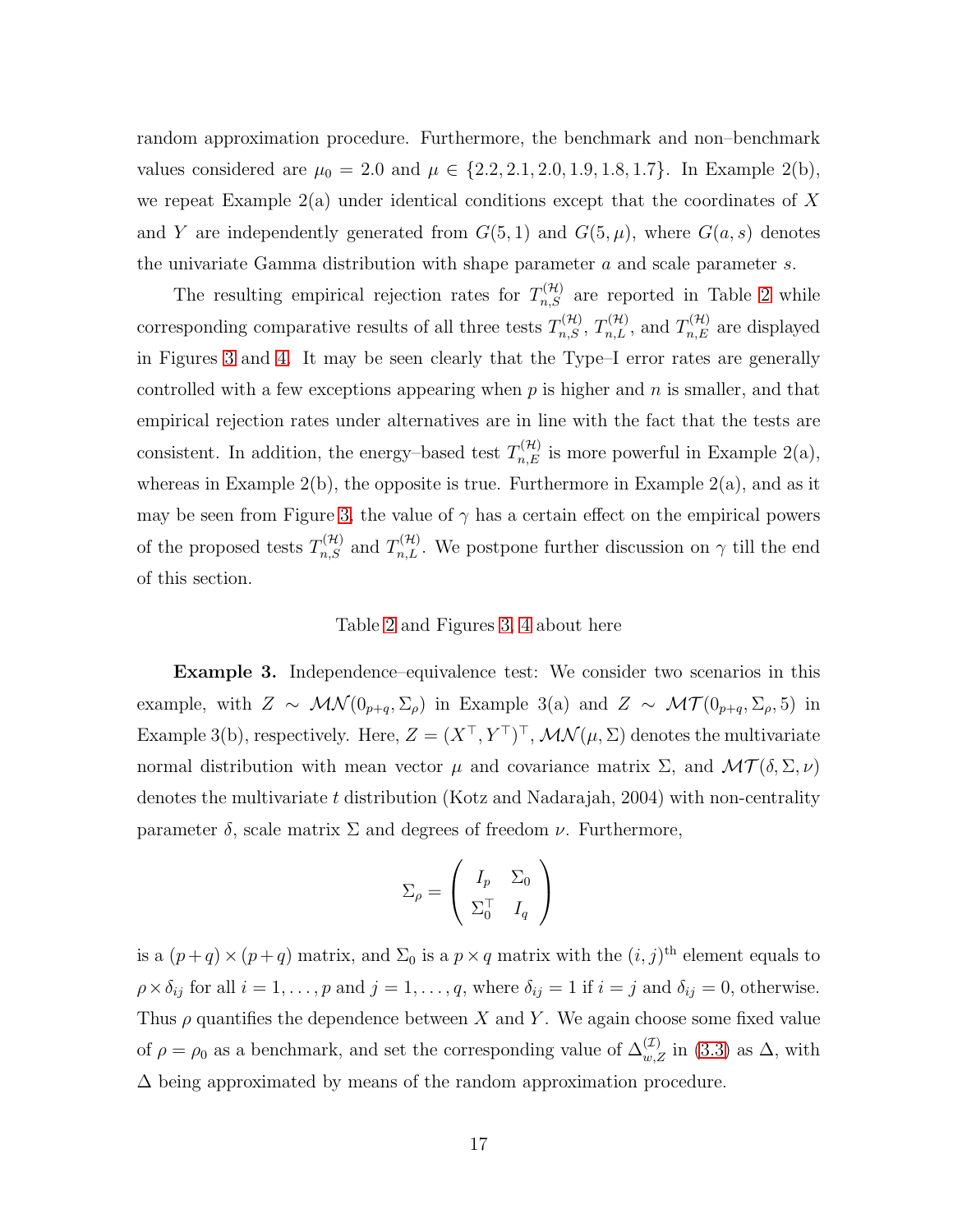The reported empirical rejection rates for  $T_{n,S}^{(\mathcal{I})}$ ,  $T_{n,L}^{(\mathcal{I})}$  and  $T_{n,E}^{(\mathcal{I})}$  in Table [3](#page-26-0) and Figures [5,](#page-31-0) [6,](#page-32-0) correspond to the benchmark value  $\rho_0 = 0.8$  and the non-benchmark values employed  $\rho \in \{0.84, 0.82, 0.8, 0.75, 0.7, 0.65\}$ . Similar conclusions as before may be drawn from these results regarding Type–I errors and powers. At the same time however, the energy-based test  $T_{n,E}^{(\mathcal{I})}$  seems to be less powerful for nearly all cases in Example  $3(a)$  as well as in Example  $3(b)$ .

#### Table [3](#page-26-0) and Figures [5,](#page-31-0) [6](#page-32-0) about here

The simulation results of Examples 1–3 suggest that in some cases the weight function used as well as the value of  $\gamma$  may affect the performance of the proposed tests to a certain degree. Nevertheless most research on this topic concentrates on the choice of the weight parameter conditionally on the choice of the weight function, rather than on the choice of weight function itself. For a detailed discussion on this topic we refer to Meintanis (2016). In this connection several researchers and in varying circumstances have asserted that such an optimal choice, if it exists, would require some knowledge about the type of departure from the null hypothesis expected; see for instance Bugni et al. (2009). One approach is to analyze the asymptotic behavior of the test under the null against some "qualitative" classes of alternatives and suggest a compromise value that performs well across these classes of alternatives. In the rather narrow context of testing for multivariate normality, Tenreiro (2009) suggested specific weights that give good powers for long-tailed, short–tailed, symmetric and skewed alternatives to normality, and in a more broad context of testing goodness–of–fit to parametric families of distributions Allison and Santana (2015) and Tenreiro (2019) suggest data–driven ways for choosing the weight parameter. In our current semiparametric context though, proper choice of  $\gamma$  clearly leads to a highly non-trivial analytic problem which needs to be studied separately. We refer to Mélisande et al. (2019) for results on a recent "aggregate" test for independence that employs a collection of weights rather than a single choice. However as these results are preliminary and only apply to independence testing, and not to symmetry or homogeneity testing, and certainly not to equivalence testing, we do not follow this approach. We instead opt for the practical approach of suggesting a compromise value of the weight parameter that seems to work well across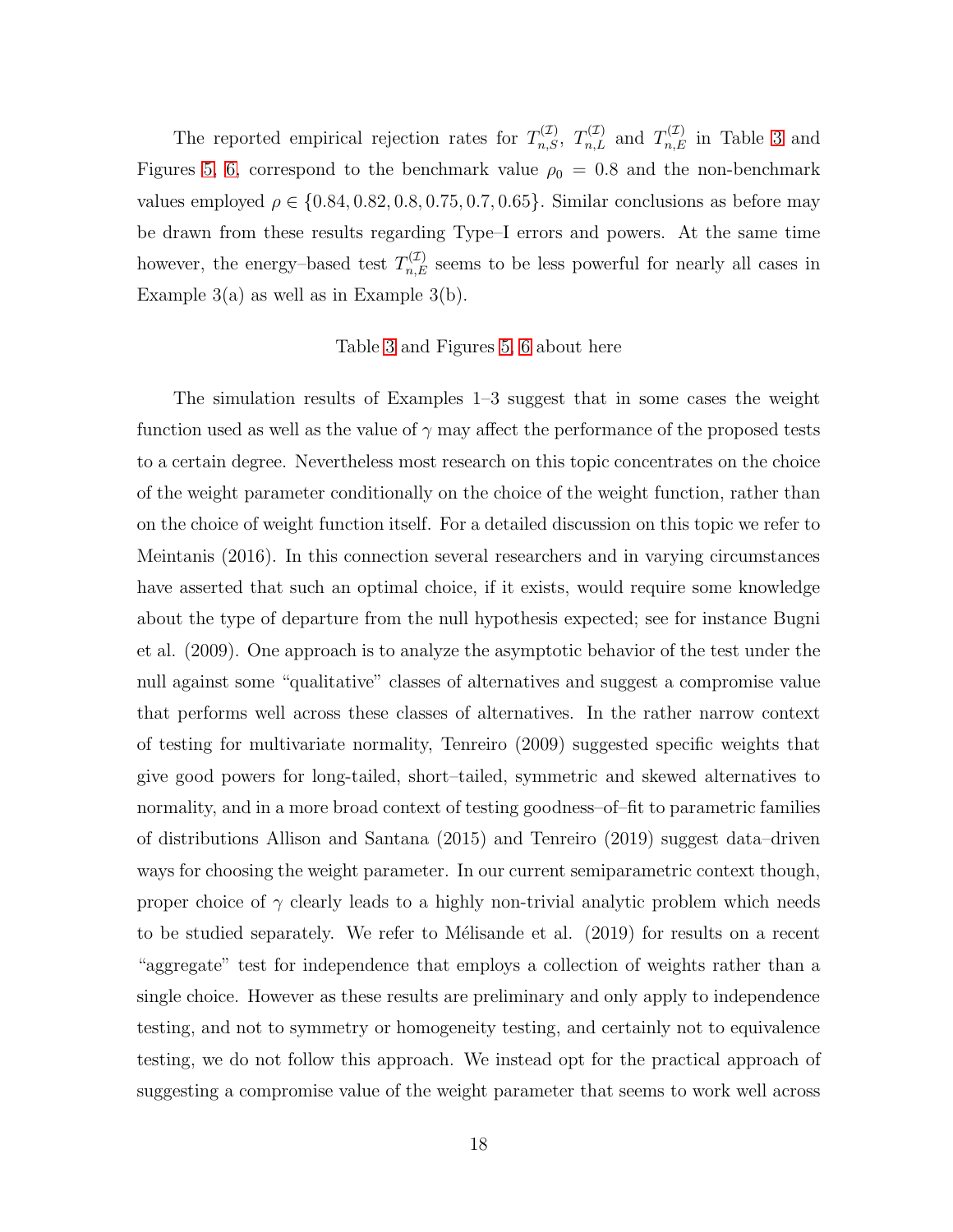several settings. In this connection and based on our simulation results we suggest the use of a "medium" sized value of  $\gamma$  such as  $\gamma = 1.0$  for both the spherical stable and the Laplace density as an overall good choice. Clearly though this suggestion is conditioned on our Monte Carlo results, and therefore can not be overgeneralized.

This section concludes with a numerical investigation of the random approximation procedure. In this connection, consider for instance the homogeneity–equivalence test in Example 2(a) and write the distance  $\Delta_{w,Z}^{(\mathcal{H})}$ , with  $X \sim \mathcal{N}_p(0,1)$  and  $Y \sim \mathcal{N}_p(\mu_0, 1)$ , in the following form:

<span id="page-18-1"></span>
$$
(4.1) \quad \Delta_{w,Z}^{(\mathcal{H})} = \int_{\mathbb{R}^p} |\varphi_X(t) - \varphi_Y(t)|^2 w(t) dt
$$
  

$$
= \int_{\mathbb{R}^p} \left| \exp\left(-\frac{1}{2}t^\top t\right) - \exp\left(i\mu_0 \mathbf{1}_p^\top t - \frac{1}{2}t^\top t\right) \right|^2 w(t) dt
$$
  

$$
= 2 \int_{\mathbb{R}^p} \exp(-t^\top t) \left(1 - \cos(\mu_0 \mathbf{1}_p^\top t)\right) w(t) dt,
$$

(recall that  $1<sub>p</sub>$  denotes the  $p$ -dimensional vector of ones). Note in this connection that the density functions of the spherical stable distribution and the generalized spherical Laplace distribution can be found in Nolan (2013) and Kozubowski et al. (2013), respectively, and hence the values of  $\Delta_{w,Z}^{(\mathcal{H})}$  in Example 2(a) may be computed by numerical integration utilizing [\(4.1\)](#page-18-1). The corresponding results reported in Table [4](#page-33-0) are the values of  $\Delta_{w,Z}^{(\mathcal{H})}$  for the benchmark in Example 2(a) with  $\mu_0 = 2.0$ , first computed by random approximation and also by numerical integration, and show that the two methods are in close agreement, a fact that corroborates the use of the random approximation procedure.

#### Table [4](#page-33-0) about here

## <span id="page-18-0"></span>5 Conclusions

In this paper, we propose three test criteria based on weighted  $L_2$ -type distance measures, each of which is appropriate for testing, respectively, symmetry, distributional homogeneity, and independence, all three hypotheses being formulated as equivalence hypotheses. The asymptotic properties of the proposed tests are proved by utilizing the theory of U–statistics which properly combined with certain choices of the adopted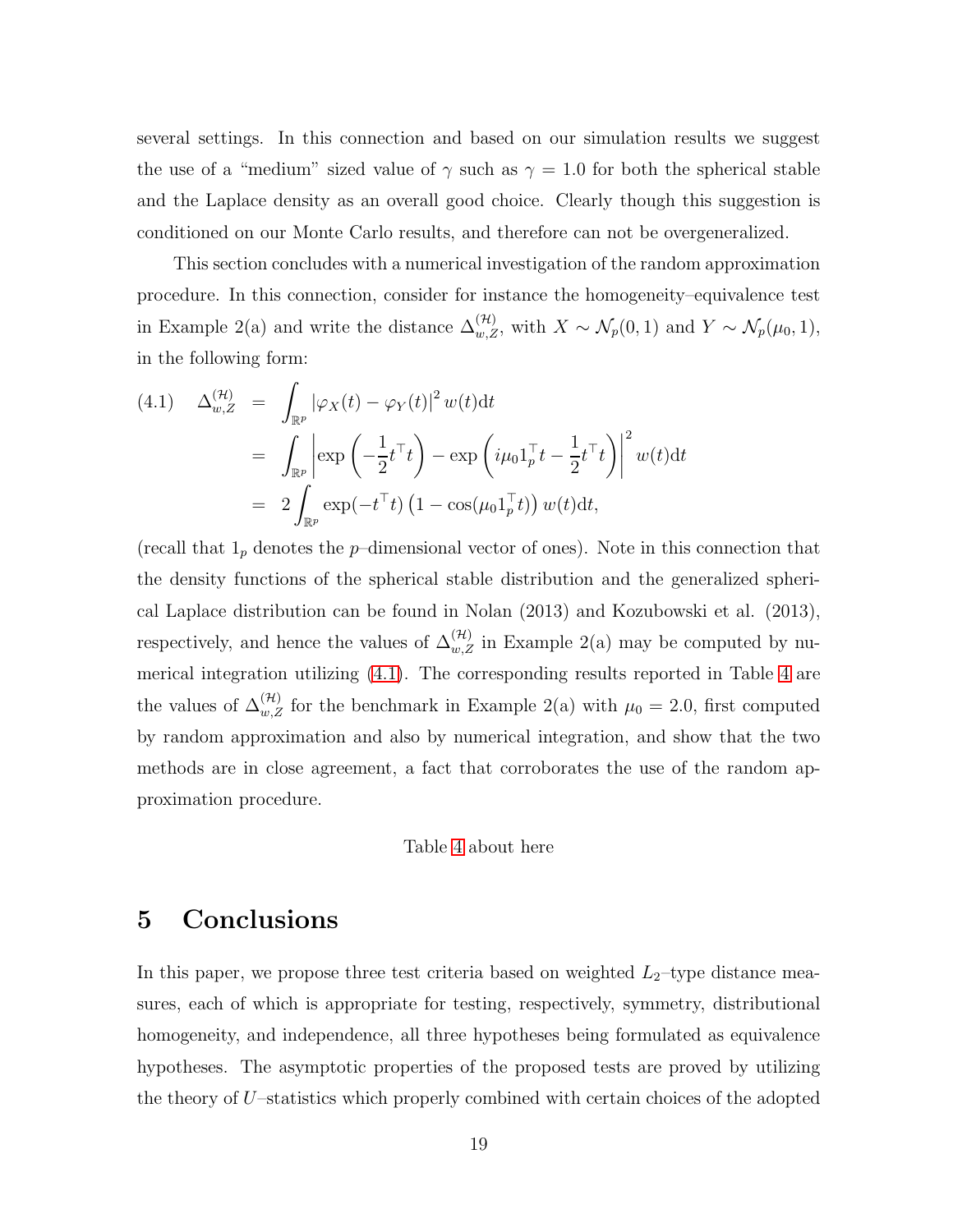weighting scheme lead to computationally convenient, asymptotically normal tests that are consistent against any fixed alternative. Our Monte Carlo results confirm the applicability of the suggested procedures as well as their competitiveness vis– $\acute{a}$ –vis their energy–based counterparts. In perspective we point out that the techniques employed herein may potentially be applied in the context of testing goodness–of–fit with arbitrary parametric families of distributions.

## Acknowledgments

This research was supported by the National Natural Science Foundation of China [Grant No.12101055, No.12131006]. The authors wish to sincerely thank the Executive Editors for handling our paper in a timely manner, and two anonymous reviewers for their constructive criticism that led to improvement of the article.

## References

- Allison, J. and Santana, L. (2015). On a data–dependent choice of the tuning parameter appearing in certain goodness–of–fit tests. *J. Statist. Comput. Simul.*, *85*, 3276–3288.
- Azzalini, A. and Capitanio, A. (1999). Statistical applications of the multivariate skew normal distribution. *J. Roy. Statist. Soc. B.*, *61*, 579–602.
- Azzalini, A. (2013). *The Skew-Normal and Related Families (in collaboration with Antonella Capitanio)*. Cambridge University Press, Cambridge.
- Azzalini, A. (2021). *The* R *Package* sn*: The Skew-Normal Probability Distributions (and Related Distributions such as the Skew-t and the SUN)*. Available at <http://azzalini.stat.unipd.it/SN/>
- Baringhaus, L., Ebner, B., and Henze, N. (2017). The limit distribution of weighted  $L^2$ goodness–of–fit statistics under fixed alternatives, with applications. *Ann. Instit. Statist. Math.*, *69*, 969–995.
- Berger, J., and Delampady, M. (1987). Testing precise hypotheses (with discussion). *Statist. Scienc.*, *2*, 317–352.
- Borovkov, A.A. (1998). *Mathematical Statistics*. Gordon and Breach, Amsterdam.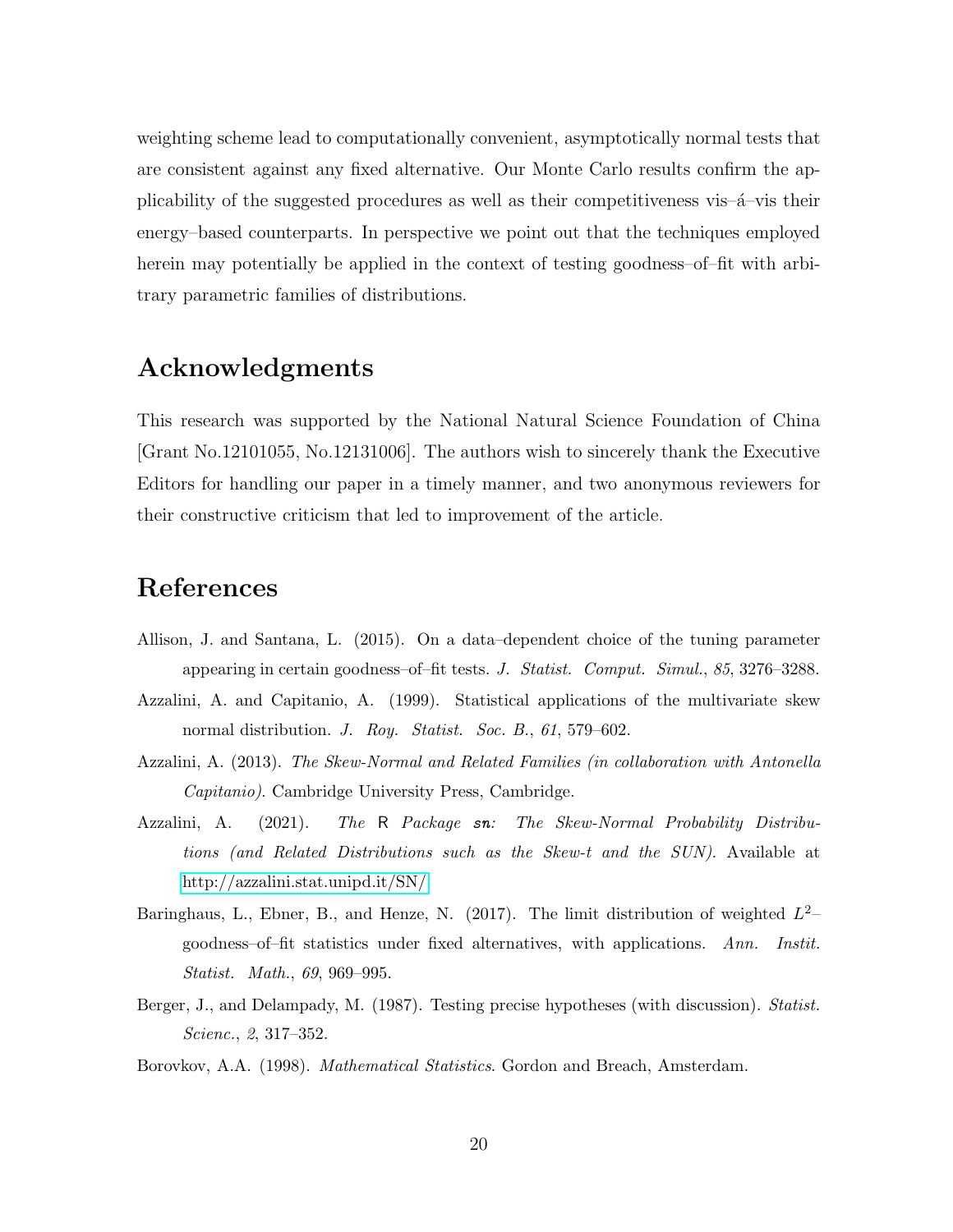- Bugni, F.A., Hall, P., Horowitz, J.L. and Neumann, G.R. (2009). Goodness-of-fit tests for functional data. *Econometrics Journal*, *12*, 1–18.
- Chen, F., Meintanis, S.G., and Zhu, L. (2019). On some characterizations and multidimensional criteria for testing homogeneity, symmetry and independence. *J. Multivar. Anal.*, *173*, 125–144.
- Dette, H., Möllenhoff, K., Volgushev, S., and Bretz, F. (2018). Equivalence of regression curves. *J. Amer. Statist. Assoc.*, *113*, 711–729.
- Dette, H., and Munk, A. (1998). Validation of linear regression models. *Ann. Statist.*, *26*, 778–800.
- Efron, B. (1982). The jackknife, the bootstrap and other resampling plans. SIAM, Philadelphia.
- Freitag, G., Czado, C., and Munk, A. (2007). A nonparametric test for similarity of marginals–with applications to the assessment of bioequivalence. *J. Statist. Plann. Infer.*, *137*, 697–711.
- Ghosh, A.K., and Biswas, M. (2016). Distribution–free high–dimensional two–sample tests based on discriminating hyperplanes. *TEST*, *25*, 525–547.
- Henze, N., and Mayer, C. (2020). More good news on the HKM test for multivariate reflected symmetry about an unknown centre. *Ann. Instit. Statist. Math.*, *72*, 741–770.
- Hlávka, Z., Hušková, M., and Meintanis, S.G. (2020). Change-point methods for multivariate time-series: paired vectorial observations. *Statist. Pap.*, *61*, 1351–1383.
- Hoeffding, W. (1948). A class of statistics with asymptotically normal distribution. *Ann. Math. Statist.*, *19*, 293–325.
- Janssen, A. (2000). Nonparametric bioequivalence tests for statistical functionals and their efficient power functions. *Statist. & Decisions*, *18*, 49–78.
- Kotz, S., and Nadarajah, S. (2004). *Multivariate* t *Distributions and Their Applications*. Cambridge University Press, Cambridge.
- Kozubowski, T.J., Podgórski K., and Rychlik, I. (2013). Multivariate generalized Laplace distribution and related random fields. *J. Multivar. Anal.*, *113*, 59–72.
- Lee, A.J. (1990). *U-Statistics: Theory and Practice*. Marcel Dekker, Inc., New York.
- Meintanis, S.G. (2016). A review of testing procedures based on the empirical characteristic function (with discussion and rejoinder). *South Afric. J. Statist.*, *50*, 1–41.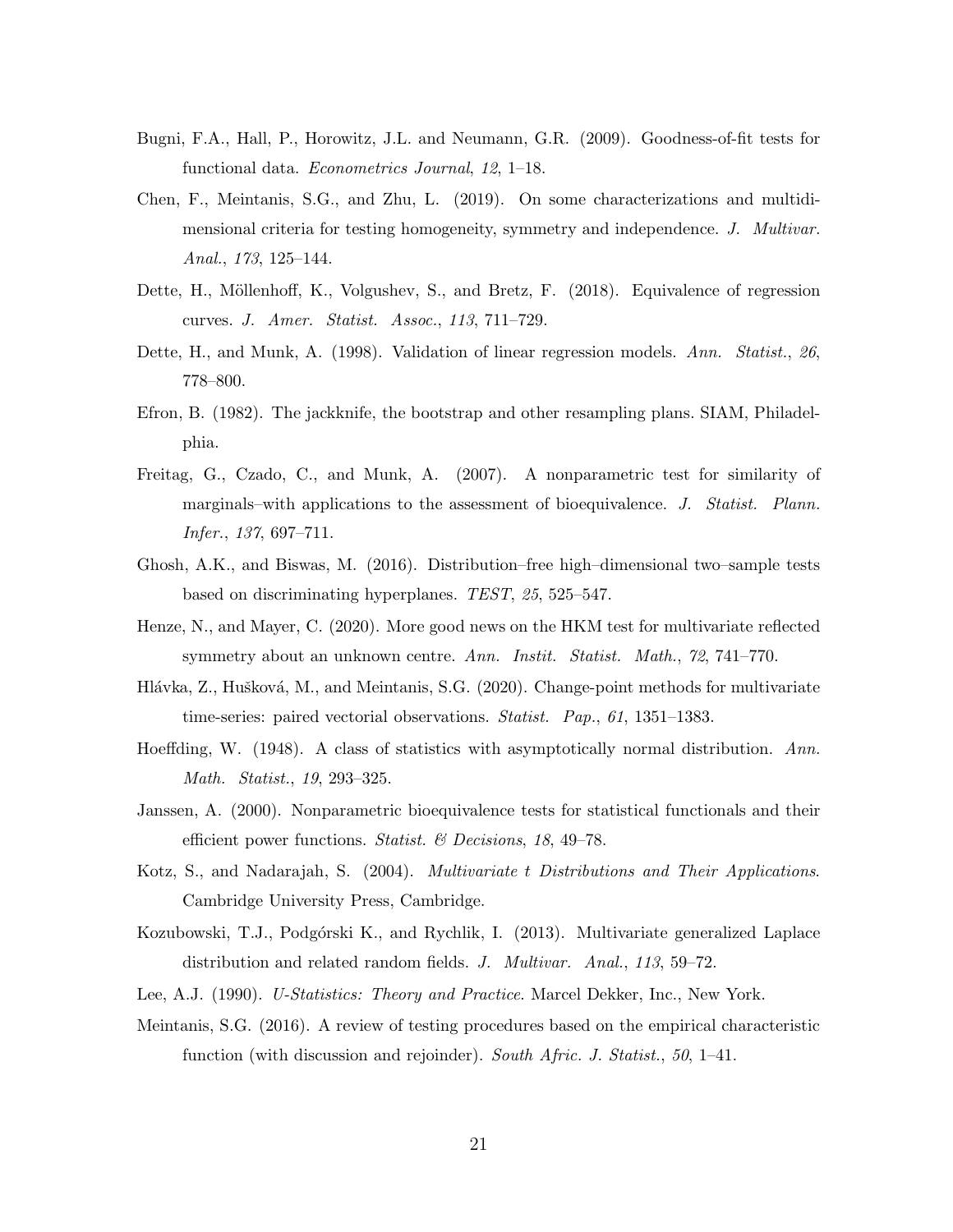- Meintanis, S.G., and Ngatchou-Wandji, J. (2012). Recent tests for symmetry with multivariate and structured data: A review. J Jiang et al. (Eds.) *Non-Parametric Statistical Methods and Related Topics*, pp 35-73, World Scientific, New Jersey.
- Mélisande, A., Laurent-Bonneau, B., Marrel, A., and Meynaoui, A. (2019). Adaptive tests of independence based on HSIC measures. https://arxiv.org/abs/1902.06441.
- Möllenhoff, K., Bretz, F., and Dette, H. (2019). Equivalence of regression curves sharing common parameters. *Biometrics*, *76*, 518–529.
- Nadarajah, S. (2003). The Kotz–type distribution with applications. *Statistics*, *37*, 341–358.
- Nolan, J.P. (2013). Multivariate elliptically contoured stable distributions: Theory and estimation. *Comput. Statist.*, *28*, 2067–2089.
- Peters, J., Janzing, D., and Schölkopf, B. (2017). *Elements of Causal Inference*. The MIT Press, Cambridge, Massachusetts.
- Serfling, R.J. (1980). *Approximation Theorems of Mathematical Statistics*. John Wiley & Sons, Inc., New York.
- Sprenger, J. (2013). Testing a precise null hypothesis: The case of Lindley's paradox. *Philosophy of Science*, *80*, 733–744.
- Székely, G.J., and Rizzo, M.L. (2013). Energy statistics: A class of statistics based on distances. *J. Statist. Plann. Infer.*, *143*, 1249–1272.
- Székely, G.J., Rizzo, M.L., and Bakirov, N.K. (2007). Measuring and testing dependence by correlation of distances. *Ann. Statist.*, *35*, 2769–2794.
- Tenreiro, C. (2009). On the choice of the smoothing parameter for the BHEP goodness–of–fit test. *Comput. Statist. Dat. Anal.*, *53*, 1038–1053.
- Tenreiro, C. (2019). On the automatic selection of the tuning parameter appearing in certain families of goodness–of–fit tests. *J. Statist. Comput. Simul.*, *89*, 1780–1797.
- Wellek, S. (2010). *Testing Statistical Hypotheses of Equivalence and Noninferiority*. CRC Press, New York.
- Zhang, Q., Filippi, S., Gretton, A., and Sejdinovic, D. (2018). Large–scale kernel methods for independence testing. *Statist. & Comput.*, *28*, 113–130.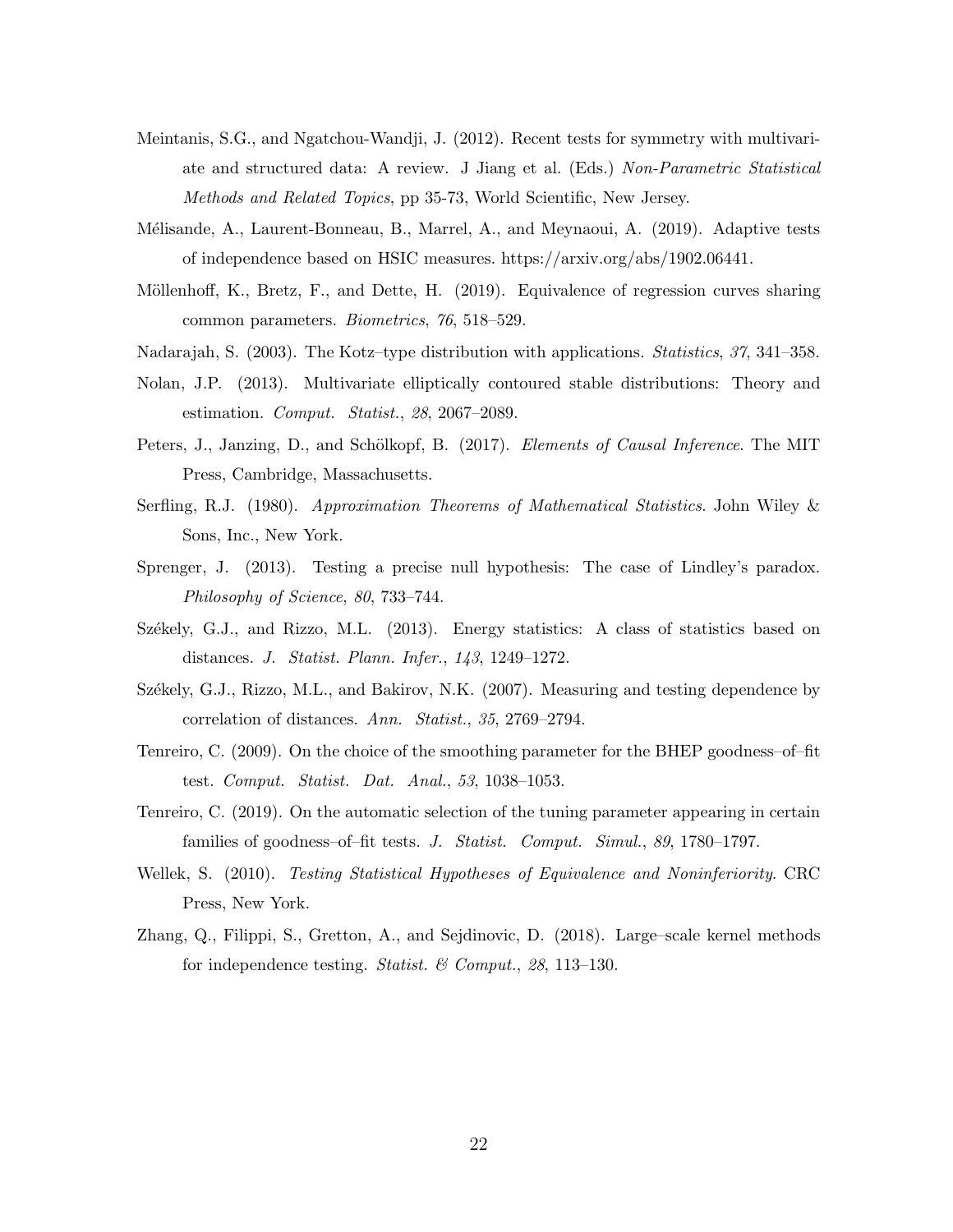## Appendix

*Proof of Theorem [3.1](#page-10-0)*.

First, we proof the asymptotic properties of  $\Delta_{n,w}^{(\mathcal{S})}$  using the general theory of U– statistics. Define  $\psi_1^{\mathcal{S}}(x) = \mathbb{E}[\psi^{\mathcal{S}}(x, X)],$  where the expected value is taken with respect to the random vector  $X$ . Thus

<span id="page-22-0"></span>(5.1) 
$$
Var[\psi_1^{\mathcal{S}}(X)] = \mathbb{E} [\psi_1^{\mathcal{S}}(X)]^2 - \mathbb{E}^2 [\psi_1^{\mathcal{S}}(X)]
$$
  
\n
$$
= \mathbb{E} {\mathbb{E} [\psi^{\mathcal{S}}(X, X_1)|X]}^2 - \mathbb{E}^2 {\mathbb{E} [\psi^{\mathcal{S}}(X, X_1)|X]}^2
$$
  
\n
$$
= \mathbb{E} {\mathbb{E} [\psi^{\mathcal{S}}(X, X_1)\psi^{\mathcal{S}}(X, X_2)|X]} - \mathbb{E}^2 [\psi^{\mathcal{S}}(X, X_1)]
$$
  
\n
$$
= \mathbb{E} [\psi^{\mathcal{S}}(X, X_1)\psi^{\mathcal{S}}(X, X_2)] - \mathbb{E}^2 [\psi^{\mathcal{S}}(X, X_1)],
$$

where  $X_1$  and  $X_2$  are independent copies of X. Consider that any characteristic function is uniformly bounded, thus  $Var[\psi_1^{\mathcal{S}}(X)] < \infty$  can be deduced without any extra assumptions about the distribution of  $X$ . Hence according to the asymptotic property of U–statistics (see, e.g., Section 5.5.1 in Serfling, 1980), as  $n \to \infty$ , we have

$$
\sqrt{n}\left(\Delta_{n,w}^{(\mathcal{S})}-\Delta_{w,X}^{(\mathcal{S})}\right) = \frac{2}{\sqrt{n}}\sum_{i=1}^{n}\left(\psi_1^{\mathcal{S}}(X_i)-\Delta_{w,X}^{(\mathcal{S})}\right)+o_p(1)
$$
  

$$
\xrightarrow{\mathcal{D}} \mathcal{N}\left(0,\sigma_w^{2(\mathcal{S})}\right),
$$

where  $\sigma_w^{2(\mathcal{S})} = 4Var[\psi_1^{\mathcal{S}}(X)]$ , and the limiting distribution is non-singular provided that  $\sigma_w^{2(\mathcal{S})} > 0$ . Notice further that  $\sigma_w^{2(\mathcal{S})} = 0$  if and only if the law of X is symmetric about the origin, i.e.,  $\Delta_{w,X}^{(\mathcal{S})} = 0$ . Thus when  $\Delta_{w,X}^{(\mathcal{S})} = 0$ ,

$$
\sqrt{n}\Delta_{n,w}^{(\mathcal{S})}\xrightarrow{\mathcal{D}}0,\ \ as\ n\to\infty.
$$

The second part of the proof for  $\Delta_{n,w}^{(S)}$  can be finished immediately.

Define  $\psi_1^{\mathcal{H}}(z) = \mathbb{E}[\psi^{\mathcal{H}}(z, Z)],$  where the expected value is taken with respect to the random vector  $Z$ . Similar to  $(5.1)$ , we have

(5.2) 
$$
Var[\psi_1^{\mathcal{H}}(Z)] = \mathbb{E}[\psi^{\mathcal{H}}(Z, Z_1)\psi^{\mathcal{H}}(Z, Z_2)] - \mathbb{E}^2[\psi^{\mathcal{H}}(Z, Z_1)].
$$

Then the asymptotic properties of  $\Delta_{n,w}^{(\mathcal{H})}$  can be obtained by similar arguments as in the case of  $\Delta_{n,w}^{(\mathcal{S})}$ .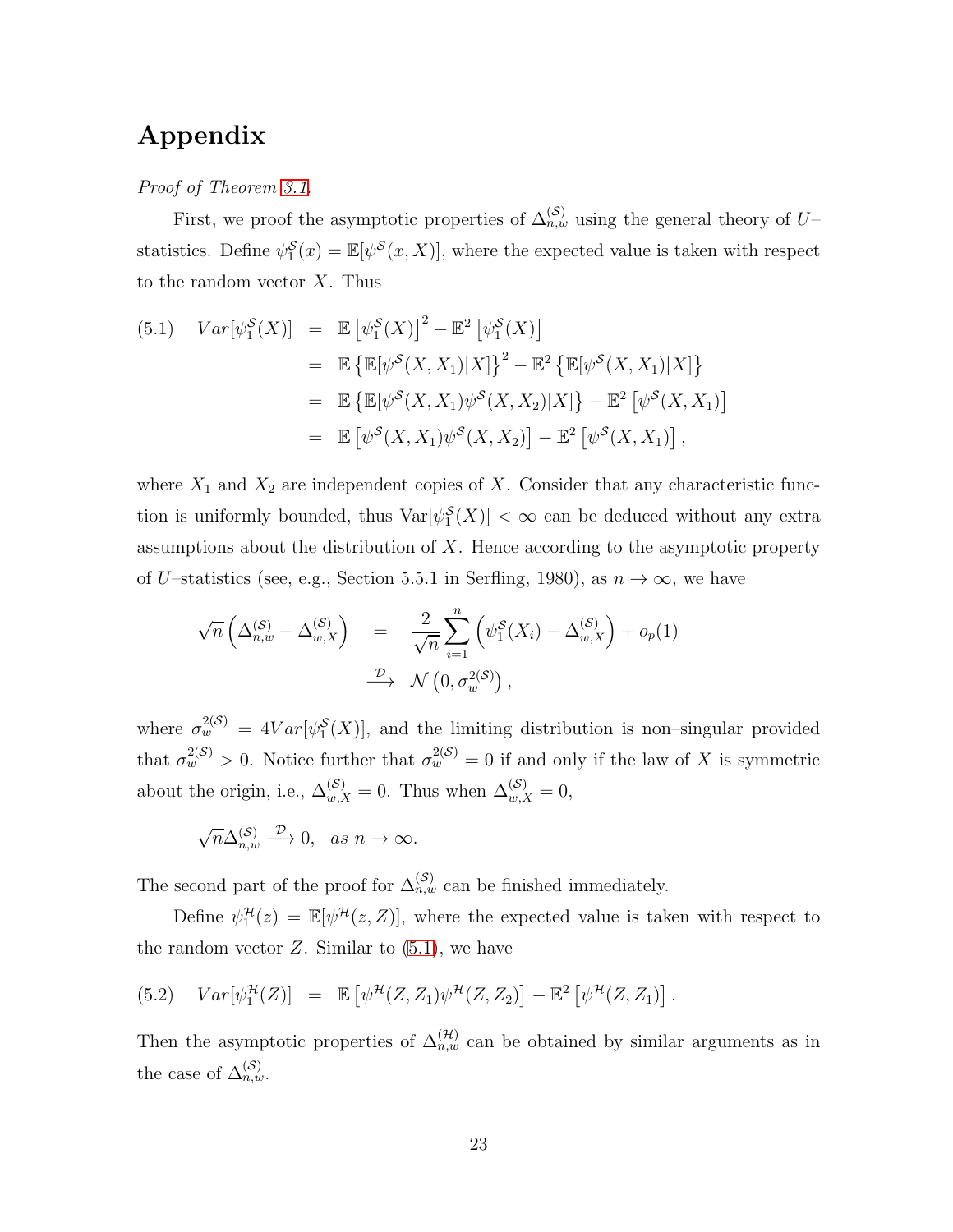Define  $\psi_1^{\mathcal{I},i}$  $\mathcal{I}_{1}^{I,i}(z) = \mathbb{E}[\psi^{\mathcal{I},i}(z, Z_1, \ldots, Z_{m_i-1})], i = 1, \ldots, 4$ , where  $m_i$  is the degree of kernel  $\psi^{\mathcal{I},i}$ , and the expected value is taken with respect to the random vectors  $Z_1, \ldots, Z_{m_i-1}$ . Further, define

$$
\zeta_1(i,j) = Cov\left(\psi_1^{\mathcal{I},i}(Z), \psi_1^{\mathcal{I},j}(Z)\right), \quad i,j=1,\ldots,4.
$$

Obviously  $\zeta_1(i, j)$  is symmetric in the sense that  $\zeta_1(i, j) = \zeta_1(j, i)$ . Similar to [\(5.1\)](#page-22-0), for  $i, j = 1, 2, 3$ , we have

$$
\zeta_1(i,j) = \mathbb{E} \left[ \psi^{\mathcal{I},i}(Z, Z_1) \psi^{\mathcal{I},j}(Z, Z_2) \right] - S_i S_j,
$$
  
\n
$$
\zeta_1(i,4) = \mathbb{E} \left[ \psi^{\mathcal{I},i}(Z, Z_1) \psi^{\mathcal{I},4}(Z, Z_2, Z_3) \right] - S_i S_4,
$$
  
\n
$$
\zeta_1(4,4) = \mathbb{E} \left[ \psi^{\mathcal{I},4}(Z, Z_1, Z_2) \psi^{\mathcal{I},4}(Z, Z_3, Z_4) \right] - S_4^2.
$$

Here all pairs of kernels  $\psi^{\mathcal{I},i}$  and  $\psi^{\mathcal{I},j}$  are evaluated on two subsets with only one element in common. Thus  $\zeta_1(i,j) < \infty$ ,  $i, j = 1, ..., 4$ , can be obtained according to the uniform boundedness of characteristic functions, and the proof can be finished by using Theorem 7.5 in Hoeffding (1948) and the fact that  $\sigma_w^{2(1)} = 0$  holds true if and only if  $X$  and  $Y$  are mutually independent.

 $\Box$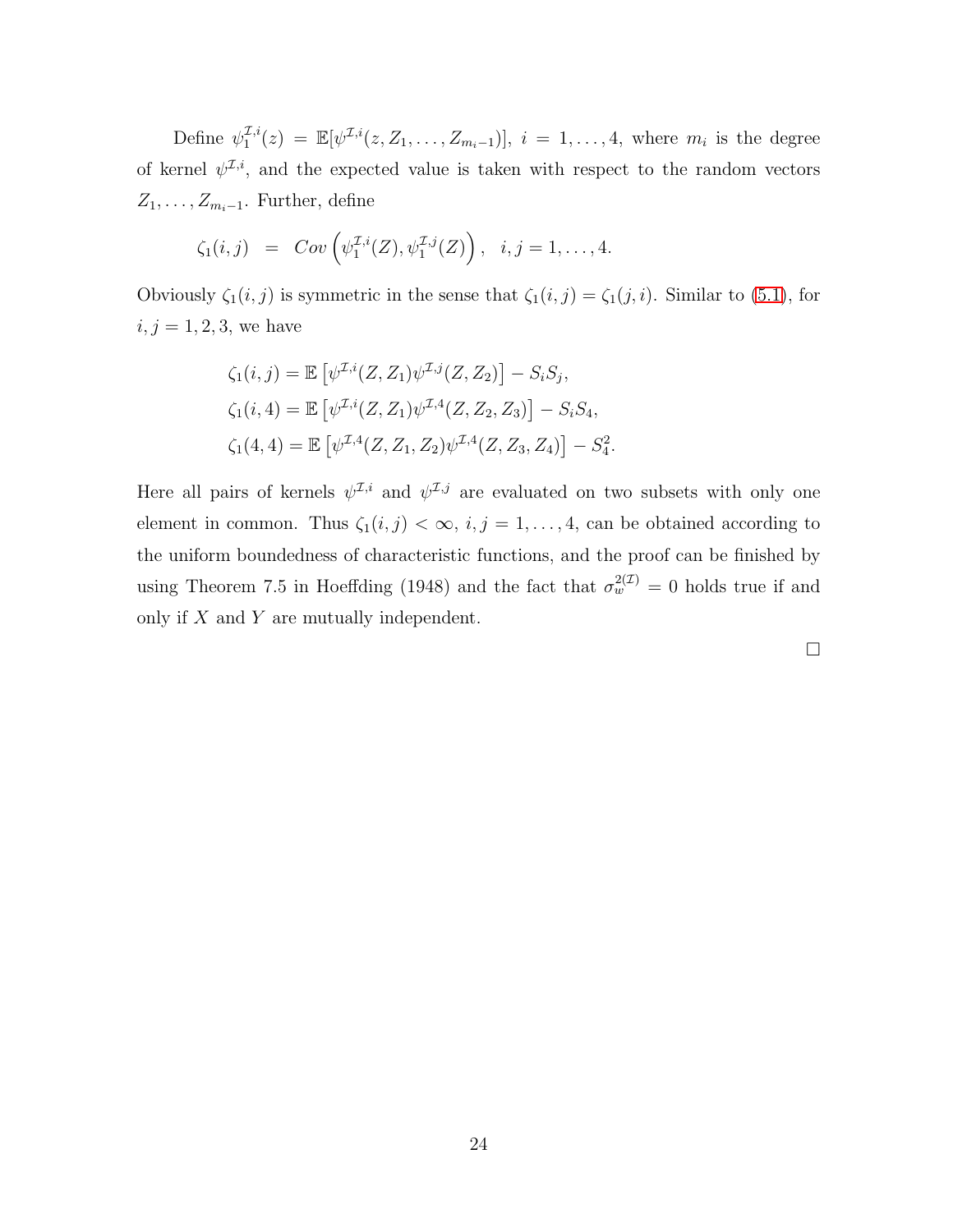|                                  |       |                                                                   | Example $1(a)$  |              |            |                   |              | Example $1(b)$ |                 |                       |            |                   |                   |              |
|----------------------------------|-------|-------------------------------------------------------------------|-----------------|--------------|------------|-------------------|--------------|----------------|-----------------|-----------------------|------------|-------------------|-------------------|--------------|
|                                  |       |                                                                   | Null hypotheses |              |            | Alternatives      |              |                | Null hypotheses |                       |            | Alternatives      |                   |              |
|                                  |       |                                                                   | $\theta = 5$    | $\theta = 4$ | $\theta=3$ | $\theta = 2$      | $\theta = 1$ | $\theta = 0$   | $\theta=5$      | $\theta = 4$          | $\theta=3$ | $\theta = 2$      | $\theta=1$        | $\theta=0$   |
|                                  |       | $n = 100$ $p = 2$ $\gamma = 0.5$                                  | 0.0185          | 0.0300       | 0.0575     | 0.1890            | 0.8615       | $\mathbf{1}$   | 0.0385          | 0.0520                | 0.0920     | 0.2245            | 0.8320            | $\mathbf{1}$ |
|                                  |       | $\gamma=1.0$                                                      | 0.0200          | 0.0315       | 0.0585     | 0.2020            | 0.8755       | $\mathbf{1}$   | 0.0465          | 0.0610                | 0.0945     | 0.2315            | 0.8095            | $\mathbf{1}$ |
|                                  |       | $\gamma=1.5$                                                      | 0.0215          | 0.0320       | 0.0620     | 0.2100            | 0.8870       | 1              | 0.0495          | 0.0620                | 0.1080     | 0.2410            | 0.7975            | $\mathbf{1}$ |
|                                  |       | $\gamma = 2.0$                                                    | 0.0235          | 0.0330       | 0.0645     | 0.2235            | 0.8930       | 1              | 0.0495          | 0.0675                | 0.1130     | 0.2465            | 0.7960            | 1            |
|                                  | $p=4$ | $\gamma = 0.5$                                                    | 0.0410          | 0.0460       | 0.0580     | 0.1070            | 0.4590       | $\mathbf{1}$   | 0.0405          | 0.0440                | 0.0545     | 0.0950            | 0.3855            | $\mathbf{1}$ |
|                                  |       | $\gamma=1.0$                                                      | 0.0430          | 0.0450       | 0.0570     | 0.1130            | 0.4835       | $\mathbf{1}$   | 0.0565          | 0.0625                | 0.0770     | 0.1090            | 0.3480            | $\mathbf{1}$ |
|                                  |       | $\gamma=1.5$                                                      | 0.0430          | 0.0500       | 0.0630     | 0.1200            | 0.5120       | 1              | 0.0755          | 0.0810                | 0.0910     | 0.1335            | 0.3550            | $\mathbf{1}$ |
|                                  |       | $\gamma=2.0$                                                      | 0.0505          | 0.0550       | 0.0700     | 0.1310            | 0.5400       | $\mathbf{1}$   | 0.0870          | 0.0925                | 0.1060     | 0.1480            | 0.3735            | 0.9985       |
|                                  |       | $p = 6 \quad \gamma = 0.5$                                        | 0.0785          | 0.0840       | 0.0985     | 0.1285            | 0.3410       | $\mathbf{1}$   | 0.0815          | 0.0855                | 0.0910     | 0.1135            | 0.2705            | $\mathbf{1}$ |
|                                  |       | $\gamma=1.0$                                                      | 0.0790          | 0.0830       | 0.0975     | 0.1335            | 0.3460       | $\mathbf{1}$   | 0.0860          | 0.0880                | 0.0940     | 0.1140            | 0.2470            | 0.9990       |
|                                  |       | $\gamma=1.5$                                                      | 0.0815          | 0.0855       | 0.0950     | 0.1320            | 0.3535       | 1              | 0.1060          | 0.1085                | 0.1225     | 0.1415            | 0.2725            | 0.9920       |
|                                  |       | $\gamma=2.0$                                                      | 0.0990          | 0.1065       | 0.1205     | 0.1465            | 0.3770       | $\mathbf{1}$   | 0.1420          | 0.1435                | 0.1515     | 0.1745            | 0.2955            | 0.9765       |
| $n=200$                          |       | $p=2$ $\gamma=0.5$                                                | 0.0085          | 0.0145       | 0.0430     | 0.2575            | 0.9825       | $\mathbf{1}$   | 0.0165          | 0.0255                | 0.0705     | 0.2765            | 0.9705            | $\mathbf{1}$ |
|                                  |       | $\gamma=1.0$                                                      | 0.0100          | 0.0160       | 0.0500     | 0.2730            | 0.9865       | $\mathbf{1}$   | 0.0175          | 0.0330                | 0.0800     | 0.2930            | 0.9565            | 1            |
|                                  |       | $\gamma=1.5$                                                      | 0.0105          | 0.0180       | 0.0590     | 0.2940            | 0.9900       | 1              | 0.0200          | 0.0385                | 0.0900     | 0.3005            | 0.9450            | $\mathbf{1}$ |
|                                  |       | $\gamma = 2.0$                                                    | 0.0105          | 0.0210       | 0.0670     | 0.3150            | 0.9900       | $\mathbf{1}$   | 0.0250          | 0.0440                | 0.0960     | 0.3025            | 0.9375            | $\mathbf{1}$ |
|                                  |       | $p=4$ $\gamma=0.5$                                                | 0.0230          | 0.0280       | 0.0415     | 0.1035            | 0.6525       | $\mathbf{1}$   | 0.0165          | 0.0225                | 0.0300     | 0.0680            | 0.4965            | $\mathbf{1}$ |
|                                  |       | $\gamma=1.0$                                                      | 0.0220          | 0.0275       | 0.0430     | 0.1045            | 0.6855       | $\mathbf{1}$   | 0.0230          | 0.0275                | 0.0355     | 0.0790            | 0.4405            | 1            |
|                                  |       | $\gamma=1.5$                                                      | 0.0235          | 0.0315       | 0.0480     | 0.1185            | 0.7145       | $\mathbf{1}$   | 0.0345          | 0.0390                | 0.0530     | 0.0985            | 0.4420            | 1            |
|                                  |       | $\gamma=2.0$                                                      | 0.0300          | 0.0365       | 0.0540     | 0.1350            | 0.7285       | $\mathbf{1}$   | 0.0425          | 0.0505                | 0.0685     | 0.1130            | 0.4530            | $\mathbf{1}$ |
|                                  |       | $p = 6 \quad \gamma = 0.5$                                        | 0.0540          | 0.0615       | 0.0750     | 0.1090            | 0.4485       | $\mathbf{1}$   | 0.0465          | 0.0495                | 0.0540     | 0.0870            | 0.3245            | $\mathbf{1}$ |
|                                  |       | $\gamma=1.0$                                                      | 0.0490          | 0.0550       | 0.0680     | 0.1055            | 0.4555       | $\mathbf{1}$   | 0.0455          | 0.0485                | 0.0535     | 0.0810            | 0.2710            | $\mathbf{1}$ |
|                                  |       | $\gamma=1.5$                                                      | 0.0460          | 0.0530       | 0.0645     | $0.1015$ $0.4285$ |              | 1              | 0.0580          | 0.0615                | 0.0675     | 0.0955            | 0.2595            | 1            |
|                                  |       | $\gamma=2.0$                                                      | 0.0510          | 0.0570       | 0.0630     | 0.1020            | 0.4315       | $\mathbf{1}$   | 0.0720          | 0.0750                | 0.0845     | 0.1105            | 0.2690            | $\mathbf{1}$ |
| $n = 300$ $p = 2$ $\gamma = 0.5$ |       |                                                                   | 0.0040          | 0.0120       | 0.0425     | 0.3270            | $\mathbf{1}$ | $\mathbf{1}$   | 0.0070          | 0.0225                | 0.0705     | 0.3800            | 0.9960            | $\mathbf{1}$ |
|                                  |       | $\gamma=1.0$                                                      | 0.0045          | 0.0145       | 0.0520     | 0.3455            | $\mathbf{1}$ | 1              | 0.0155          | 0.0265                | 0.0795     | 0.3660            | 0.9940            | $\mathbf{1}$ |
|                                  |       | $\gamma=1.5$                                                      | 0.0055          | 0.0140       | 0.0600     | 0.3715            | $\mathbf{1}$ | $\mathbf{1}$   | 0.0165          | 0.0310                | 0.0825     | 0.3765            | 0.9910            | $\mathbf{1}$ |
|                                  |       | $\gamma = 2.0$ 0.0055 0.0135                                      |                 |              | 0.0645     | 0.3915            | $\mathbf{1}$ | $\mathbf{1}$   |                 | $0.0180 \quad 0.0320$ | 0.0900     |                   | 0.3760 0.9895     | $\mathbf{1}$ |
|                                  |       | $p = 4 \quad \gamma = 0.5 \quad 0.0205 \quad 0.0265 \quad 0.0405$ |                 |              |            | 0.1135 0.8065     |              | $\mathbf{1}$   | 0.0115          | 0.0155 0.0280         |            |                   | $0.0695$ $0.6190$ | $\mathbf{1}$ |
|                                  |       | $\gamma = 1.0$ 0.0200 0.0255                                      |                 |              | 0.0390     | 0.1160 0.8290     |              | $\mathbf{1}$   | 0.0155          | $0.0210$ $0.0290$     |            | 0.0760            | 0.5170            | 1            |
|                                  |       | $\gamma = 1.5$ 0.0175                                             |                 | 0.0245       | 0.0430     | 0.1260            | 0.8510       | $\mathbf{1}$   | 0.0235          | 0.0300                | 0.0420     | 0.0885            | 0.5180            | 1            |
|                                  |       | $\gamma = 2.0$ 0.0185                                             |                 | 0.0255       | 0.0460     | 0.1400            | 0.8645       | $\mathbf{1}$   | 0.0310          | 0.0365                | 0.0515     | 0.1065            | 0.5335            | $\mathbf{1}$ |
|                                  |       | $p = 6 \quad \gamma = 0.5 \quad 0.0430$                           |                 | 0.0490       | 0.0655     | 0.1210            | 0.5815       | $\mathbf{1}$   | 0.0285          | 0.0295                | 0.0355     | 0.0605            | 0.3735            | $\mathbf{1}$ |
|                                  |       | $\gamma = 1.0$ 0.0395                                             |                 | 0.0415       | 0.0515     | 0.1080            | 0.5820       | $\mathbf{1}$   | 0.0275          | 0.0305                | 0.0355     | 0.0575            | 0.2815            | 1            |
|                                  |       | $\gamma = 1.5$ 0.0310 0.0340                                      |                 |              | 0.0445     | 0.0900            | 0.5485       | $\mathbf{1}$   | 0.0385          | 0.0415                | 0.0490     | 0.0705            | 0.2625            | 1            |
|                                  |       | $\gamma = 2.0$ 0.0295                                             |                 | 0.0345       | 0.0465     | 0.0895 0.5400     |              | $\mathbf{1}$   | 0.0505          | 0.0540                | 0.0600     | $0.0815$ $0.2625$ |                   | 1            |

<span id="page-24-0"></span>Table 1: Simulation results for Example 1. Rejection rates of  $T_{n,S}^{(S)}$  at 5% significance level using 2000 trials.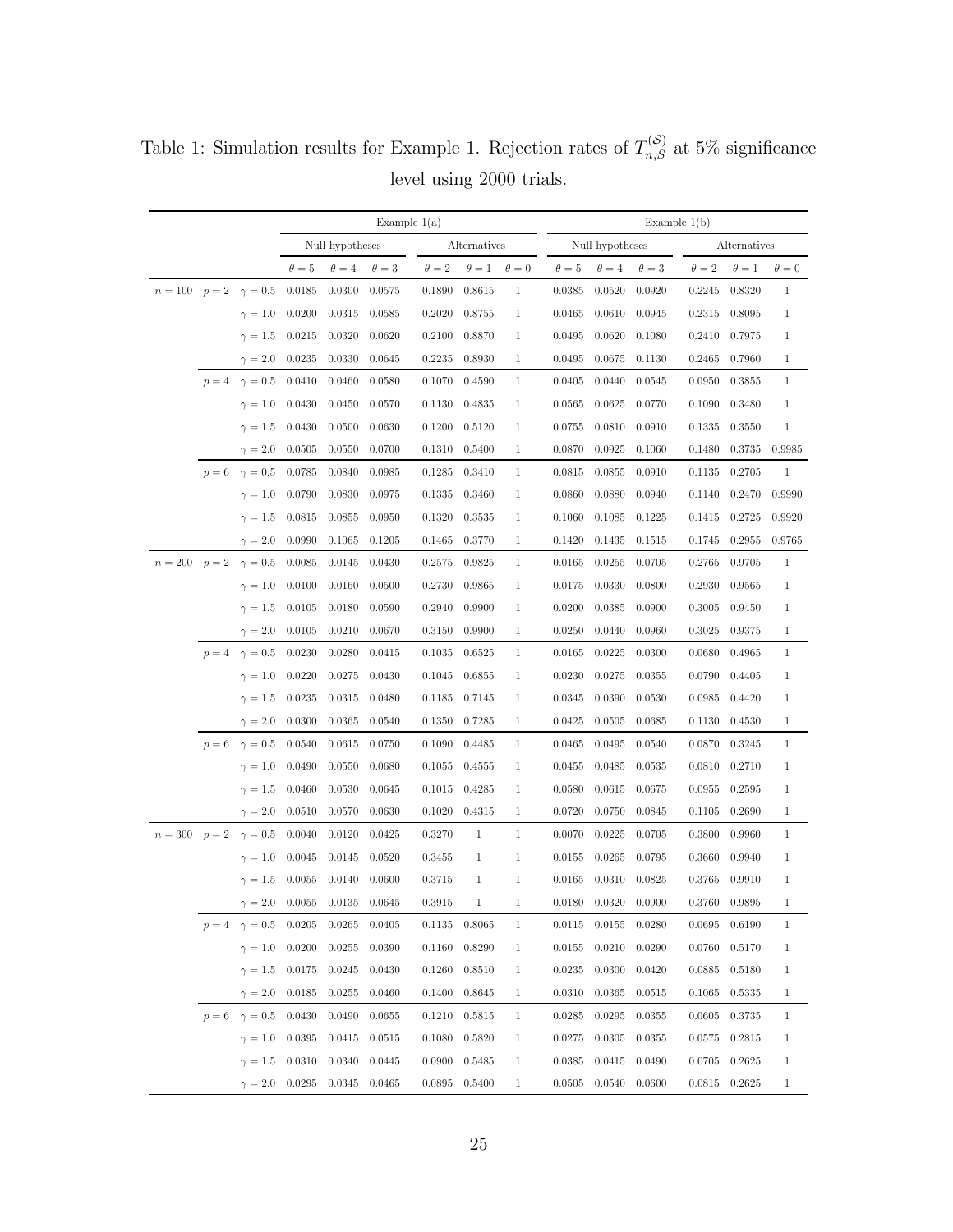Example  $2(a)$  Example  $2(b)$ Null hypotheses Alternatives Null hypotheses Alternatives  $\mu = 2.2 \mu = 2.1 \mu = 2.0 \mu = 1.9 \mu = 1.8 \mu = 1.7 \mu = 2.2 \mu = 2.1 \mu = 2.0 \mu = 1.9 \mu = 1.8 \mu = 1.7$  $n=100 \quad p=2 \quad \gamma=0.5 \quad 0.0010 \quad 0.0080 \quad 0.0510 \qquad 0.1810 \quad 0.4285 \quad 0.7090 \qquad 0.0005 \quad 0.0075 \quad 0.0545 \qquad 0.2580 \quad 0.6475 \quad 0.9215$  $\gamma=1.0$  0.0020 0.0120 0.0500 0.1390 0.3230 0.5550 0.0005 0.0075 0.0570 0.2655 0.6500 0.9175  $\gamma=1.5$  0.0050 0.0185 0.0510 0.1195 0.2490 0.4240 0 0.0080 0.0565 0.2675 0.6475 0.9140  $\gamma=2.0$  0.0070 0.0215 0.0525 0.1090 0.2120 0.3735 0 0.0075 0.0605 0.2750 0.6410 0.9130  $p = 4$   $\gamma = 0.5$  0 0.0030 0.0500 0.2490 0.6325 0.9070 0 0.0005 0.0525 0.3955 0.8840 0.9980  $\gamma=1.0$  0.0075 0.0210 0.0565 0.1515 0.3060 0.5395 0 0.0010 0.0660 0.4020 0.8785 0.9950  $\gamma=1.5$  0.0335 0.0450 0.0655 0.0995 0.1575 0.2560 0 0.0030 0.0825 0.4120 0.8480 0.9880  $\gamma=2.0$  0.0510 0.0585 0.0740 0.0925 0.1340 0.1860 0 0.0085 0.0960 0.4220 0.8360 0.9835  $p = 6$   $\gamma = 0.5$  0 0.0030 0.0495 0.3225 0.7675 0.9790 0 0 0.0400 0.5260 0.9655 1  $\gamma = 1.0$  0.0115 0.0270 0.0570 0.1275 0.2580 0.4450 0 0 0.0545 0.5085 0.9405 1  $\gamma=1.5$  0.0625 0.0695 0.0755 0.0895 0.1150 0.1485 0 0.0030 0.0795 0.5100 0.9180 0.9975  $\gamma=2.0$  0.0955 0.0980 0.1035 0.1070 0.1155 0.1390 0 0.0065 0.1135 0.5345 0.9035 0.9940  $n = 200$   $p = 2$   $\gamma = 0.5$  0 0.0010 0.0450 0.2560 0.6540 0.9315 0 0 0.0515 0.3795 0.8600 0.9985  $\gamma=1.0$  0 0.0035 0.0400 0.1940 0.4870 0.8055 0 0 0.0575 0.3935 0.8690 0.9960  $\gamma = 1.5$  0 0.0060 0.0420 0.1480 0.3570 0.6250 0 0 0.0570 0.3920 0.8615 0.9950  $\gamma=2.0$  0.0015 0.0085 0.0405 0.1275 0.3010 0.5405 0 0.0005 0.0570 0.3885 0.8575 0.9935  $p = 4$   $\gamma = 0.5$  0 0.0015 0.0430 0.3845 0.8740 0.9925 0 0 0.0450 0.6055 0.9920 1  $\gamma=1.0$  0.0015 0.0080 0.0495 0.1750 0.4625 0.7780 0 0 0.0490 0.6010 0.9880 1  $\gamma=1.5$  0.0170 0.0280 0.0530 0.0980 0.1910 0.3425 0 0 0.0565 0.5800 0.9800 1  $\gamma=2.0$  0.0295 0.0405 0.0595 0.0860 0.1350 0.2265 0 0.0005 0.0590 0.5690 0.9700 1  $p = 6$   $\gamma = 0.5$  0 0 0.0495 0.5100 0.9570 0.9995 0 0 0.0400 0.7715 0.9990 1  $\gamma=1.0$  0.0075 0.0185 0.0520 0.1580 0.3700 0.6505 0 0 0.0510 0.7145 0.9980 1  $\gamma=1.5$  0.0395 0.0485 0.0600 0.0805 0.1100 0.1625 0 0 0.0645 0.6915 0.9945 1  $\gamma=2.0$  0.0635 0.0670 0.0725 0.0785 0.0930 0.1115 0 0.0010 0.0860 0.6925 0.9885 1  $n = 300 \quad p = 2 \quad \gamma = 0.5 \qquad \quad 0 \qquad \quad 0.0010 \quad \quad 0.0390 \qquad \quad 0.3245 \qquad \quad 0.8050 \qquad \quad 0.9890 \qquad \qquad 0 \qquad \quad 0 \qquad \quad 0 \qquad \quad 0.0405 \qquad \quad 0.4815 \qquad \quad 0.9520 \qquad \quad 1 \qquad \quad 0 \qquad \quad 0 \qquad \quad 0 \qquad \quad 0 \qquad \quad 0 \qquad \quad 0 \qquad \quad 0 \qquad \quad 0 \qquad \quad 0 \qquad \quad$  $\gamma=1.0$  0 0.0025 0.0340 0.2280 0.6375 0.9260 0 0.0005 0.0475 0.4905 0.9555 1  $\gamma=1.5$  0 0.0040 0.0325 0.1625 0.4565 0.7910 0 0.0005 0.0475 0.4835 0.9465 1  $\gamma=2.0$  0.0005 0.0060 0.0305 0.1335 0.3850 0.6990 0 0.0005 0.0475 0.4775 0.9410 1  $p = 4$   $\gamma = 0.5$  0 0 0.0445 0.5050 0.9600 0.9995 0 0 0.0405 0.7565 1 1  $\gamma = 1.0$  0.0005 0.0080 0.0415 0.2200 0.5815 0.8945 0 0 0.0480 0.7510 1 1  $\gamma = 1.5$  0.0115 0.0235 0.0480 0.1090 0.2260 0.4240 0 0 0.0475 0.7200 0.9980 1  $\gamma=2.0$  0.0215 0.0305 0.0515 0.0895 0.1550 0.2700 0 0 0.0535 0.6995 0.9960 1  $p = 6 \quad \gamma = 0.5 \qquad 0 \qquad 0.0005 \quad 0.0415 \qquad 0.6205 \quad 0.9920 \qquad 1 \qquad \qquad 0 \qquad \qquad 0 \qquad 0.0280 \qquad 0.8925 \qquad 1 \qquad \qquad 1$  $\gamma = 1.0$  0.0020 0.0115 0.0450 0.1690 0.4485 0.7850 0 0 0.0460 0.8345 1 1  $\gamma=1.5$  0.0295 0.0350 0.0450 0.0755 0.1170 0.1735 0 0 0.0615 0.7910 0.9995 1  $\gamma=2.0$  0.0470 0.0515 0.0585 0.0670 0.0855 0.1090 0 0 0.0745 0.7755 0.9990 1

<span id="page-25-0"></span>Table 2: Simulation results for Example 2. Rejection rates of  $T_{n,S}^{(\mathcal{H})}$  at 5% significance level using 2000 trials.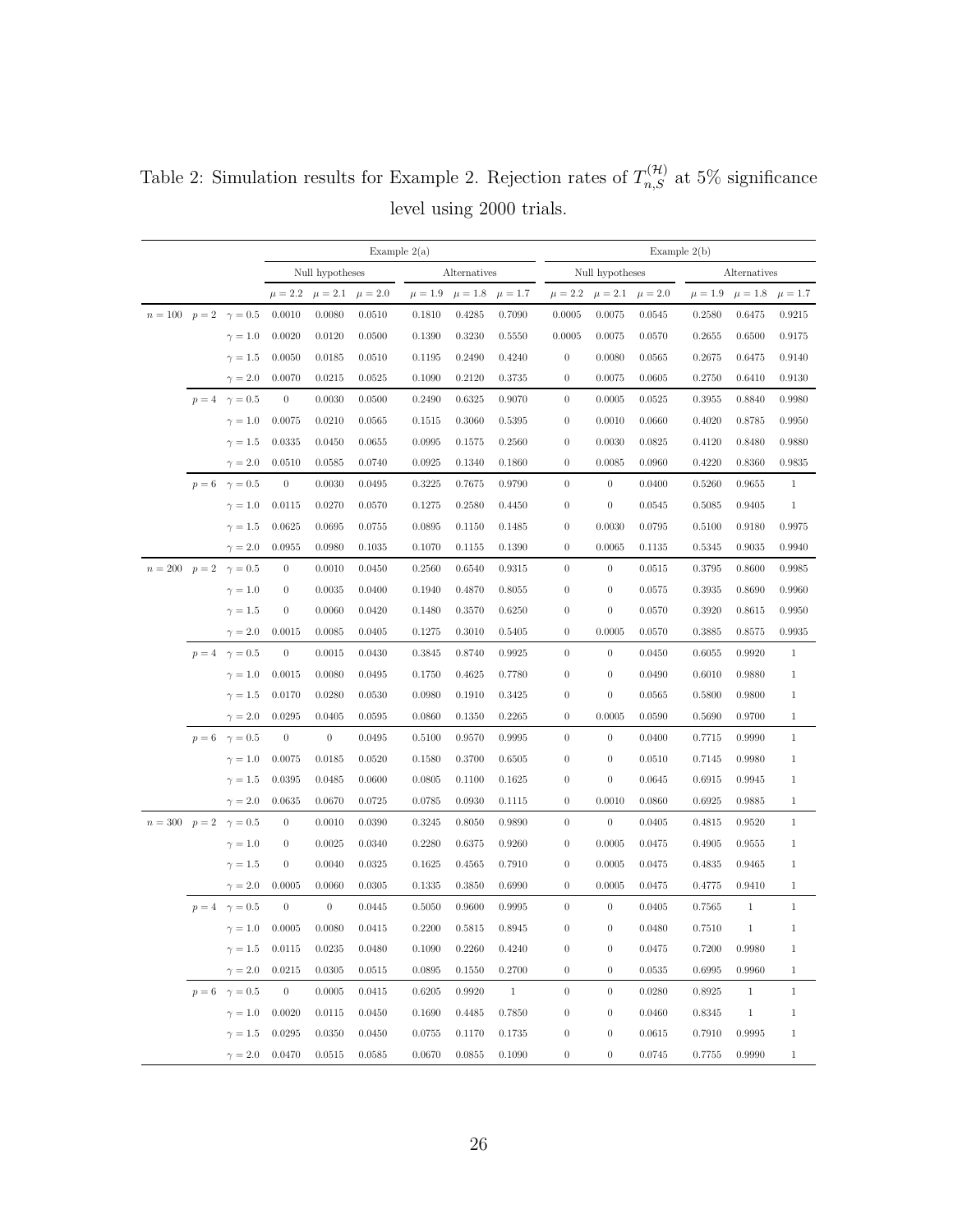|                                  |                            |                  |                  | Example $3(a)$ |               |              | Example $3(b)$ |                  |                |              |               |              |               |
|----------------------------------|----------------------------|------------------|------------------|----------------|---------------|--------------|----------------|------------------|----------------|--------------|---------------|--------------|---------------|
|                                  |                            | Null hypotheses  |                  |                | Alternatives  |              |                | Null hypotheses  |                |              | Alternatives  |              |               |
|                                  |                            | $\rho = 0.84$    | $\rho = 0.82$    | $\rho = 0.8$   | $\rho = 0.75$ | $\rho = 0.7$ | $\rho = 0.65$  | $\rho = 0.84$    | $\rho = 0.82$  | $\rho = 0.8$ | $\rho = 0.75$ | $\rho = 0.7$ | $\rho = 0.65$ |
| $n = 100$ $p = 2$ $\gamma = 0.5$ |                            | 0.0025           | 0.0100           | 0.0415         | 0.3825        | 0.8050       | 0.9660         | $\theta$         | 0.0030         | 0.0185       | 0.2470        | 0.7190       | 0.9480        |
|                                  | $\gamma=1.0$               | 0.0015           | 0.0090           | 0.0390         | 0.4275        | 0.8505       | 0.9765         | $\boldsymbol{0}$ | 0.0040         | 0.0175       | 0.2945        | 0.7760       | 0.9610        |
|                                  | $\gamma = 1.5$             | 0.0005           | 0.0090           | 0.0430         | 0.4575        | 0.8740       | 0.9825         | 0.0005           | 0.0030         | 0.0240       | 0.3280        | 0.7835       | $0.9555\,$    |
|                                  | $\gamma = 2.0$             | $\theta$         | 0.0080           | 0.0450         | 0.4775        | 0.8825       | 0.9845         | 0.0005           | 0.0050         | 0.0295       | 0.3360        | 0.7815       | 0.9490        |
|                                  | $p = 4 \quad \gamma = 0.5$ | $\boldsymbol{0}$ | 0.0020           | 0.0240         | 0.4955        | 0.9525       | 0.9995         | $\mathbf{0}$     | 0.0005         | 0.0120       | 0.3385        | 0.8795       | 0.9960        |
|                                  | $\gamma=1.0$               | $\boldsymbol{0}$ | 0.0025           | 0.0285         | 0.5500        | 0.9630       | 0.9990         | $\boldsymbol{0}$ | 0.0060         | 0.0265       | 0.3345        | 0.8085       | 0.9735        |
|                                  | $\gamma=1.5$               | $\overline{0}$   | 0.0040           | 0.0370         | 0.4910        | 0.9270       | 0.9970         | 0.0030           | 0.0140         | 0.0430       | 0.3050        | 0.6680       | 0.9035        |
|                                  | $\gamma=2.0$               | 0.0010           | 0.0040           | 0.0450         | 0.4240        | 0.8605       | 0.9835         | 0.0055           | 0.0205         | 0.0575       | 0.2810        | 0.5945       | 0.8300        |
|                                  | $p = 6$ $\gamma = 0.5$     | $\theta$         | 0.0005           | 0.0095         | 0.5720        | 0.9795       | 1              | $\overline{0}$   | $\overline{0}$ | 0.0030       | 0.2455        | 0.8430       | 0.9860        |
|                                  | $\gamma=1.0$               | $\mathbf{0}$     | 0.0035           | 0.0270         | 0.5560        | 0.9620       | $\mathbf{1}$   | 0.0010           | 0.0080         | 0.0410       | 0.2565        | 0.6545       | 0.9020        |
|                                  | $\gamma = 1.5$             | 0.0015           | 0.0145           | 0.0550         | 0.4155        | 0.8155       | 0.9625         | 0.0130           | 0.0390         | 0.0750       | 0.2545        | 0.5145       | 0.7345        |
|                                  | $\gamma = 2.0$             | 0.0105           | 0.0320           | 0.0815         | 0.3600        | 0.6500       | 0.8230         | 0.0325           | 0.0595         | 0.0975       | 0.2705        | 0.4670       | 0.6460        |
| $n = 200$ $p = 2$ $\gamma = 0.5$ |                            | $\boldsymbol{0}$ | 0.0050           | 0.0505         | 0.6450        | 0.9845       | $\mathbf{1}$   | $\theta$         | 0.0025         | 0.0230       | 0.5350        | 0.9655       | $\mathbf{1}$  |
|                                  | $\gamma=1.0$               | $\boldsymbol{0}$ | 0.0030           | 0.0500         | 0.7005        | 0.9915       | $\mathbf{1}$   | $\theta$         | 0.0025         | 0.0240       | 0.5930        | 0.9785       | $\mathbf{1}$  |
|                                  | $\gamma=1.5$               | $\overline{0}$   | 0.0025           | 0.0485         | 0.7515        | 0.9945       | 0.9995         | $\theta$         | 0.0030         | 0.0280       | 0.6195        | 0.9785       | 0.9990        |
|                                  | $\gamma = 2.0$             | $\boldsymbol{0}$ | 0.0035           | 0.0500         | 0.7680        | 0.9955       | 0.9995         | $\theta$         | 0.0040         | 0.0340       | 0.6095        | 0.9740       | 0.9990        |
|                                  | $p=4$ $\gamma=0.5$         | $\boldsymbol{0}$ | $\boldsymbol{0}$ | 0.0310         | 0.8475        | 0.9990       | $\mathbf{1}$   | $\theta$         | $\overline{0}$ | 0.0085       | 0.7895        | $\mathbf{1}$ | $\mathbf{1}$  |
|                                  | $\gamma=1.0$               | $\boldsymbol{0}$ | $\boldsymbol{0}$ | 0.0310         | 0.8910        | $\mathbf{1}$ | $\mathbf{1}$   | $\boldsymbol{0}$ | $\theta$       | 0.0165       | 0.6515        | 0.9895       | $\mathbf{1}$  |
|                                  | $\gamma=1.5$               | $\boldsymbol{0}$ | 0.0010           | 0.0370         | 0.8420        | 0.9995       | $\mathbf{1}$   | $\theta$         | 0.0025         | 0.0295       | 0.4880        | 0.9400       | 0.9975        |
|                                  | $\gamma = 2.0$             | $\mathbf{0}$     | 0.0010           | 0.0410         | 0.7740        | 0.9965       | 1              | $\theta$         | 0.0065         | 0.0370       | 0.4205        | 0.8715       | 0.9835        |
|                                  | $p = 6$ $\gamma = 0.5$     | $\boldsymbol{0}$ | $\theta$         | 0.0160         | 0.9330        | 1            | $\mathbf{1}$   | $\theta$         | $\theta$       | 0.0020       | 0.7040        | 0.9985       | 1             |
|                                  | $\gamma=1.0$               | $\boldsymbol{0}$ | 0.0005           | 0.0320         | 0.9060        | $\mathbf{1}$ | $\mathbf{1}$   | $\boldsymbol{0}$ | 0.0030         | 0.0240       | 0.4515        | 0.9160       | 0.9970        |
|                                  | $\gamma=1.5$               | $\boldsymbol{0}$ | 0.0020           | 0.0460         | 0.7410        | $0.9980\,$   | $\mathbf{1}$   | 0.0010           | 0.0165         | 0.0505       | 0.3425        | 0.7420       | 0.9300        |
|                                  | $\gamma = 2.0$             | $\boldsymbol{0}$ | 0.0065           | 0.0565         | 0.5635        | 0.9430       | 0.9960         | 0.0045           | 0.0250         | 0.0740       | 0.3235        | 0.6530       | 0.8545        |
| $n = 300$ $p = 2$ $\gamma = 0.5$ |                            | $\boldsymbol{0}$ | 0.0040           | 0.0635         | 0.8110        | 0.9970       | $\mathbf{1}$   | $\boldsymbol{0}$ | 0.0010         | 0.0195       | 0.7030        | 0.9965       | $\,1$         |
|                                  | $\gamma=1.0$               | $\boldsymbol{0}$ | 0.0020           | 0.0655         | 0.8515        | 0.9990       | $\mathbf{1}$   | $\theta$         | 0.0005         | 0.0235       | 0.7730        | 0.9990       | $\mathbf{1}$  |
|                                  | $\gamma=1.5$               | $\overline{0}$   | 0.0025           | 0.0645         | 0.8970        | $\mathbf{1}$ | $\mathbf{1}$   | $\theta$         | 0.0005         | 0.0290       | 0.7775        | 0.9985       | $\mathbf{1}$  |
|                                  | $\gamma = 2.0$             | $\overline{0}$   | 0.0020           | 0.0630         | 0.9135        | 1            | 1              | $\theta$         | 0.0005         | 0.0310       | 0.7730        | 0.9985       | 1             |
|                                  | $p=4$ $\gamma=0.5$         | $\boldsymbol{0}$ | 0.0005           | 0.0375         | 0.9670        | $\mathbf{1}$ | $\mathbf{1}$   | $\theta$         | $\theta$       | 0.0125       | 0.9490        | $\mathbf{1}$ | $\mathbf{1}$  |
|                                  | $\gamma=1.0$               | $\boldsymbol{0}$ | $\theta$         | 0.0355         | 0.9790        | $\mathbf{1}$ | $\mathbf{1}$   | $\theta$         | 0.0005         | 0.0185       | 0.8230        | $\mathbf{1}$ | $\mathbf{1}$  |
|                                  | $\gamma=1.5$               | $\boldsymbol{0}$ | 0.0010           | 0.0455         | 0.9615        | 1            | $\mathbf{1}$   | $\boldsymbol{0}$ | 0.0020         | 0.0255       | 0.6330        | 0.9870       | $\mathbf{1}$  |
|                                  | $\gamma=2.0$               | $\boldsymbol{0}$ | 0.0025           | 0.0530         | 0.9275        | $\mathbf{1}$ | $\mathbf{1}$   | 0.0005           | 0.0040         | 0.0315       | 0.5445        | 0.9585       | 0.9995        |
|                                  | $p = 6$ $\gamma = 0.5$     | $\boldsymbol{0}$ | $\boldsymbol{0}$ | 0.0120         | 0.9960        | 1            | $\mathbf{1}$   | $\theta$         | $\overline{0}$ | 0.0050       | 0.9150        | $\mathbf{1}$ | $\mathbf{1}$  |
|                                  | $\gamma = 1.0$             | $\boldsymbol{0}$ | $\boldsymbol{0}$ | 0.0265         | 0.9850        | 1            | $\mathbf{1}$   | $\theta$         | 0.0015         | 0.0290       | 0.6050        | 0.9850       | $\mathbf{1}$  |
|                                  | $\gamma=1.5$               | $\overline{0}$   | $\boldsymbol{0}$ | 0.0460         | 0.9100        | $\mathbf{1}$ | $\,1$          | 0.0015           | 0.0090         | 0.0435       | 0.4310        | 0.8720       | 0.9875        |
|                                  | $\gamma=2.0$               | $\theta$         | 0.0020           | 0.0525         | 0.7765        | 0.9945       | 1              | 0.0020           | 0.0165         | 0.0545       | 0.3875        | 0.7920       | 0.9515        |

<span id="page-26-0"></span>Table 3: Simulation results for Example 3. Rejection rates of  $T_{n,S}^{(\mathcal{I})}$  at 5% significance level using 2000 trials with the variance of  $\Delta_{n,w}^{(\mathcal{I})}$  estimated by jackknife.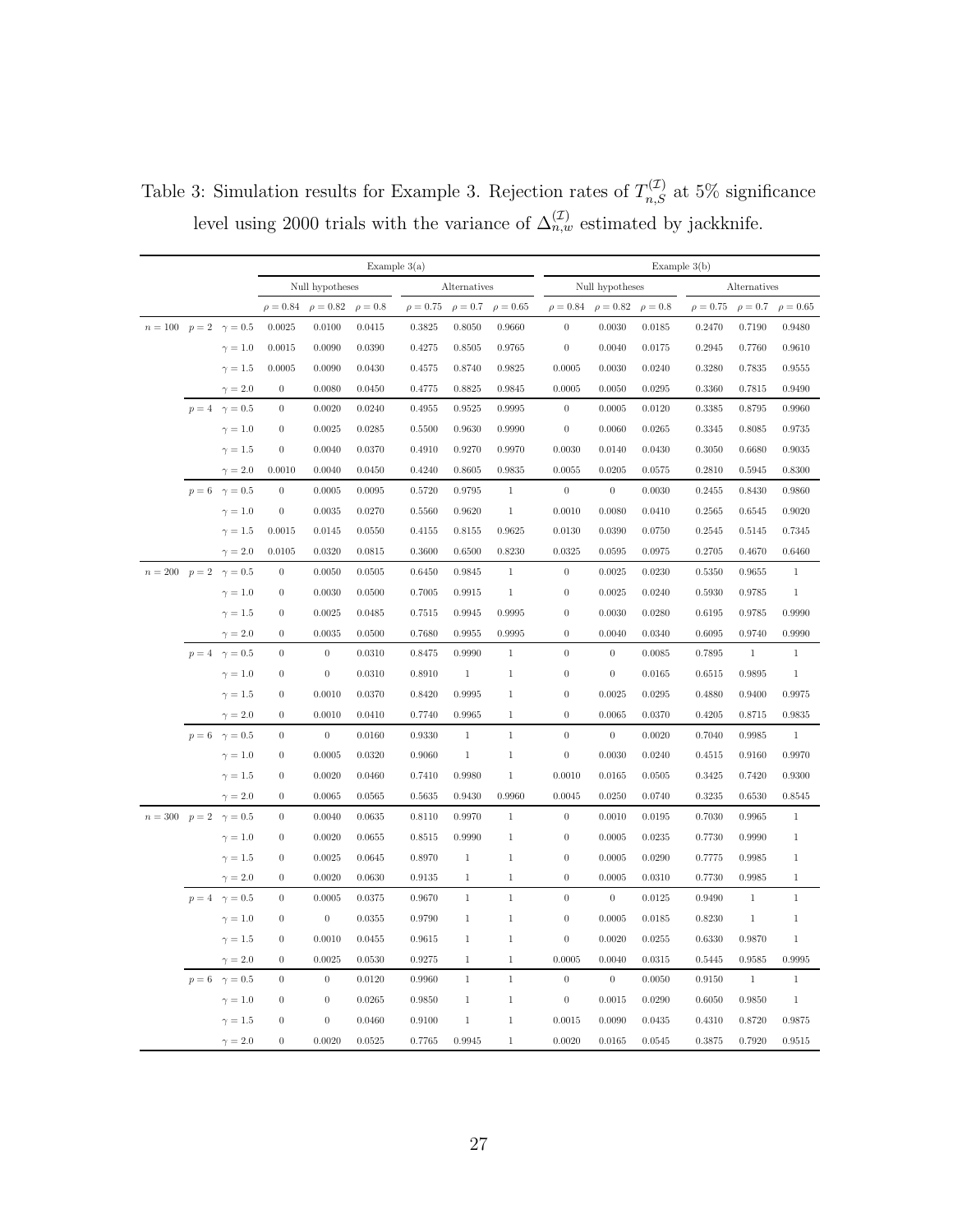

<span id="page-27-0"></span>Figure 1: Simulation results for Example 1(a) based on 2000 trials. The horizontal line corresponds to the 5% significance level. The capital letters S, L, and E in panel (a) represent  $T_{n,S}^{(S)}$ ,  $T_{n,L}^{(S)}$ , and  $T_{n,E}^{(S)}$  respectively.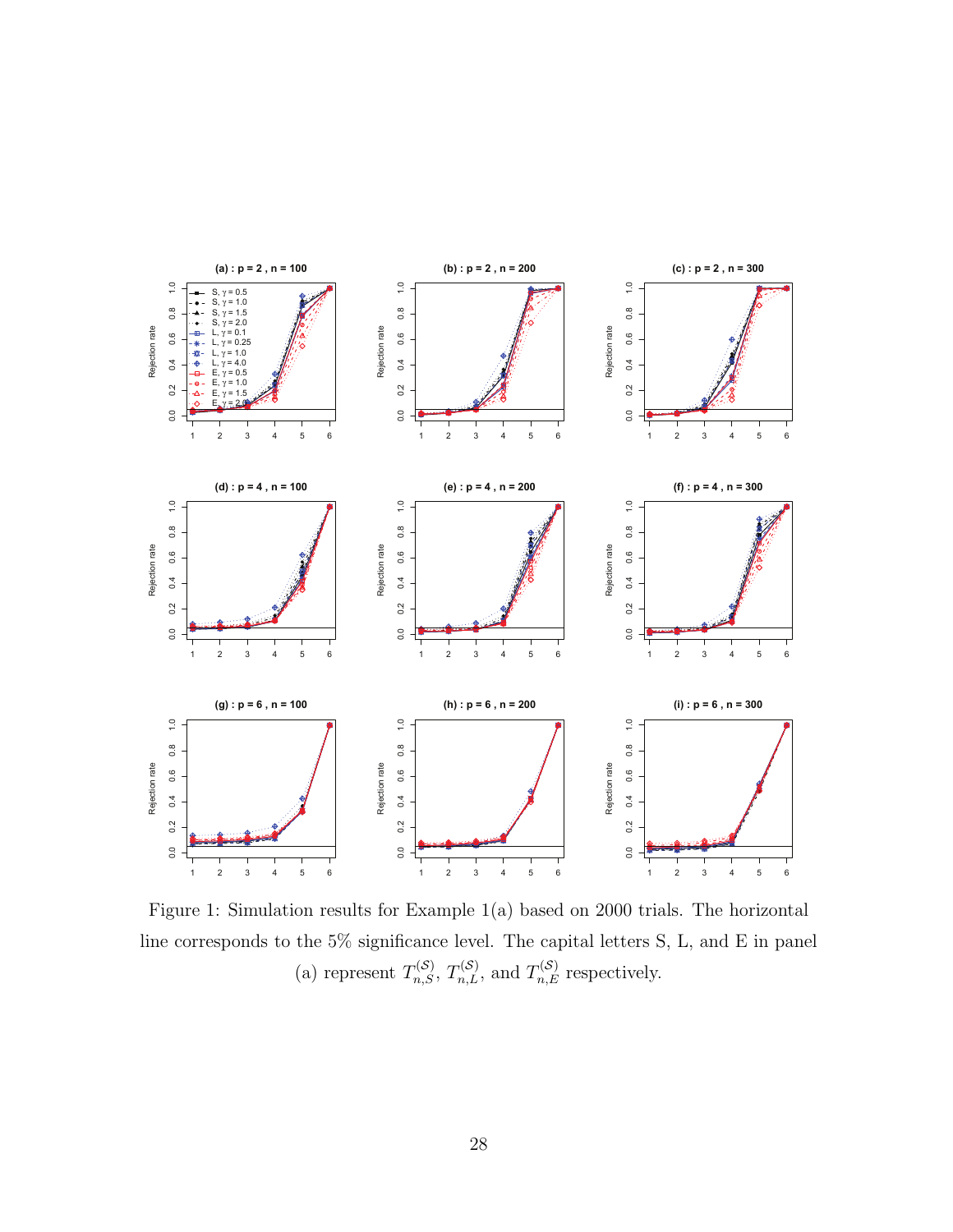

<span id="page-28-0"></span>Figure 2: Simulation results for Example 1(b) based on 2000 trials. The horizontal line corresponds to the 5% significance level. The capital letters S, L, and E in panel (a) represent  $T_{n,S}^{(S)}$ ,  $T_{n,L}^{(S)}$ , and  $T_{n,E}^{(S)}$  respectively.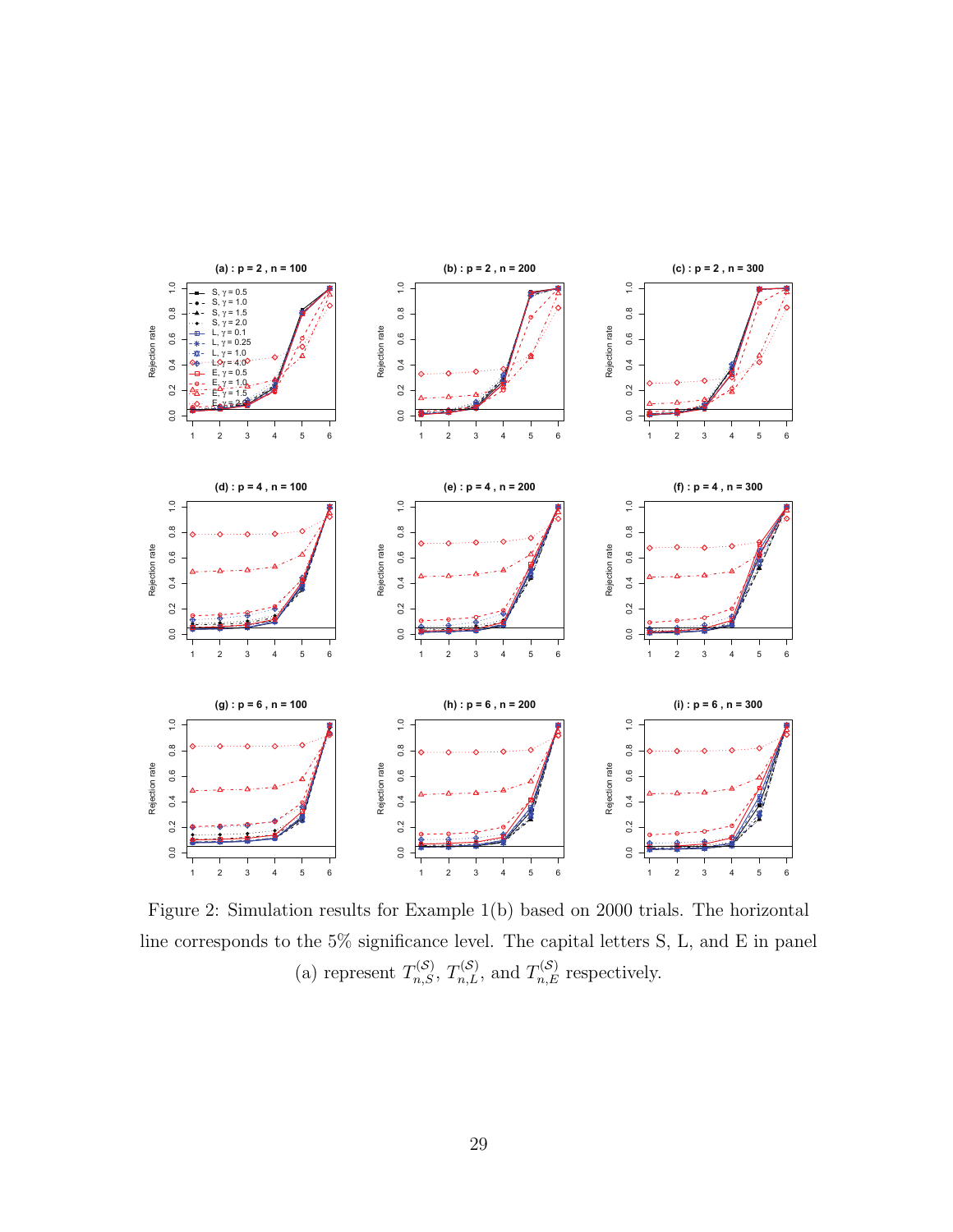

<span id="page-29-0"></span>Figure 3: Simulation results for Example 2(a) based on 2000 trials. The horizontal line corresponds to the 5% significance level. The capital letters S, L, and E in panel (a) represent  $T_{n,S}^{(\mathcal{H})}$ ,  $T_{n,L}^{(\mathcal{H})}$ , and  $T_{n,E}^{(\mathcal{H})}$  respectively.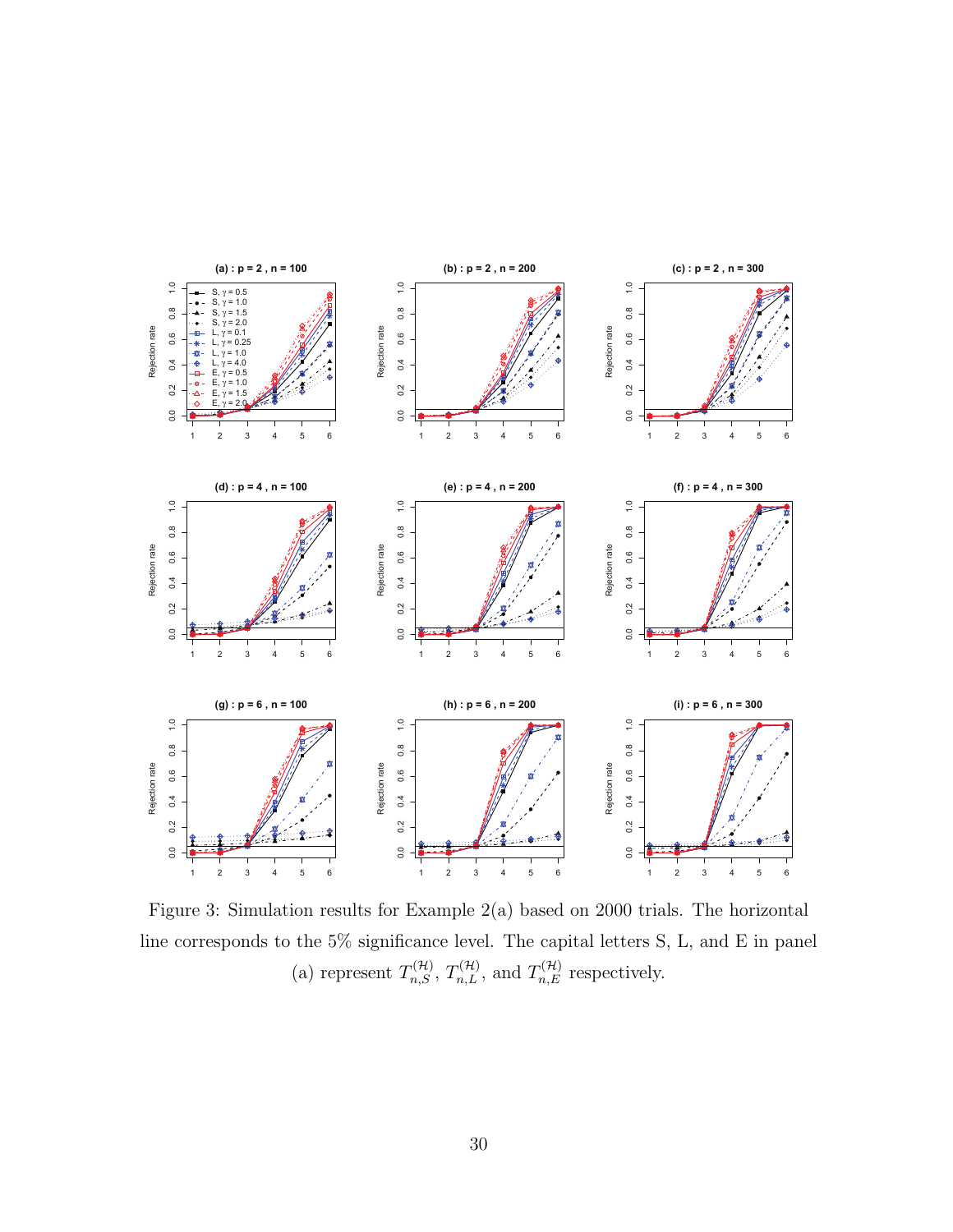

<span id="page-30-0"></span>Figure 4: Simulation results for Example 2(b)based on 2000 trials. The horizontal line corresponds to the 5% significance level. The capital letters S, L, and E in panel (a) represent  $T_{n,S}^{(\mathcal{H})}$ ,  $T_{n,L}^{(\mathcal{H})}$ , and  $T_{n,E}^{(\mathcal{H})}$  respectively.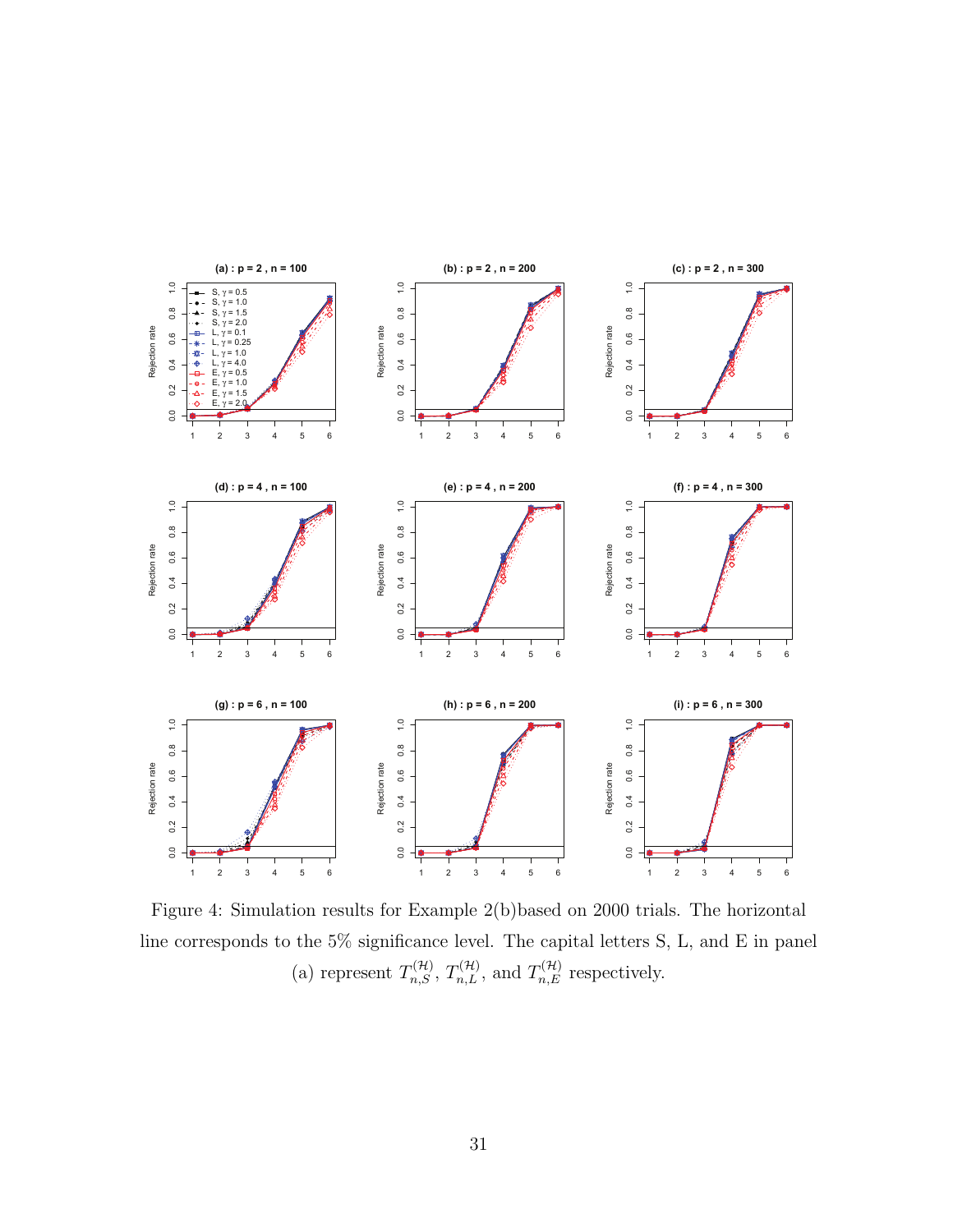

<span id="page-31-0"></span>Figure 5: Simulation results for Example 3(a) based on 2000 trials. The horizontal line corresponds to the 5% significance level. The capital letters S, L, and E in panel (a) represent  $T_{n,S}^{(\mathcal{I})}$ ,  $T_{n,L}^{(\mathcal{I})}$ , and  $T_{n,E}^{(\mathcal{I})}$  respectively.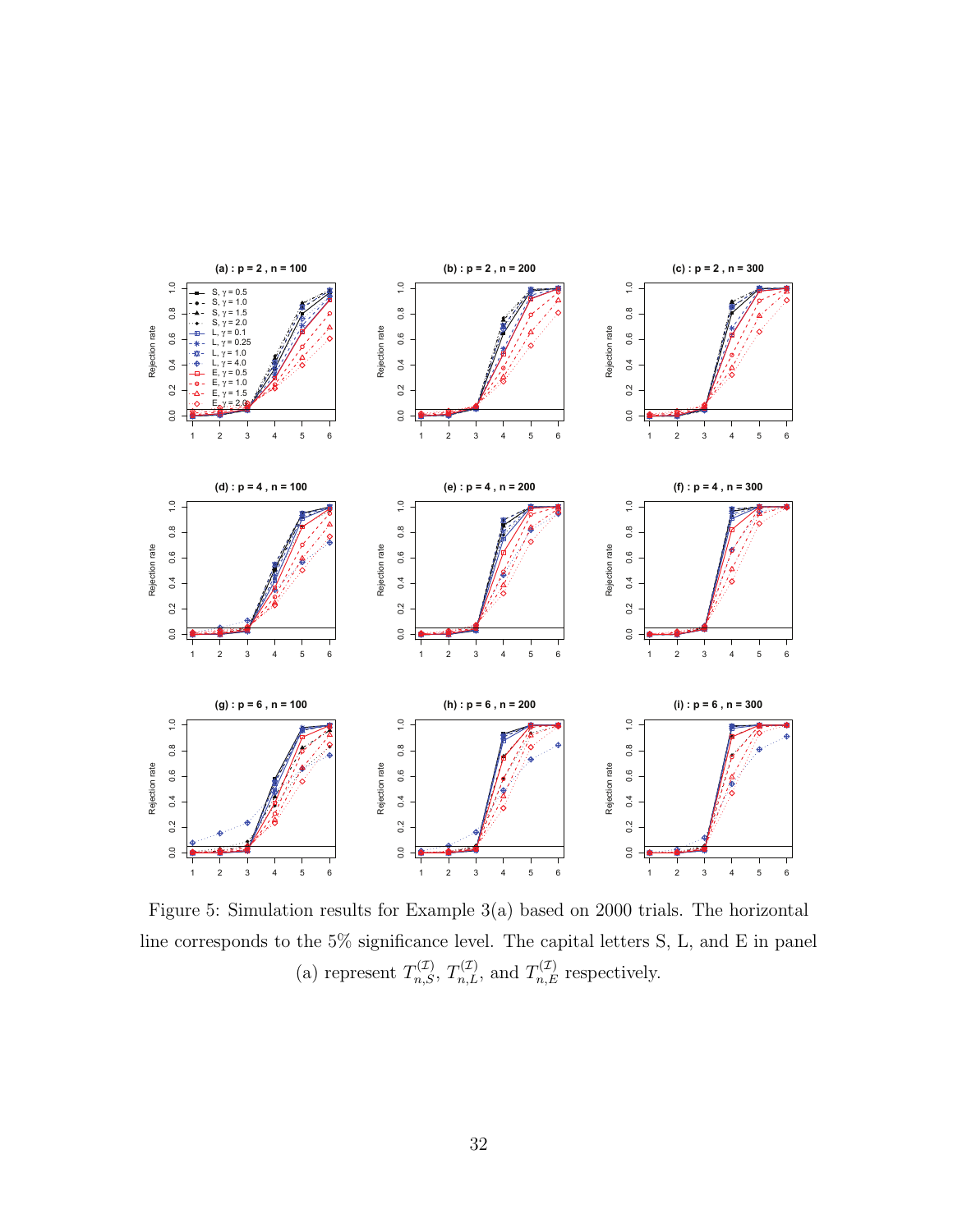

<span id="page-32-0"></span>Figure 6: Simulation results for Example 3(b)based on 2000 trials. The horizontal line corresponds to the 5% significance level. The capital letters S, L, and E in panel (a) represent  $T_{n,S}^{(\mathcal{I})}$ ,  $T_{n,L}^{(\mathcal{I})}$ , and  $T_{n,E}^{(\mathcal{I})}$  respectively.